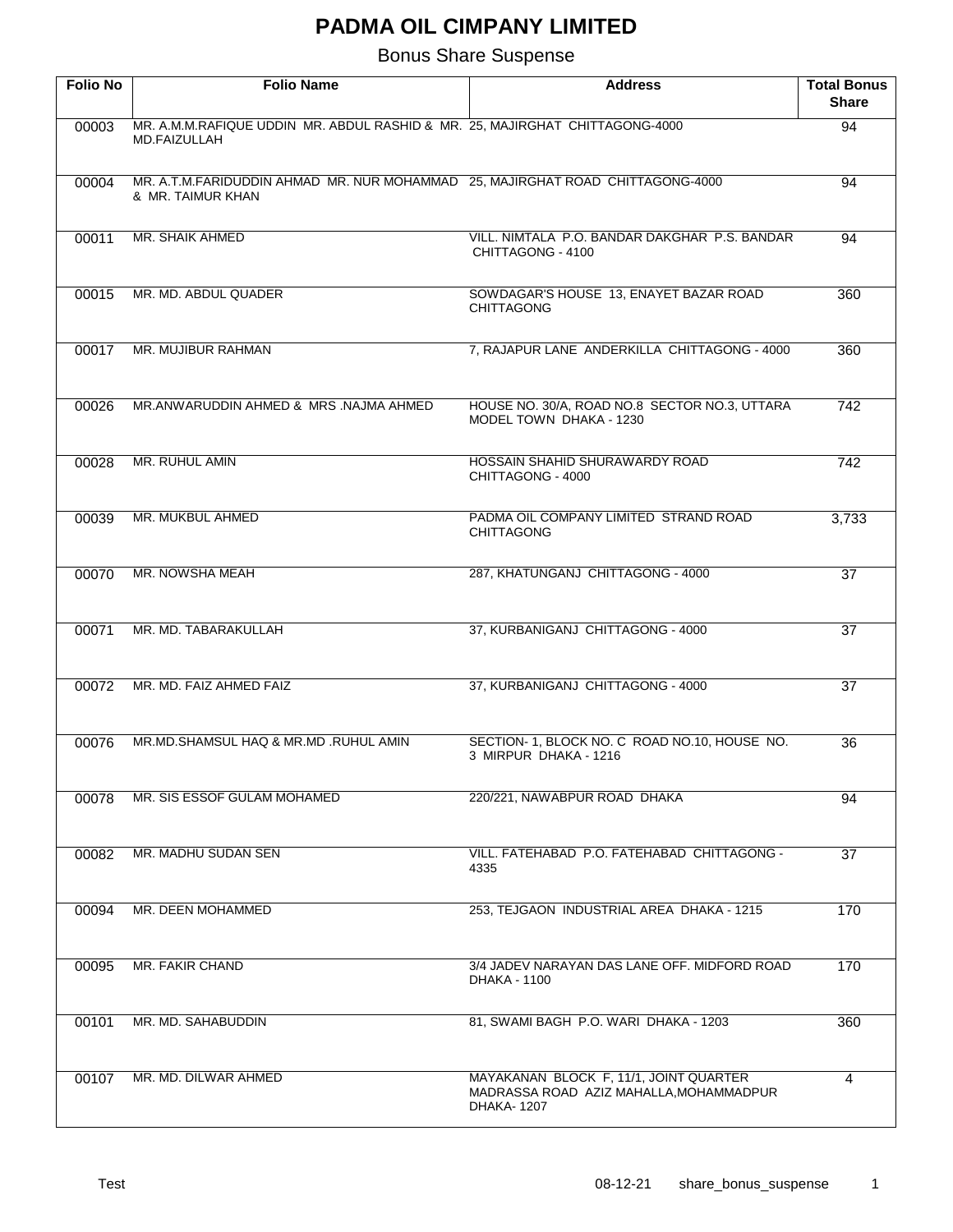| <b>Folio No</b> | <b>Folio Name</b>                                               | <b>Address</b>                                                                                             | <b>Total Bonus</b><br><b>Share</b> |
|-----------------|-----------------------------------------------------------------|------------------------------------------------------------------------------------------------------------|------------------------------------|
| 00108           | MR. MD. TOFAZZAL HOSSAIN                                        | EXECUTIVE ENGINEER WAPDA OFFICERS STAFF<br>QUARTERS BLOCK NO. C, PLOT NO. 7, BANANI<br><b>DHAKA - 1213</b> | 360                                |
| 00110           | MR. ALAMGIR MOHAMMED KAMA LUDDIN & MR.<br>ALAMGIR MD.JALALUDDIN | VILL. BARAHATIYA, P.O. SANERHAT U.Z. LOHAGARA<br>CHITTAGONG - 4396                                         | 360                                |
| 00113           | MR. MD. NURUL ALAM MEAH                                         | 28, ASADGANJ CHITTAGONG                                                                                    | 360                                |
| 00114           | MR. SUKUMAR DHAR                                                | 2, RASHIK HAZARI LANE CHAWKBAZAR<br><b>CHITTAGONG</b>                                                      | 360                                |
| 00115           | MRS. NUR BANU KARIMUNNESA BEGUM                                 | M/S TIP TOP 360, BIPANI BITAN CHITTAGONG - 4000                                                            | 360                                |
| 00126           | MR. KALA MEAH                                                   | VILL, M. HALISHAHAR P.O. ANANDABAZAR DOUBLE<br>MOORING, CHITTAGONG - 4215                                  | 360                                |
| 00127           | <b>MRS. LAL BANU</b>                                            | SEKANDER SOWDAGAR'S SHOP FREE PORT, P.O.<br><b>BANDAR CHITTAGONG</b>                                       | 360                                |
| 00128           | MR. MOHAMMAD IBRAHIM                                            | HOUSE NO. E/W/6 P.O. FIROZSHSH HOUSING<br><b>ESTATE CHITTAGONG</b>                                         | 360                                |
| 00133           | MR. SK. MD. NIZAM                                               | RAY PARA RAJSHAHI                                                                                          | 360                                |
| 00138           | MR. ABDUL HAKAM                                                 | SECTION XI- A-AV 3/3/11 MIRPUR DHAKA - 1221                                                                | 550                                |
| 00140           | MR. IQBALUR RAHMAN                                              | 62, LABORATORY ROAD SOUTH DHANMONDI DHAKA<br>$-1205$                                                       | 1,084                              |
| 00152           | MR. MD. YOUSUF                                                  | PUBALI HARDWARE STORE 28, ASADGANJ<br>CHITTAGONG - 4000                                                    | 742                                |
| 00162           | MR. ALI ASGHAR                                                  | 29, LOVE LANE CHITTAGONG - 4000                                                                            | 1,485                              |
| 00173           | MR. AFSARUDDIN AHMED                                            | FLAT # C/4, LUXURY APARTMENT 31, DILU ROAD, NEW<br><b>ESKATON DHAKA</b>                                    | 112                                |
| 00176           | MR. SHAIKH MOHAMMED NURUL ISLAM                                 | 187, DEOBHOG PUCCA ROAD NARAYANGANJ - 1400                                                                 | 932                                |
| 00185           | MR. GAZI JAMALUDDIN                                             | SONA GAZI HOUSE FATEHABAD CHITTAGONG - 4335                                                                | 17                                 |
| 00187           | MR. SYED HABIBUR RAHMAN                                         | ASSTT. DIRECTOR 23, K.M. DAS LANE DHAKA - 1000                                                             | 1,866                              |
| 00188           | MR. FAZLEY HOSSAIN                                              | 718, SATMASJID ROAD DHANMONDI DHAKA - 1209<br>PH. 9124351,8617243                                          | 65                                 |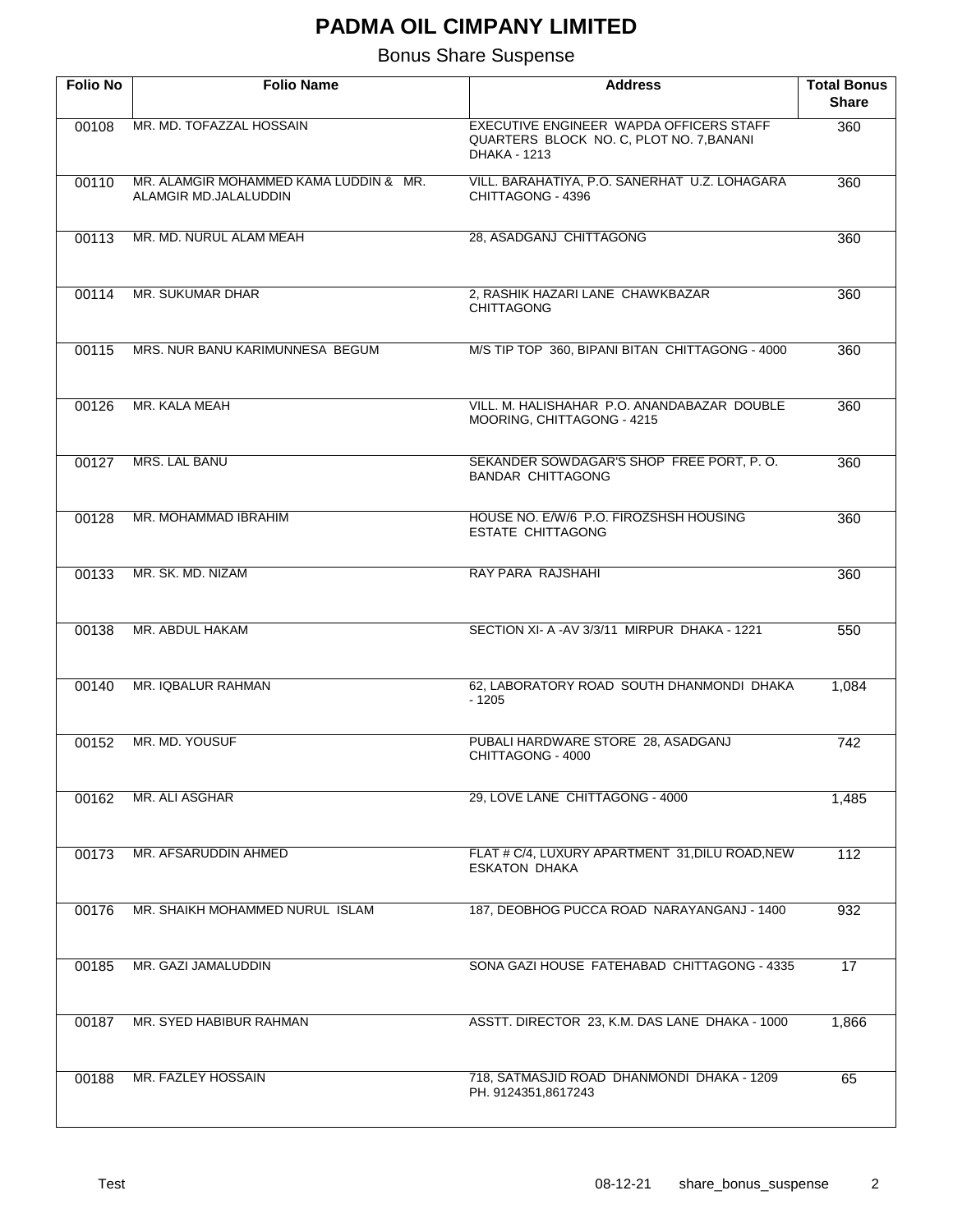| <b>Folio No</b> | <b>Folio Name</b>                                                 | <b>Address</b>                                                               | <b>Total Bonus</b><br><b>Share</b> |
|-----------------|-------------------------------------------------------------------|------------------------------------------------------------------------------|------------------------------------|
| 00196           | MR. M. A. QUADER                                                  | SURMA HOUSE 18, JOY NAGAR CHAWKBAZAR,<br>CHITTAGONG - 4000                   | 1,866                              |
| 00206           | <b>MISS AMANA DAWOOD</b>                                          | HALIMA MANZIL 8, LALDIGHI EAST CHITTAGONG -<br>4000                          | 1,866                              |
| 00207           | <b>MRS. AYSHA RASHID</b>                                          | 8, LALDIGHI EAST CHITTAGONG - 4000                                           | 1,866                              |
| 00209           | MISS ZEENAT DAWOOD                                                | HALIMA MANZIL 8, LALDIGHI EAST CHITTAGONG -<br>4000                          | 1,866                              |
| 00214           | MR. NURAL HAQUE CHOWDHURY                                         | THAKURGAON TOWN P.O. THAKURGAON DINAJPUR<br>- 5200                           | 3,733                              |
| 00223           | MR. NASIRUDDIN WARAH                                              | 97, BAITUL MUKARRAM DHAKA - 1100                                             | 3,733                              |
| 00234           | MRS. MARIAM ABDULLAH                                              | 8, LALDIGHI EAST 8, LALDIGHI EAST CHITTAGONG -<br>4000                       | 3,733                              |
| 00238           | MR. SEYDUL HOQUE CHOWDHUR Y & MR.AZIZUL<br><b>HOQUE CHOWDHURY</b> | 17, CROSS LINE BOXIRHAT CHITTAGONG - 4000                                    | 7,466                              |
| 00242           | MR. BAZLUR RAHMAN SIKDER                                          | P.O. BOX NO. 607 D. T. ROAD CHITTAGONG - 4000                                | 3,733                              |
| 00396           | MR. ABDUS SALAM                                                   | NAWABPUR ROAD BRANCH DHAKA - 1100                                            | 17                                 |
| 00397           | MR. MD.JIAUDDIN LASKER                                            | 1/1, K.N.I.ROAD BLOCK -'E' MOHAMMEDPUR DHAKA -<br>1207                       | $\overline{7}$                     |
| 00416           | MR. SHAMSUDDIN AHMED                                              | VILL. BARAKHIN P. O. TAILARDIP, U.Z. ANOWARA<br>CHITTAGONG - 4376            | 37                                 |
| 00425           | MR. MD.JAMAL SHARIF                                               | KHAJA TRADERS 896, KADAMTALLY CHAWK DHAKA<br>TRUNK ROAD, CHITTAGONG - 4000   | 131                                |
| 00427           | MR. K.M.ANWAR                                                     | 38, AHSAN MANZIL NAWAB BARI DHAKA - 1                                        | 131                                |
| 00428           | MR. ARJU MIA                                                      | CHOUDHURY BAZAR 6, NAGAR BELTALI LANE<br><b>DHAKA</b>                        | 131                                |
| 00429           | MR. MAHABOOB ALAM                                                 | VILL, NORTH HALISAHAR MANIAPARA P.O.<br>HOUSING ESTATE, CHITTAGONG - 4216    | 131                                |
| 00434           | MRS. N. BANOO                                                     | MIR BARI VILL. CHOTTO DEWAN PARA P.O. & P.S.<br>SHORAIL DIST. BRAHMANBARIA   | 170                                |
| 00436           | MR. MEER MD.SAFI                                                  | VILL. CHOTTO DEWAN PARA, MIR BARI P.O. & P.S.<br>SHORAIL DIST, BRAHMANABARIA | 170                                |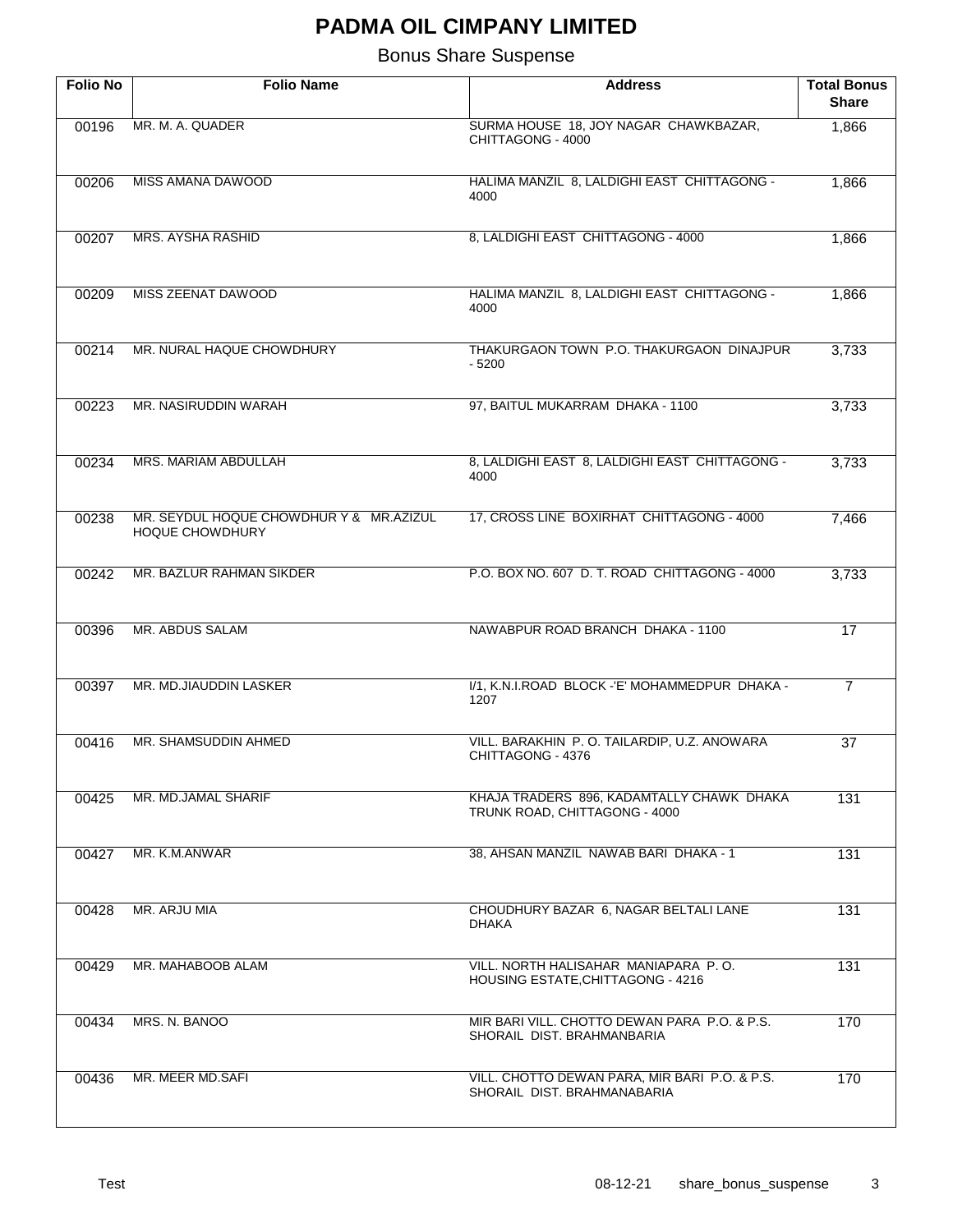| <b>Folio No</b> | <b>Folio Name</b>                                                                    | <b>Address</b>                                                                                                 | <b>Total Bonus</b><br><b>Share</b> |
|-----------------|--------------------------------------------------------------------------------------|----------------------------------------------------------------------------------------------------------------|------------------------------------|
| 00438           | MR. SK.ANWARUL ISLAM                                                                 | 12/1 KADER KHAN ROAD MOLLA BARI GOLE<br>METEPOOL KHULNA-9208                                                   | 170                                |
| 00439           | MR. MD. DIDARUL ALAM                                                                 | 74, NEW CHAKTAI CHITTAGONG - 4000                                                                              | 170                                |
| 00445           | MR. A.H.M.SHAFIQUL ISLAM                                                             | 493. MALIBAGH BAGANBARI DHAKA - 1217                                                                           | 170                                |
| 00446           | MR. A.K.M.SHAMSUL ALAM                                                               | 493, MALIBAG BAGANBARI DHAKA - 1217                                                                            | 170                                |
| 00447           | MR. MD.MOFIZUL HOQUE                                                                 | SR. PRINCIPAL OFFICER RUPALI BANK LIMITED<br>REGIONAL OFFICE 'A' 320, LALDIGHI EAST,<br>CHITTAGONG - 4000      | 170                                |
| 00453           | MR. SYED SAHEBUL HOQUE                                                               | M/S JAMES FINLAY & CO. LT FINLAY HOUSE<br>AGRABAD, CHITTAGONG - 4000                                           | 170                                |
| 00456           | MR. ASIR UDDIN KHAN                                                                  | VILL. SEOTA P.O. MANIKGANJ DHAKA - 1800                                                                        | 284                                |
| 00459           | <b>MRS. RAHIMA KHATUN</b>                                                            | PLOT NO. 13, ROAD NO. 19 SECTOR - IV, UTTARA M/T<br>P.O. AZAMPUR DHAKA                                         | 360                                |
| 00461           | MR. ABDUL WAZED                                                                      | SR. INSURANCE OFFICER PUBALI JUTE MILLS<br>LIMITED CHAND MANSION, 6TH. FLOOR 66,<br>DILKUSHA C/A, DHAKA - 1000 | 360                                |
| 00468           | MRS. SAKINA BEGUM                                                                    | HOUSE # 95, ROAD # 05, BLOCK# A SECTION-12,<br>MIRPUR DHAKA - 1216                                             | 103                                |
| 00469           | MR. MOKLESUR RAHMAN                                                                  | THANA PLANNING OFFICER SUTRAPUR BOGRA -<br>5800                                                                | 360                                |
| 00471           | MR. MD.MAHMUDUL KARIM                                                                | MANAGER INSPECTION & EVALUATION<br>DEPARTMENT BANGLADESH SHILPA BANK, HEAD<br>OFFICE, DHAKA-1000               | 360                                |
| 00481           | MRS. MANJU SREE BARUA                                                                | 4, SARSON ROAD CHITTAGONG - 4000                                                                               | 360                                |
| 00484           | MR. MONOJ KUMAR BARUA                                                                | VILL. PAHARTALI P.O.- MOHAMUNI CHITTAGONG-<br>4348                                                             | 360                                |
| 00488           | MR. JAINAL ABEDIN                                                                    | 152, JUBILEE ROAD ENAYET BAZAR CHITTAGONG                                                                      | 360                                |
| 00490           | <b>MR. ABDUL MOTALEB</b>                                                             | 109, BATALI ROAD WEST OF ENAYET BAZAR PACCA<br>MASJID, CHITTAGONG - 4800                                       | 360                                |
| 00493           | MR. ABDUL HAI KHAN MR. ABDUL HALIM KHAN MR.<br>ABUL KHAIR KHAN & MR. ABUL KALAM KHAN | 347, TERRIBAZAR CHITTAGONG - 40000                                                                             | 360                                |
| 00496           | MR. M.ABDUL MABUD                                                                    | 662, K.S.ABDUL HAKIM ROAD MANSURABAD<br>CHITTAGONG - 4202                                                      | 360                                |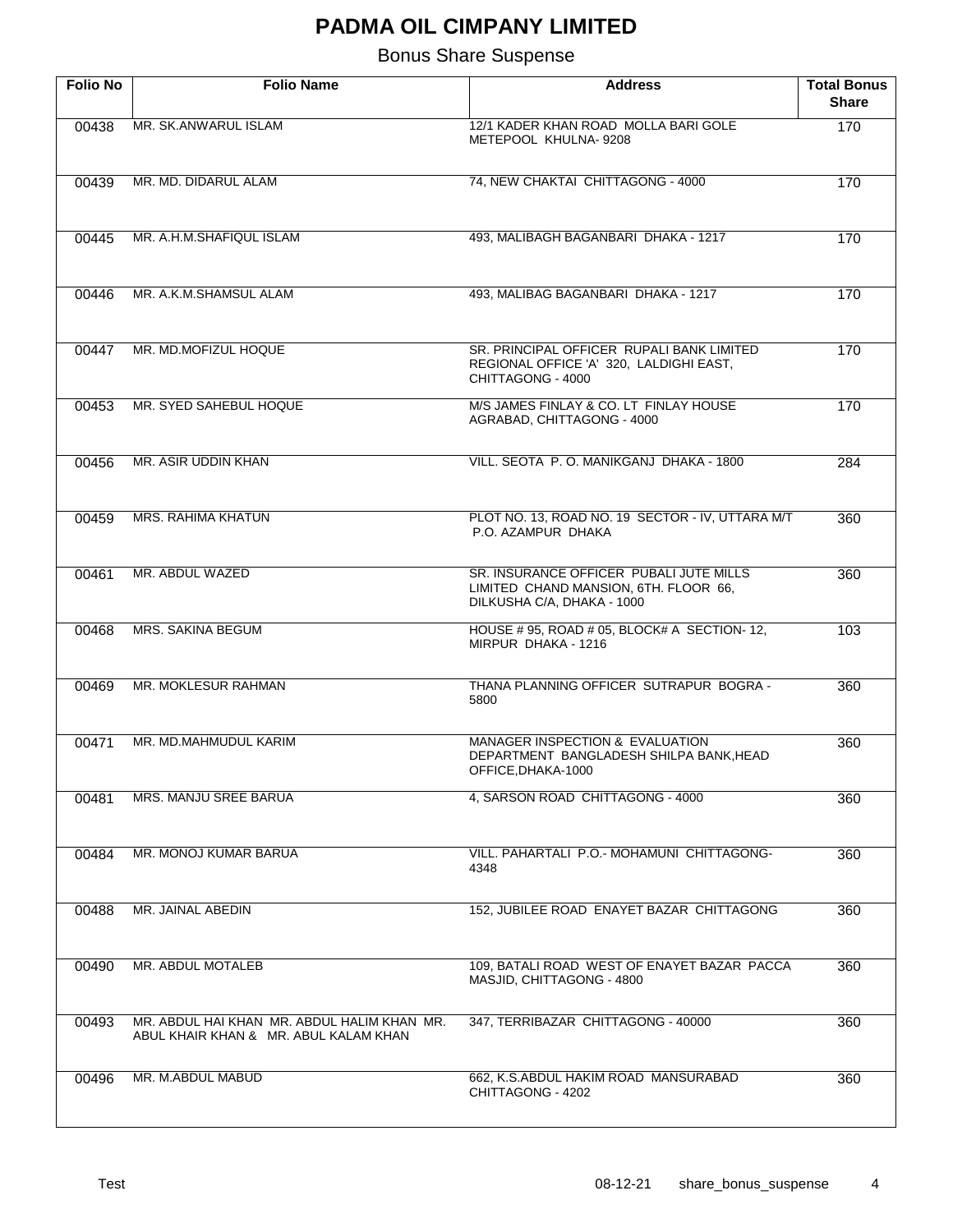| <b>Folio No</b> | <b>Folio Name</b>            | <b>Address</b>                                                               | <b>Total Bonus</b><br><b>Share</b> |
|-----------------|------------------------------|------------------------------------------------------------------------------|------------------------------------|
| 00498           | MR. MD.NURUL ALAM CHOWDHURY  | 114, MOMIN ROAD TALUKDAR BUILDING 1ST FLOOR<br>CHITTAGONG - 4000             | 360                                |
| 00500           | MR. J. P. GONSALVES          | STRAND ROAD CHITTAGONG - 4000                                                | 360                                |
| 00503           | <b>MISS ANWARA HUSSAIN</b>   | 16, RANKIN STREET DHAKA - 1203                                               | 360                                |
| 00504           | MRS. KANIJ FATEMA            | 16, RANKIN STREET DHAKA - 1203                                               | 360                                |
| 00506           | DR. ABIDUL HAQUE             | VILL. HAJIPUR, PATWARI BARI P.O. PANPARA P.S.<br>RAMGANJ NOAKHALI            | 360                                |
| 00511           | MR. AZAD FERDAUSI            | SHIBBATI HASNAJAHAN SCHOOL'S ADJECENT 2ND.<br>FLOOR, BOGRA-5800              | 550                                |
| 00518           | MR. MD.KHURSID ALAM          | 28/1, NABIN CHANDRA GOSHAWAMI LANE P.O.<br>FARIDABAD DHAKA - 1204            | $\overline{742}$                   |
| 00519           | MR. S.M.ZAKI HASAN           | 28/1, NABIN CHANDRA GOSHAWAMI LANE P.O.<br>FARIDABAD DHAKA - 1204            | 742                                |
| 00520           | MR. LUTFUR RAHMAN            | DR. MUFIZUDDIN LANE BOGRA - 5800                                             | $\overline{742}$                   |
| 00538           | MR. MD.SHAMSUL HOQ CHOWDHURY | 28/1, ICE FACTORY ROAD CHITTAGONG - 4000                                     | 1,104                              |
| 00562           | MR. JAVED IQBAL              | C/O CHITTAGONG MACHINERY STORES 10-11,<br>MACHINERY MARKET CHITTAGONG - 4000 | 1,866                              |
| 00563           | MR. NASEEM IQBAL             | C/O CHITTAGONG MACHINERY STORE 10-11,<br>MACHINERY MARKET CHITTAGONG - 4000  | 1,866                              |
| 00576           | MR. SARWAR MORSHED CHOWDHURY | HOUSE NO. 41, 'NEW' ROAD NO. 8 DHANMONDI R/A<br><b>DHAKA - 1205</b>          | 3,733                              |
| 00595           | MR. KHALIL AHMAD             | RADHANAGAR PABNA - 6600                                                      | 3,733                              |
| 00596           | <b>MRS. ASIA KHATUN</b>      | RADHANAGAR PABNA - 6600                                                      | 3,733                              |
| 00597           | MR. REAZ UDDIN AHMED         | RADHANAGAR PETROL PUMP RADHANAGAR PABNA                                      | 3,733                              |
| 00606           | MR. MD.RAFIQUE SAZZAD        | ROAD NO.-36, HOUSE NO.-31 GULSHAN DHAKA -<br>1212                            | 3,733                              |
| 00612           | MR. PERVEZ IQBAL             | 10-11, MACHINERY MARKET CHITTAGONG - 4000                                    | 3,733                              |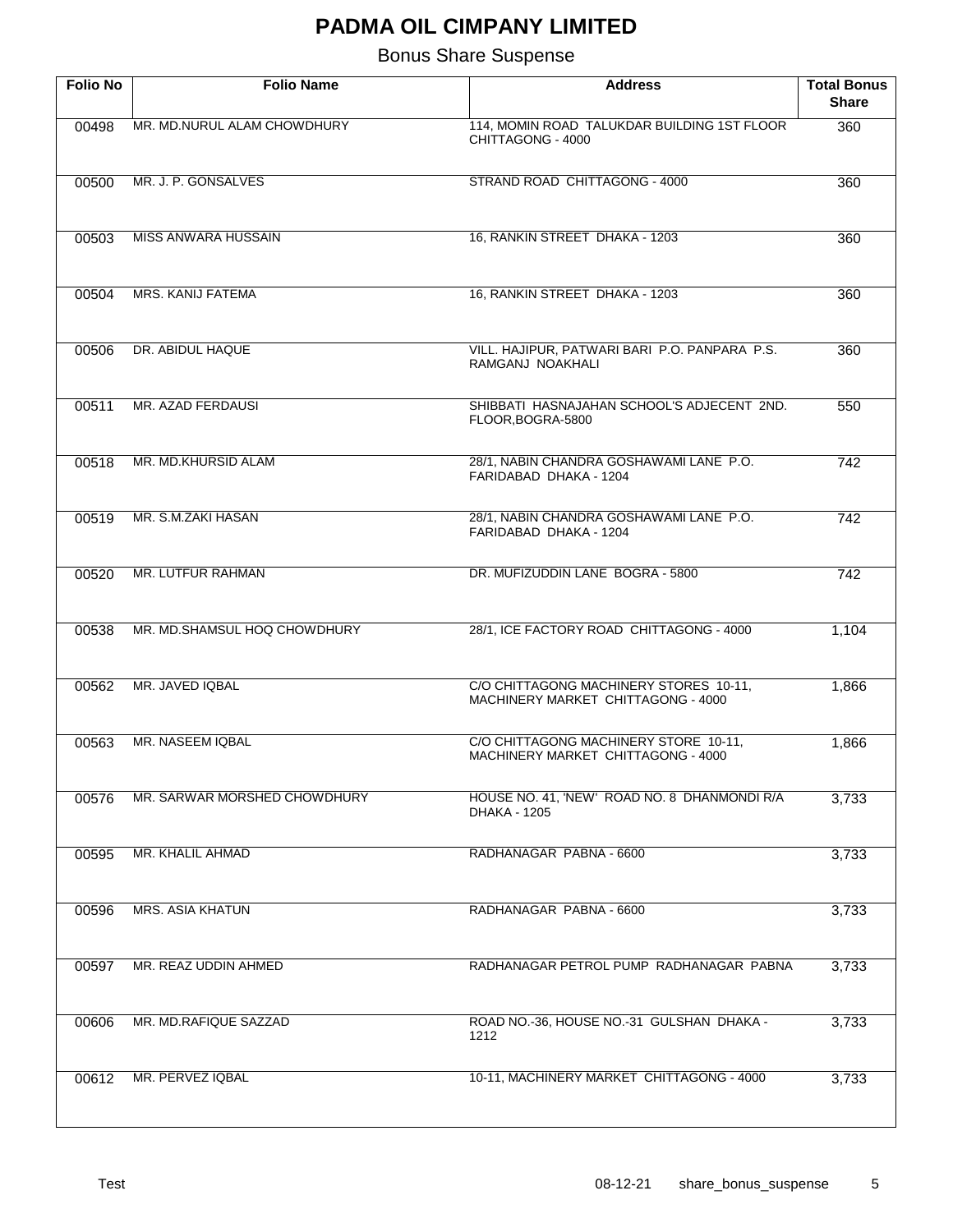| <b>Folio No</b> | <b>Folio Name</b>             | <b>Address</b>                                                               | <b>Total Bonus</b><br><b>Share</b> |
|-----------------|-------------------------------|------------------------------------------------------------------------------|------------------------------------|
| 00617           | MISS NASERA IQBAL             | CHITTAGONG MACHINERY STORE 10-11,<br>MACHINERY MARKET CHITTAGONG - 4000      | 3,733                              |
| 00632           | MR. NESAR AHMED               | 42, SHAHID SARWARDY ROAD AHMED ARCADE<br>POST BOX NO. 804, CHITTAGONG        | 380                                |
| 00633           | MR.NAZIR AHMED & MR. A.C. SEN | CRESCENT JUTE MILLS CO. LIMITED TOWN<br>KHALISHPUR KHULNA - 9000             | 9,333                              |
| 00635           | MRS. MAMTAZ BANU              | 395/1, NEW ESKATON DHAKA - 1000                                              | 266                                |
| 00677           | MR. MANSUF ALI                | VILL: MEAH NAGAR, CHOWDHURYPARA P.O.<br>WAZEDIA MADRASHA, CHITTAGONG         | $\overline{17}$                    |
| 00678           | MR. ANISUL HOQUE CHOWDHURY    | NO. 1, RAILGATE TEJGAON DHAKA - 1208                                         | $\overline{17}$                    |
| 00679           | <b>MRS. ANUARA BEGUM</b>      | NIZAMUDDIN AULIA DARGHA S PANWALAPARA<br>NORTH AGRABAD, CHITTAGONG - 4100    | $\overline{17}$                    |
| 00681           | MR. MOHAMMED ABUL HASHEM      | SUPERVISOR, K.B.DOBASH LANE, DOUBLE MOORING<br>P.O. & P.S.BANDAR, CHITTAGONG | $\overline{17}$                    |
| 00682           | MR. MD.NURAL ALAM             | GRINADLAYS BANK P.L.C P.O. BOX-NO. 105<br>KHATUNGANG, CHITTAGONG - 4000      | $\overline{17}$                    |
| 00686           | MR. MOHD. RAFIQUE             | PADMA OIL COMPANY LIMITED GUPTAKHAL<br>ELECTRIC DEPARTMENT CHITTAGONG        | $\overline{37}$                    |
| 00687           | MR. NURUL ANOWAR              | PADMA OIL COMPANY LIMITED GUPTAKHAL<br>ELECTRIC DEPARTMENT CHITTAGONG        | $\overline{37}$                    |
| 00688           | <b>MR. NURUL ABSAR</b>        | PADMA OIL COMPANY LIMITED GUPTAKHAL<br>ELECTRIC DEPARTMENT CHITTAGONG        | $\overline{37}$                    |
| 00689           | MR. MD. SHAFIC                | PADMA OIL COMPANY LIMITED GUPTAKHAL<br>ELECTRIC DEPARTMENT CHITTAGONG        | 37                                 |
| 00693           | MR. ABUL KHAIR                | VILL, KATGAR P.O. PATENGA CHITTAGONG-4204                                    | 37                                 |
| 00695           | MR. MD.CHAND BOX              | VILL.& P.O. KADURKHIL BADU MUNSHI BARI<br>CHITTAGONG - 4368                  | 37                                 |
| 00696           | MR. NOOR AHMED                | PADMA OIL COMPANY LIMITED AVIATION<br>DEPARTMENT CHITTAGONG                  | 37                                 |
| 00704           | MR. NIRAD RANJAN CHOWDHURY    | 27, GOLAP SINGH LANE NANDANKANAN<br>CHITTAGONG - 4000                        | 37                                 |
| 00708           | MR. WAZIULLAH CHOWDHURY       | BOWNIA BAZAR DHAKA CANTT. DHAKA - 1206                                       | 37                                 |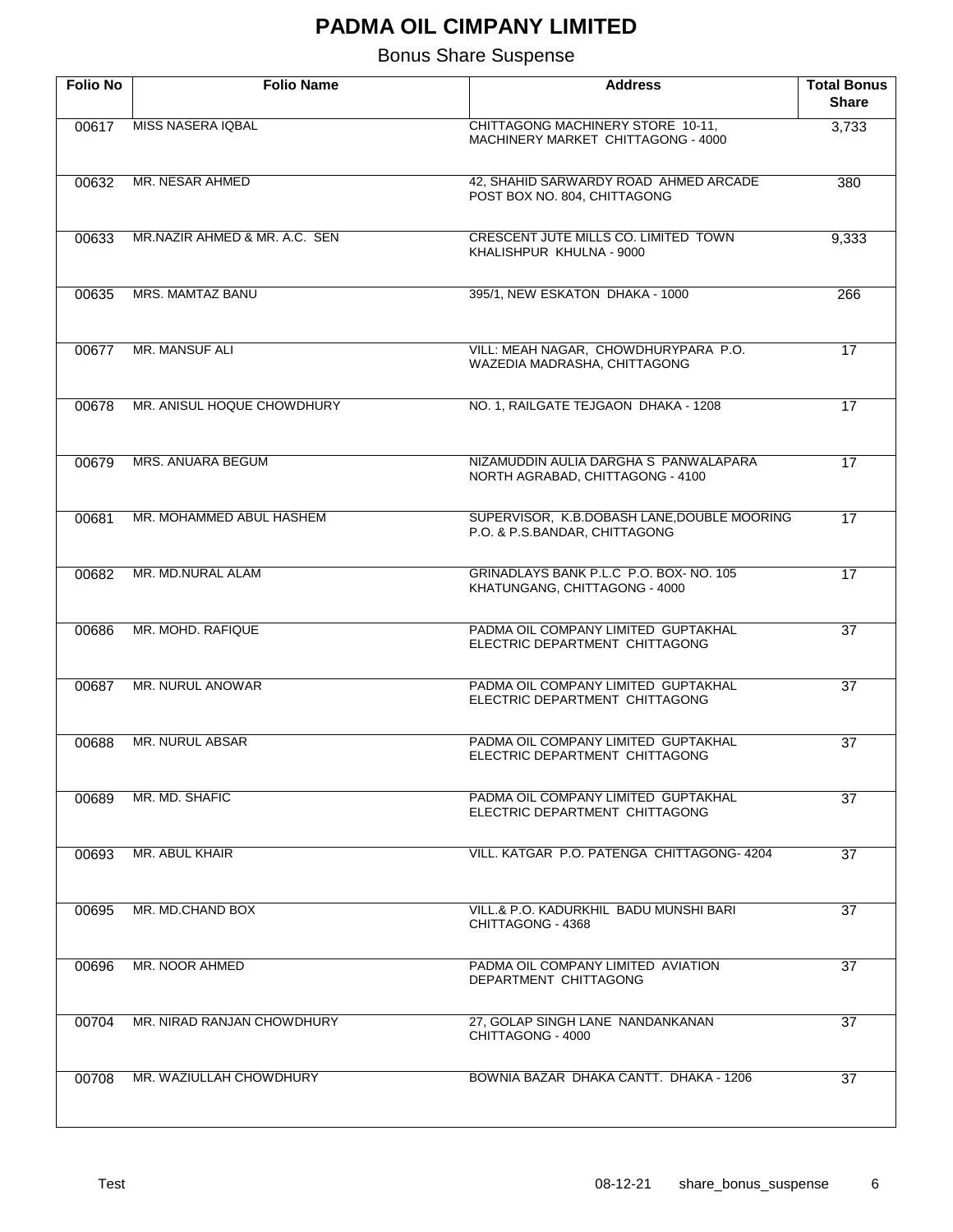| <b>Folio No</b> | <b>Folio Name</b>                                                                                            | <b>Address</b>                                                                                                      | <b>Total Bonus</b><br><b>Share</b> |
|-----------------|--------------------------------------------------------------------------------------------------------------|---------------------------------------------------------------------------------------------------------------------|------------------------------------|
| 00710           | MR. KHADEM ABDUL SOBHAN                                                                                      | NIZAMUDDIN AULIA DARGAH SHARIF NIZAMUDDIN<br>AULIA ROAD, PANWALAPARA NORTH<br>AGRABAD, CHITTAGONG - 4000            | $\overline{37}$                    |
| 00713           | MR. ABDUL SHARIF                                                                                             | NORTH PATENGA HADIRPARA P.O. PATENGA P.S.<br>DOUBLE MOORING CHITTAGONG - 4204                                       | $\overline{37}$                    |
| 00715           | MR. ABDUL MONAF                                                                                              | PADMA OIL COMPANY LIMITED GUPTAKHAL<br><b>CHITTAGONG</b>                                                            | 94                                 |
| 00719           | MR. MUSTAFA CHOWDHURY MR.ABUL QASEM<br>CHOWDHURY & MR. ABDUL HAI CHOWDHURY                                   | NO. 1 RAILGATE, TEJGAON DHAKA - 1208                                                                                | 94                                 |
| 00724           | MR. SHAFIQUE AHMED                                                                                           | M/S CHATTAL STEVEDORING SYNDICATE LTD. K.B.<br>DOBASH LANE STRAND ROAD DOUBLEMOORING,<br>CHITTAGONG-4000            | 170                                |
| 00726           | MR. SULTAN AHMED                                                                                             | VILL. MIDDLE HSLISHAHAR MUNSIPARA<br>MVI.OSIUDDIN BARI P.O. - ANANDA BAZAR, P.S.-<br>DOUBLE MOORING CHITTAGONG-4215 | 360                                |
| 00730           | MR. SUDHANGSHU BIMAL SEAL                                                                                    | VILL.& P.O. KANUNGOPARA CHITTAGONG - 4363                                                                           | 170                                |
| 00733           | MR. HOSSAIN AHMED CHOWDHURY                                                                                  | CHASMA HILLS NASIRABAD P.O.P.T.I., CHITTAGONG<br>- 4209                                                             | 170                                |
| 00734           | MR. ALI RAJA MEAH                                                                                            | VILL. MOHARA, P.O. CHANDGAON CHITTAGONG                                                                             | 170                                |
| 00735           | MR. MD.LAL MEAH CHOWDHURY                                                                                    | VILL, CONJURY P.O.-KHITABCHAR U.Z. BOALKHALI<br>CHITTAGONG - 4366                                                   | 170                                |
| 00738           | MR. ABBAS ALI                                                                                                | VILL.-& P.O. MOHARA P.S. CHANDGOAN<br>CHITTAGONG - 4208                                                             | 170                                |
| 00742           | MR. MD. BADARAZZAMAN                                                                                         | PADMA OIL COMPANY LIMITED ELECTRIC<br>DEPARTMENT GUPTAKHAL CHITTAGONG                                               | 170                                |
| 00759           | MR. NUR MEAH                                                                                                 | VILL. NORTH HALISHAHAR CHOWDHURY PARA,<br>P.O.-HOUSING SOCIETY P.S. - PAHARTALY,<br>CHITTAGONG - 4216               | 227                                |
| 00760           | MR. MOBARAK ALI CHOWDHURY MR. MD.OSMAN GANI PADMA OIL COMPANY STRAND ROAD CHITTAGONG<br>& MR. AHMADUR RAHMAN |                                                                                                                     | 304                                |
| 00764           | MR. KAZI AZIZUL HOQ                                                                                          | KAZI BARI PO.-AZADI BAZAR<br>DHARMAPUR, FATIKCHARI CHITTAGONG-4357                                                  | 315                                |
| 00770           | MRS. ASIA KHATOON                                                                                            | VILL.& P.O. KALIKA PRASAD VIA, BHAIRAB<br>KISHOREGANJ - 2300                                                        | 360                                |
| 00774           | MR. NIRMAL KANTI RAKSHIT                                                                                     | 341, AGRABAD NEAR JUMUNA BHABAN<br>CHITTAGONG - 4100                                                                | 360                                |
| 00776           | MR. ABDUL KARIM                                                                                              | HAJI MANZIL 92, STATION ROAD CHITTAGONG - 4000                                                                      | 360                                |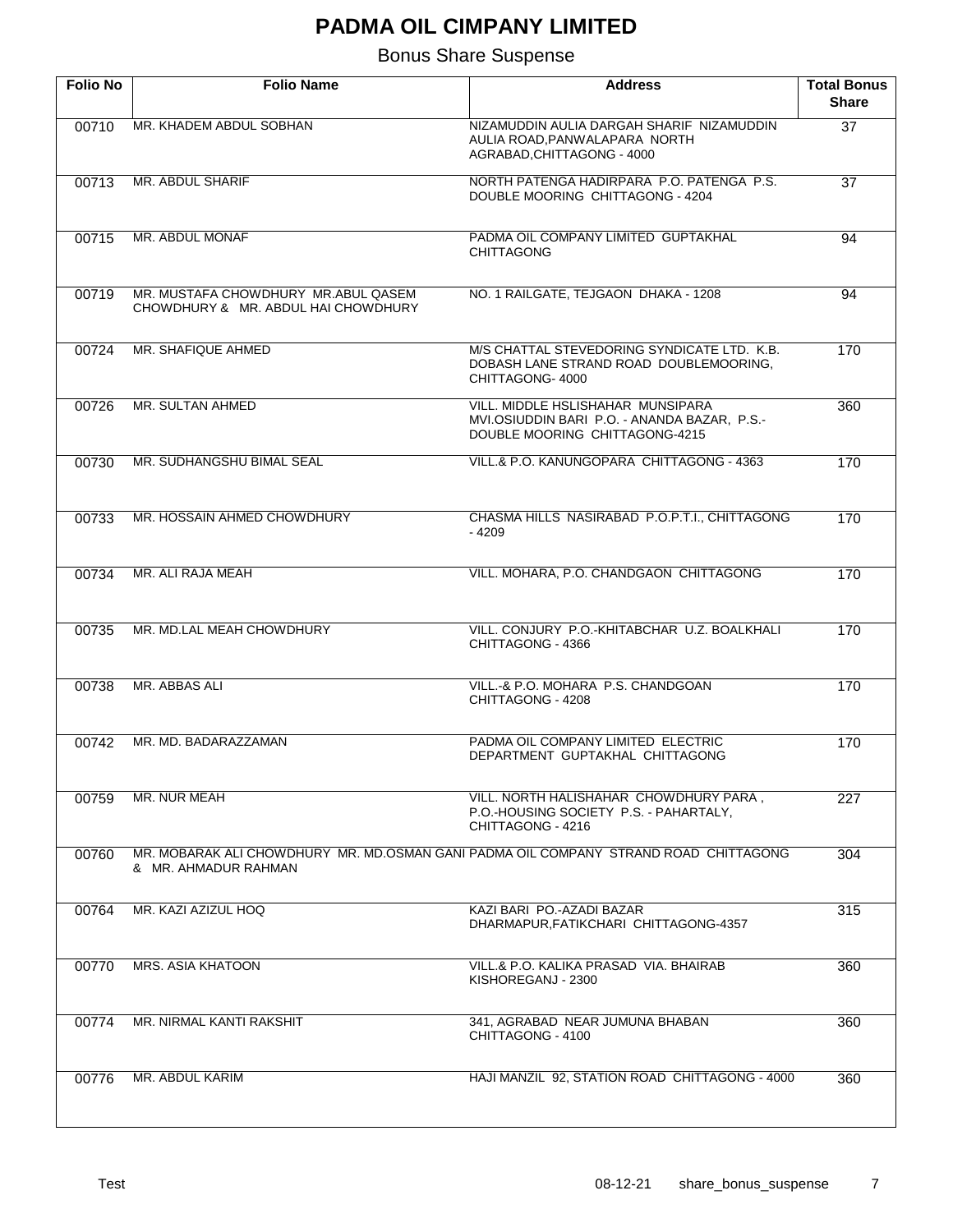| <b>Folio No</b> | <b>Folio Name</b>       | <b>Address</b>                                                                            | <b>Total Bonus</b><br><b>Share</b> |
|-----------------|-------------------------|-------------------------------------------------------------------------------------------|------------------------------------|
| 00778           | MR. SHAFIUR RAHMAN      | D.A.B. INSPECTOR BARI 514, BADURTALA OLD KHAS<br>MAHAL RD. P.O. CHANDGAON CHITTAGONG-4212 | $\overline{125}$                   |
| 00780           | MR. BADSHA MEAH         | VILL, HADIRPARA P.O. - PATENGA CHITTAGONG -<br>4204                                       | 360                                |
| 00781           | MR. MIRZA GOLAM HAFIZ   | 39, ASHRAF ALI ROAD CHITTAGONG - 4000                                                     | 360                                |
| 00783           | MR. ABDUL MAJID MIA     | RETD. RAILWAY OFFICER 155, EAST NASIRABAD<br>NEAR SK.FARID CHASMA HILL CHITTAGONG - 4209  | 360                                |
| 00784           | MR. A.M.FARUQUE AHMED   | 395/1, NEW ESKATON DHAKA - 1000                                                           | 799                                |
| 00787           | MR. BIMAL CHANDRA DEY   | PADMA OIL COMPANY LIMITED FIRE SERVICE<br>GUPTAKHAL CHITTAGONG                            | 360                                |
| 00796           | MR. MD. NURAL AMIN      | P.O. PATENGA VILL.-HADIRPARA CHITTAGONG -<br>4204                                         | 360                                |
| 00797           | MR. KALA MEAH           | BALIR PARA, SOUTH AGRABAD CDA COLONY P.O. &<br>P.S. BANDAR CHITTAGONG - 4100              | 360                                |
| 00798           | MR. ABDUL SOBHAN        | KATGAR ARAB ALI'S SHOP P.O. UTTAR PATENGA<br>CHITTAGONG - 4204                            | 360                                |
| 00806           | MR. ABDUL AZIZ          | P.O. BAIRAG VILL.- GOYAPANCHAK CHITTAGONG -<br>4376                                       | 360                                |
| 00808           | MR. FORAK AHMED KHAN    | VILL. DAULATPUR P.O.- FAZIL KHAN'S HAT, U.Z.<br>PATIYA CHITTAGONG - 4370                  | 360                                |
| 00809           | MR. MD SULTAN           | PADMA OIL COMPANY LIMITED GUPTAKHAL<br><b>INSTALLATION CHITTAGONG</b>                     | 360                                |
| 00810           | MR. MD SERJUL HOQUE     | PATYA PARA ( HAZI BARI) NOAPARA, GUZRA<br>RAOZAN, CHITTAGONG-4346                         | 360                                |
| 00812           | MR. SHAMSUDDIN BHUIYA   | PADMA OIL COMPANY LIMITED 6, ELEPHANT ROAD<br>PARIBAGH DHAKA                              | 360                                |
| 00813           | <b>MR. MUBASSIL ALI</b> | VILL, & P.O. PATHAN DIST. - SYLHET - 3100                                                 | 360                                |
| 00817           | MR. MUZZAFAR MEAH       | VILL. SOROATALI CHANDANDI P.O.- IQBAL PARK,U.Z.<br>- BOALKHALI CHITTAGONG - 4365          | 360                                |
| 00818           | MR. RAFIQUL ISLAM       | ROAD NO.1, LANE NO.6 HOUSE - NO. - 17, BLOCK 'B'<br>HALISHAHAR, CHITTAGONG                | 266                                |
| 00828           | MR. ABDUR RASHID        | PADMA OIL COMPANY LIMITED HEAD OFFICE<br>STRAND ROAD CHITTAGONG                           | 170                                |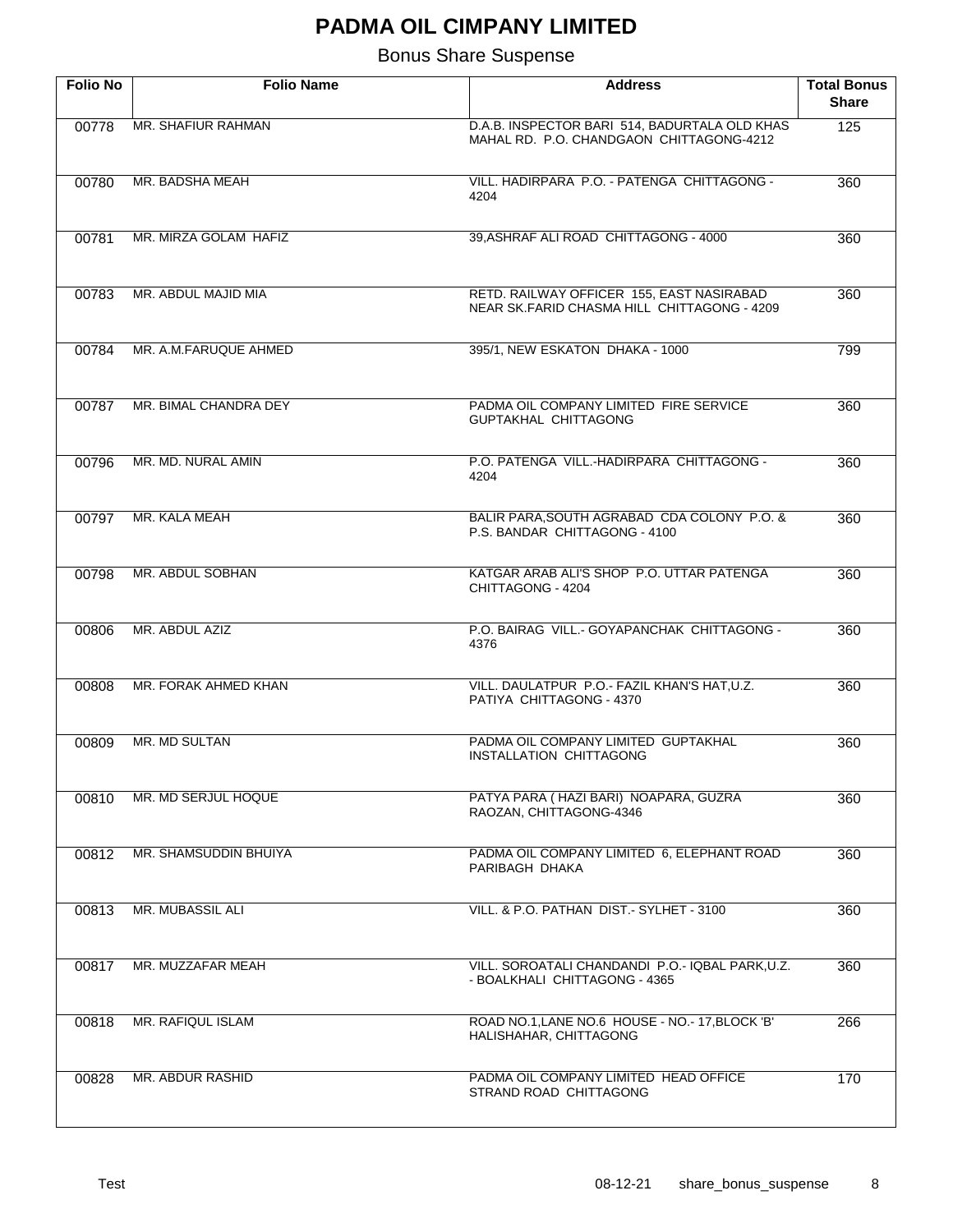| <b>Folio No</b> | <b>Folio Name</b>          | <b>Address</b>                                                               | <b>Total Bonus</b><br><b>Share</b> |
|-----------------|----------------------------|------------------------------------------------------------------------------|------------------------------------|
| 00833           | MR. SYED AHAMED            | VILL. MOISKARAM P.O.- GUZRA NOAPARA U.Z. -<br>RAOZAN, CHITTAGONG             | 360                                |
| 00835           | MR. S.M.KHAIRUL AMIN       | GRINDLAYS BANK P.L.C JBC SHOPPING CENTRE<br>STATION ROAD, CHITTAGONG - 4000  | 360                                |
| 00836           | MRS. ANO ARA BEGUM         | GRINDLAYS BANK P.L.C JBC SHOPPING CENTRE<br>STATION ROAD, CHITTAGONG - 4000  | 94                                 |
| 00837           | DR. SHAFIQUL ISLAM         | 13, HIGH LEVEL ROAD LALKHAN BAZAR<br><b>CHITTAGONG</b>                       | 360                                |
| 00841           | MRS. C.A.POLACCO           | 27, HARISH CHANDRA MUNSEF LANE PATHARGHATA<br><b>CHITTAGONG</b>              | 360                                |
| 00843           | <b>MRS. JEAN MARLOW</b>    | PADMA OIL COMPANY LIMITED STRAND ROAD<br><b>CHITTAGONG</b>                   | 360                                |
| 00846           | <b>MISS LEELA ROY</b>      | GRINDLAYS BANK P.L.C NARAYANGANJ - 4000                                      | 360                                |
| 00851           | MR. MIAH ABUL HASHIM       | 32, ALLAHMA IQBAL ROAD NARAYANGANJ - 1400                                    | 360                                |
| 00861           | <b>MR. AHAMED SUKKUR</b>   | VILL.& P.O. MIDDLE KADALP 'MIR BARI' CHITTAGONG<br>- 4340                    | 360                                |
| 00862           | MR. ANANDA MOHAN BARUA     | VILL. DAKAKHALI SOUTH P.O. GUZRA SUB-OFFICE<br>CHITTAGONG - 4346             | 360                                |
| 00872           | MR. SYED AHMED             | VILL. HADIRPARA P.O. PATENGA CHITTAGONG -<br>4204                            | 360                                |
| 00874           | MR. RAHIM ULLAH            | GRINDLAYS BANK P.L.C. KHATUNGANJ, PO.BOX-105<br>CHITTAGONG-4000              | 360                                |
| 00876           | MR. ABUL AHMED             | VILL. AGRABAD P.O. PATHANTOOLY BEPARIPARA,<br>CHITTAGONG - 4100              | 360                                |
| 00877           | MR. MOMTAZ MEAH            | VILL. RASHIDABAD P.O. SHOVANDANDI U.Z. PATIYA,<br>CTITTAGONG - 4370          | 360                                |
| 00889           | MR. MOHAMMED NURUL ISLAM   | NORTH PATENGA, HADIRPARA P.O.<br>PATENGA, DOUBLE MOORING CHITTAGONG          | 360                                |
| 00890           | MR. SYED A.N.MD.NURUL HUDA | 82 ELIAS BHABAN, IST. FLOOR MAJIRGHAT<br>ROAD, EAST MADARBARI CHITTAGONG     | 360                                |
| 00893           | MR. NURAL ANWAR            | VILL. WAHEDPUR P.O.-HADIFAKIRHAT CHITTAGONG                                  | 360                                |
| 00894           | MR. SURYA KUMAR CHOWDHURY  | B-6/D-6 SHAJAHANPUR GOVT. OFFICERS QUARTER<br>SOUTH SHAJAHANPUR DHAKA - 1217 | 399                                |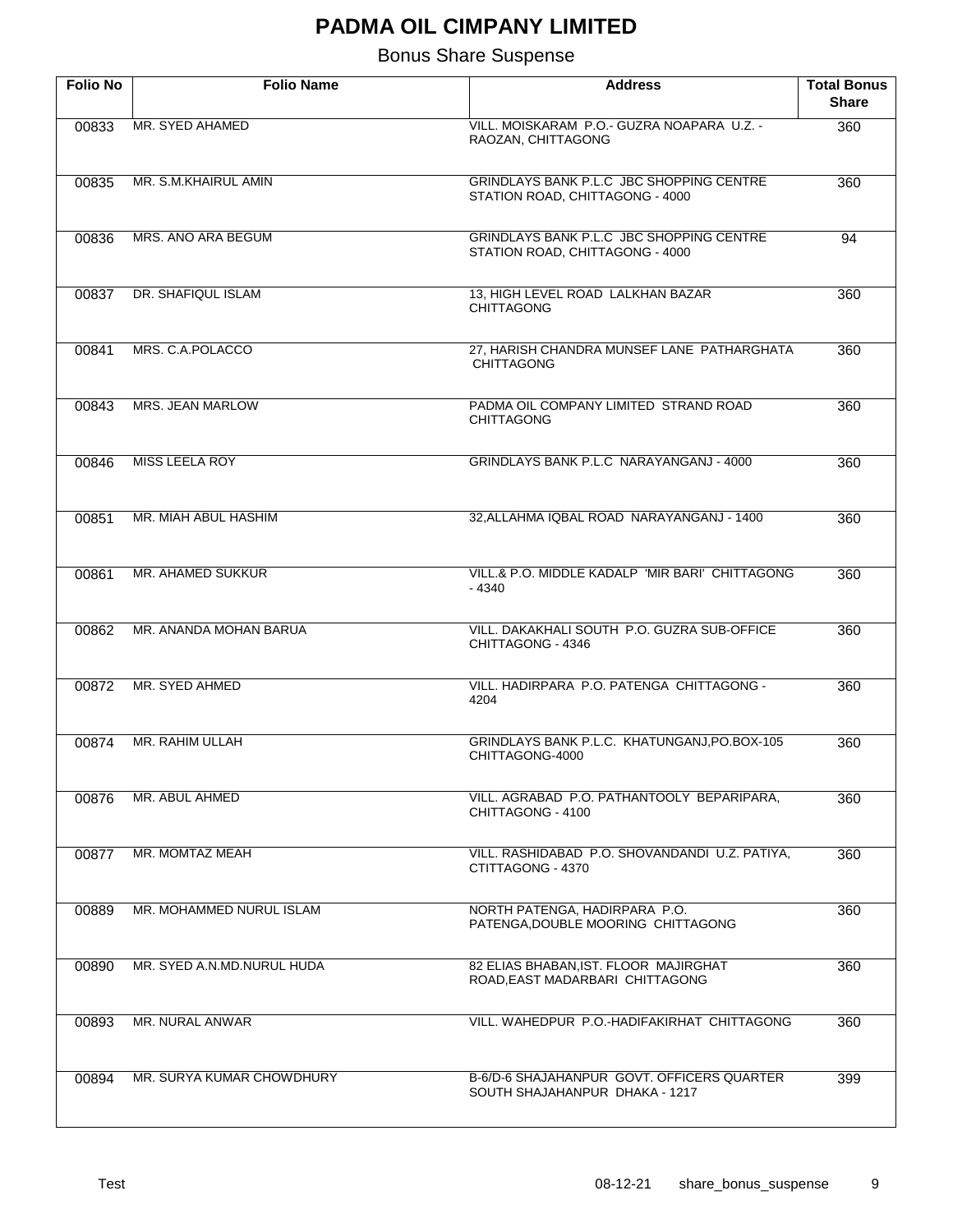| <b>Folio No</b> | <b>Folio Name</b>          | <b>Address</b>                                                                                  | <b>Total Bonus</b><br><b>Share</b> |
|-----------------|----------------------------|-------------------------------------------------------------------------------------------------|------------------------------------|
| 00901           | MR. AL-HAJ MD. NASIRUDDIN  | "TASNEEM" 329 MOMIN ROAD BY LANE CHERAGI<br>PAHAR SOUTH, CHITTAGONG                             | 399                                |
| 00902           | MR. QUAZI MD.IBRAHIM       | VILL. GUAPANCHAK P.O. BAIRAG, U.Z. ANWARA<br>CHITTAGONG - 4376                                  | 399                                |
| 00916           | MR. TYUBULLAH              | 59, HARIRAMPUR MIRPUR P.O. BAZARPARA DHAKA<br>$-1218$                                           | 349                                |
| 00918           | MR. ABUL QUASHEM CHOWDHURY | M/S AQUA MARINE LIMITED SHIPPING DEPARTMENT,<br>58, AGRABAD C/A P.O. BOX - 748, CHITTAGONG-4000 | 742                                |
| 00924           | MR. AL.HAJ M.A.TAHER       | 86, ALKARAN, LANE - - 2 KALI CHAKRABORTY COLONY<br>CHITTAGONG-4000                              | $\overline{742}$                   |
| 00934           | MR. ABDUL HAKIM            | 516, REHAN VILLA, VILL. MAIDHA RAMPUR P.O.<br>BANDAR, P.S.DOUBLE MOORING, CHITTAGONG - 4100     | 533                                |
| 00938           | MR. MD. ABBAS ALI          | PADMA OIL COMPANY LIMITED W/W DEPARTMENT<br>JOYPAHAR CHITTAGONG                                 | 742                                |
| 00939           | MR. GANI AHMED CHOWDHURY   | PADMA OIL COMPANY LIMITED GUPTAKHAL<br><b>CHITTAGONG</b>                                        | 742                                |
| 00955           | MR. ANWARUDDIN AHMED FCA   | HOUSE NO. 30/A, ROAD NO.8 SECTOR 3 UTTARA<br>MODEL TOWN DHAKA - 1230                            | 1,143                              |
| 00956           | MRS. NAJMA AHMED           | HOUSE NO. 30/A, ROAD NO.8, SECTOR NO.3 UTTARA<br>MODEL TOWN DHAKA - 1209                        | 932                                |
| 00967           | MR. A.B. MD. NURUL HUQ     | 330, KHILGAON, ZONE-A DHAKA - 1219                                                              | 932                                |
| 00972           | MR. MD. OBAYED ULLAH       | 17. HIGH LEVEL ROAD LALKHAN BAZAR<br>CHITTAGONG - 4000                                          | 932                                |
| 00973           | MRS. DELAFROZA BEGUM       | 17, HIGH LEVEL ROAD LALKHAN BAZAR,<br>CHITTAGONG - 4000                                         | 932                                |
| 00984           | MR. SHAHIDUL ISLAM         | VILL, PAIKPARA BRAHMANBARIA - 3400                                                              | 387                                |
| 00987           | MR. ANWARUL AZIM CHOWDHURY | SHANTA NIR, CHOWDHURY BARI VILL.-& P.O. NORTH<br>KATTALI P.S. PAHARTALY CHITTAGONG-4217         | 1,866                              |
| 00993           | MR. BAZLUL KARIM CHOWDHURY | VILL. BULADOHAR P.O. - BARALIKA DIST. - MOULVI<br><b>BAZAR-3250</b>                             | 1,485                              |
| 00994           | MR. HAJI MOHAMMAD ALI      | 102, J.C.GOHA ROAD NANDAN KANAN CHITTAGONG<br>$-4000$                                           | 1,866                              |
| 01011           | MRS. AJABA KHATUN          | DOUBLE MOORING CHITTAGONG- 4100                                                                 | 1,866                              |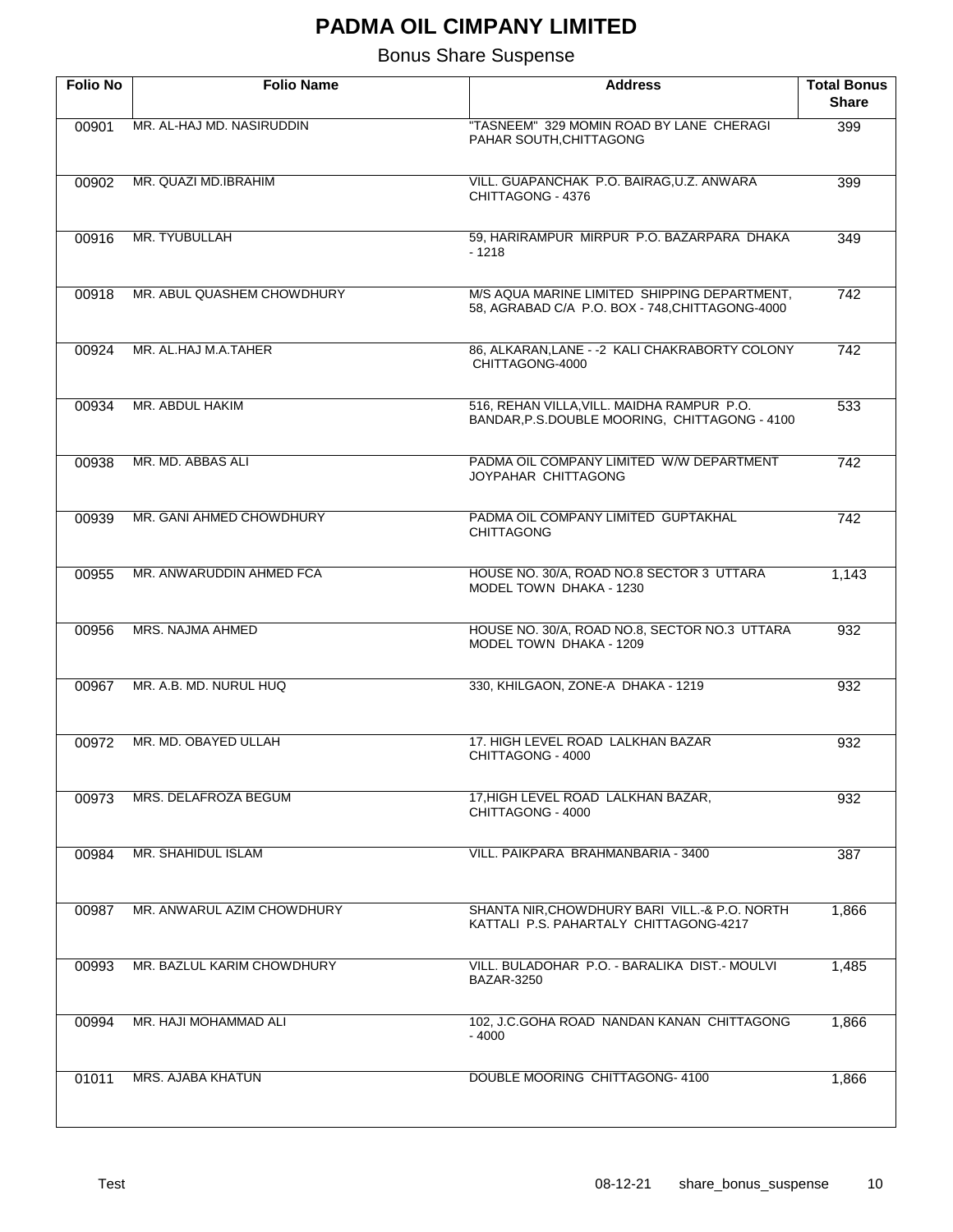| <b>Folio No</b> | <b>Folio Name</b>                | <b>Address</b>                                                                | <b>Total Bonus</b><br><b>Share</b> |
|-----------------|----------------------------------|-------------------------------------------------------------------------------|------------------------------------|
| 01012           | MISS SULTANA MAMTAZ BEGUM        | FLAT NO.-4E, (KARABI) HOUSE NO.-3, DIGONTA<br>PARIBAGH, DHAKA - 1000          | 1,866                              |
| 01013           | <b>MRS. NASIM BEGUM</b>          | 195, DHANMONDI R/A ROAD NO. 15 DHAKA                                          | 1,866                              |
| 01016           | MR. ABDUS SALAM                  | NEW MOORING, SOUTH HALISHAHAR P.0. BANDAR<br><b>CHITTAGONG</b>                | 1,866                              |
| 01019           | MR. ZIA UDDIN                    | SOUTH HALISHAHAR NEW MOORING P.O.<br>MOHESHKHALI CHITTAGONG - 4216            | 1,866                              |
| 01021           | MR. NOOR AHMED                   | VILL. SOUTH MADARSHA P.O. NUR ALI BARI<br><b>CHITTAGONG</b>                   | 1,866                              |
| 01022           | <b>MR. ABDUL GANI</b>            | NIMTALA, P.O.BANDAR MIDDLE HALISHAHAR<br><b>CHITTAGONG</b>                    | 1,866                              |
| 01023           | MR. AMINOR RAHMAN                | VILL. BATAKI, P.O. - MOHAMUNI U.Z. - RANGUNIA<br>CHITTAGONG - 4360            | 1,866                              |
| 01026           | MR. J. D. SILVA                  | 13, ALKARAN LANE CHITTAGONG - 4000                                            | 1,866                              |
| 01030           | MR. SYED AHMED HUSSAIN           | VILL. MEERAPARA P.O. - GUZRA, U.Z. - RAOZAN UB<br>NO. - 12, CHITTAGONG - 4346 | 3,733                              |
| 01037           | MR. MOHAMMED QUASIM              | 6, ZAHUR CHAMBER SIR IQBAL ROAD KHULNA                                        | 1,866                              |
| 01040           | MR.NIBARAN CHANDRA BHATTACHARJEE | 26, NORTH NALAPARA CHITTAGONG - 4000                                          | 1,866                              |
| 01044           | MR. M. MANSOOR ALI KHAN          | 837 REVERE COURT, WESTMONT, IL 60559 U.S.A.                                   | 5,599                              |
| 01076           | MR. MOHAMMAD IBRAHIM KHAN        | <b>GRINDLAYS BANK P.L.C DHANMONDI BRANCH</b><br>DHAKA - 1205                  | 3,733                              |
| 01081           | MR. A. M. KAMAL                  | 100, NEW ELEPHANT ROAD DHAKA - 1205                                           | 3,733                              |
| 01102           | MR. S. NAIR                      | P.O. MUZGUNNI TOWN KHALISHPUR KHULNA - 9100                                   | 3,733                              |
| 01128           | MR. S. A. SATTAR                 | 3, RAHAMAT BUILDING SADAR GHAT ROAD<br>CHITTAGONG-4000                        | 93,332                             |
| 01202           | MR. ABUL KASHEM MEAH             | VILL. DEWANPUR P.O. - DEWANPUR BADUPARA<br>U.Z.-RAOZAN, CHITTAGONG - 4347     | 17                                 |
| 01220           | <b>MRS. SAGIRA KHATUN</b>        | 115, CRESCENT ROAD (1st FLOOR) DHAKA - 1205                                   | 550                                |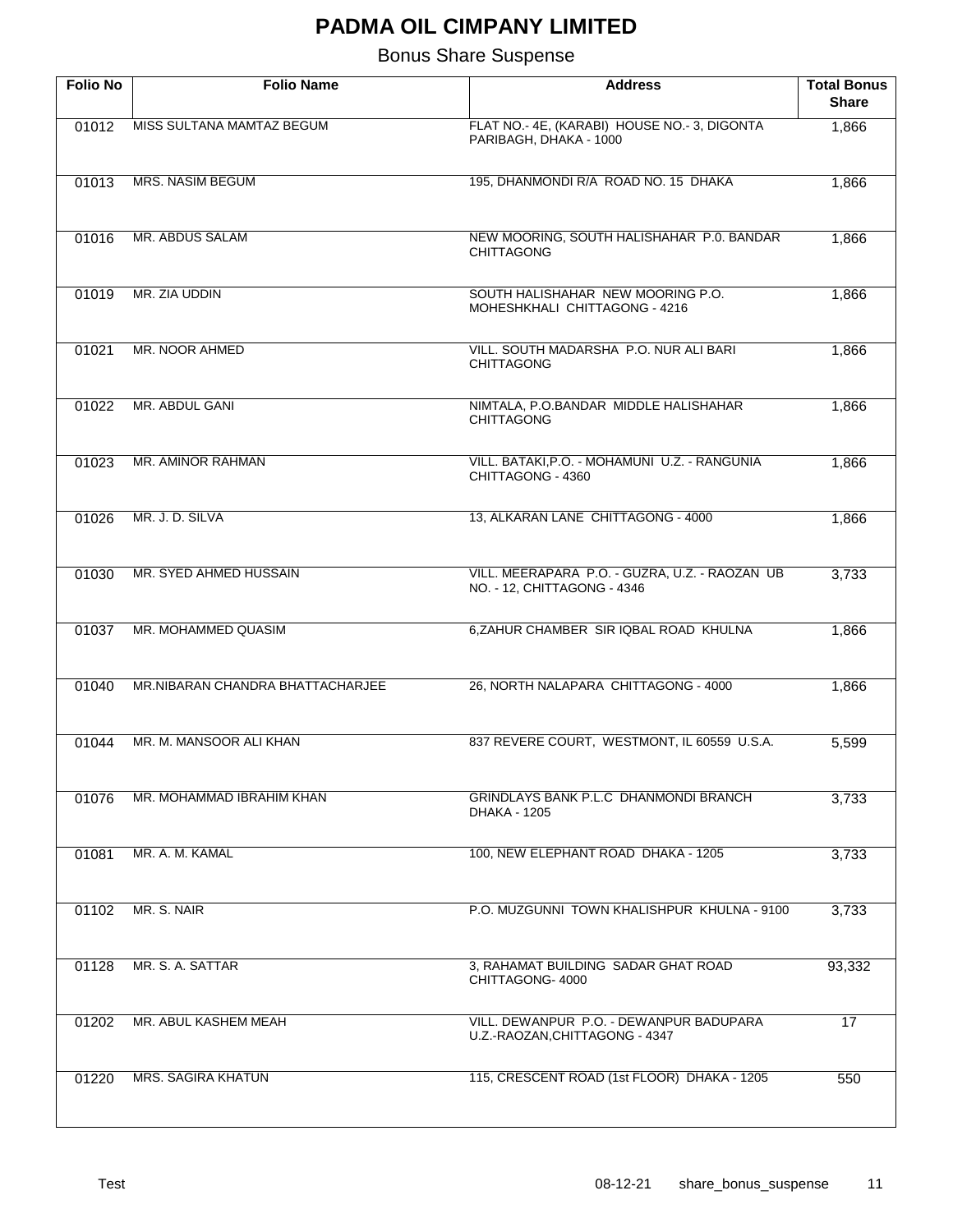| <b>Folio No</b> | <b>Folio Name</b>            | <b>Address</b>                                                                                      | <b>Total Bonus</b><br><b>Share</b> |
|-----------------|------------------------------|-----------------------------------------------------------------------------------------------------|------------------------------------|
| 01221           | MR. M. ABDUR RASHID ADVOCATE | RANGAMATI COURT RANGAMATI - 4500                                                                    | 170                                |
| 01223           | MR. SHAIKH MD. SHAFI ULLAH   | 3/102, EASTERN PALACE SIDDHESWARI LANE (NEAR<br>MANDIR) DHAKA - 1217. PHONE 838393                  | 169                                |
| 01231           | MR. MUINUDDIN AHMED KHAN     | 3, MURAD SARAK TIKATULY DHAKA - 1203                                                                | 2,056                              |
| 01233           | MR. SYED EZHER-EY TOWHEED    | 10/15, BLOCK-C TAJMAHAL ROAD MOHAMMEDPUR<br>HOUSING ESTATE DHAKA - 1207                             | 284                                |
| 01234           | MR. SARFARAZ HASAN           | P.O. AMIN JUTE MILLS BIBIR HAT HAMZAR BAGH<br>CHITTAGONG - 4211                                     | 360                                |
| 01235           | MR. ROY MOHAN BARUA          | MOGULTOOLY, BARUA PARA P.O. - PATHANTOOLY<br>CHITTAGONG - 4000                                      | 94                                 |
| 01243           | MR. AHMED RAFIQUE            | ROSY DEPARTMENT SHOP HOUSE # 29, ROAD # 5<br>DHANMONDI R/A DHAKA - 1209                             | 30                                 |
| 01250           | MR. GULZAR AHMED             | 13, BATTALI ROAD, ENAYET BAZAR CHITTAGONG-<br>4216                                                  | 360                                |
| 01254           | MR. SALEH AHMED              | SOUTH HALISHAR NEW SITE CHITTAGONG - 4100                                                           | 360                                |
| 01255           | <b>MR.ABUL BASHER</b>        | SOUTH HALISHAR NEW SITE B.ALAM & S.ALAM GOLI<br>P.O. - BANDAR DAK GHAR CHITTAGONG - 4100            | 360                                |
| 01257           | MR. ZAKIR HOSSAIN            | SOUTH HALISHAR NEW SITE CHITTAGONG - 4100                                                           | 360                                |
| 01259           | MR. SK.HABIBUR RAHMAN        | HOUSE NO.-10/A, ROAD NO.-2 LANE NO.-5, BLOCK-K<br>HALISHAHAR HOUSING ESTATE CHITTAGONG              | 360                                |
| 01263           | MR. HARE KRISHNA SAHA        | 29, MEDICINE SUPER MARKET ANDERKILLA,<br><b>CHITTAGONG</b>                                          | 360                                |
| 01266           | <b>MRS.BILKIS AHMED</b>      | HOUSE #8, ROAD #13 SECTOR #1, UTTARA DHAKA<br>- 1215                                                | 360                                |
| 01270           | MRS. SALIMA AHMED            | 87, PURANA PALTAN LANE DHAKA - 1000                                                                 | 1,866                              |
| 01277           | MR. MD. AZIZUR RAHIM         | HOUSE NO.4/C ZAHURULLAH SOWDAGAR ROAD<br>MAWA-AL-TOWER KUSHUMBAGH R/A, KHULSHI<br>CHITTAGONG - 4225 | 360                                |
| 01278           | MR. KERAMAT AKHTAR           | CHANDGAON R/A PLOT NO.- A-17, P.O.- CHANDGAON<br>CHITTAGONG - 4212                                  | 360                                |
| 01288           | MR. AZADUR RAHMAN CHOWDHURY  | VILL. JAIL ROAD SYLHET - 3100                                                                       | 360                                |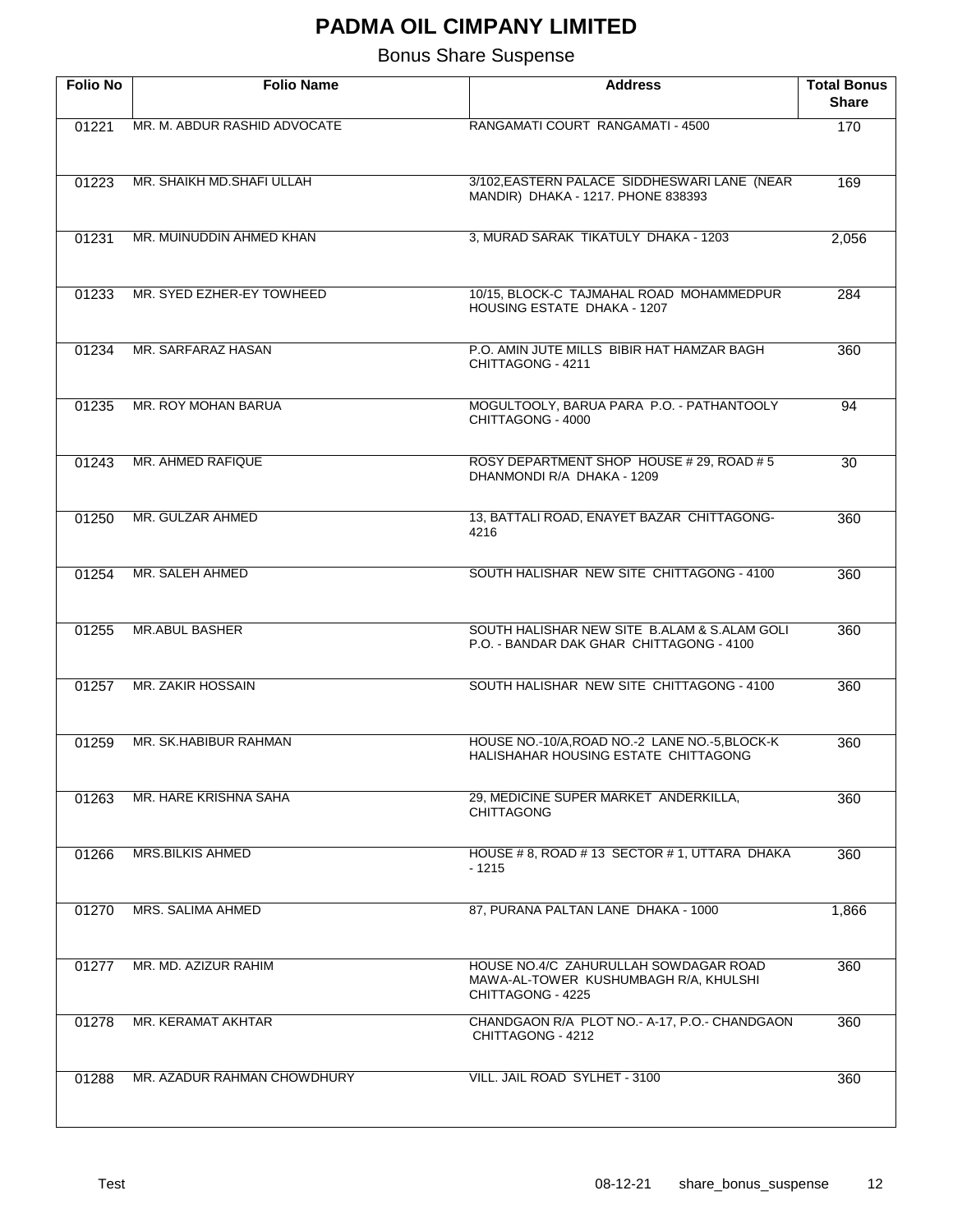| <b>Folio No</b> | <b>Folio Name</b>                   | <b>Address</b>                                                                       | <b>Total Bonus</b><br><b>Share</b> |
|-----------------|-------------------------------------|--------------------------------------------------------------------------------------|------------------------------------|
| 01298           | MR. MUSHTAQUE AHMED                 | 23, MOHIUDDIN LANE IMANGANJ DHAKA - 1000                                             | 360                                |
| 01302           | MR. KAZI MOZAMMEL HOSSAIN           | DY. GENERAL MANAGER JANATA BANK, 149/2/1<br>WAPDA ROAD WEST RAMPURA, DHAKA - 1219    | 125                                |
| 01304           | MR. A. M. MAYINUDDIN                | "ENGINEER FLAT"1ST.FLOOR. 6B/, ARAMBAGH<br>DHAKA - 1000                              | 360                                |
| 01313           | MR. MD. OSMAN KHAN                  | VILL.GOBADIA P.O.-MINNAL - ALI-HAT U.Z.- ANWARA<br>CHITTAGONG-4376                   | 550                                |
| 01319           | MR. S. K. HASSAN                    | HOUSE # 12, ROAD # 135 APARTMENT # D - 3 RANGS<br>LAKE VIEW, GULSHAN- 1 DHAKA - 1212 | 742                                |
| 01333           | MR. SIDDIQUE AHMED CHOWDHURY        | VILL. SOUTH PATENGA P.O.- PATENGA AIRPORT<br>CHITTAGONG - 4205                       | 742                                |
| 01334           | MR. IMDADUL HUQUE - ALAIS KANU MEAH | VILL & P.O.BATAKANDI DIST. COMILLA                                                   | 742                                |
| 01348           | MRS. ALEYAMIN                       | 28, R.C.CHURCH ROAD PATHARGHATA<br>CHITTAGONG-4000                                   | 1,104                              |
| 01354           | MRS. NILUFER RAFIQUE                | ROSY DEPARTMENT SHOP HOUSE # 29, ROAD # 5<br>DHANMONDI DHAKA - 1209                  | 93                                 |
| 01358           | MR. ABDUL HAI                       | 43/1, CHANDMARI ROAD LALKHAN BAZAR<br>CHITTAGONG - 4000                              | 1,866                              |
| 01359           | <b>MISS ROKEYA BEGUM</b>            | 71/1, MOULANA MOHAMMED ALI ROAD MEHEDIBAGH<br>CHITTAGONG-4000                        | 1,866                              |
| 01367           | MR. ABDUL GANI                      | P.O. NOOR ALI BARI EAST SHIKARPUR CHITTAGONG<br>- 4337                               | 1,866                              |
| 01378           | MRS. KANAK LATA ROY                 | P.O. KERAMAT NAGAR BHANUGHACH MOULVI<br>BAZAR - 3221                                 | 1,866                              |
| 01383           | MR. MD. ABUL ASAD                   | HOUSE NO.-49, ROAD NO.-6 BLOCK - C, BANANI<br>DHAKA - 1213                           | 533                                |
| 01389           | MR. WAIZUDDIN AHMED                 | 4, KABI JASIMUDDIN ROAD NORTH KAMALAPUR<br>DHAKA - 1000                              | 533                                |
| 01391           | MR. FARIDUDDIN AHMED RETD. JAILOR   | 111, SHER SHAH SURI ROAD MOHAMMADPUR<br>DHAKA - 7                                    | 1,866                              |
| 01392           | DR. A. JABBAR MIAN                  | DEPARTMENT OF CHEMISTRY UNIVERSITY OF<br>DHAKA DHAKA - 2                             | 1,866                              |
| 01395           | MR. SWARNA JYOTI ROY                | BHANUGACH BAZAR P.O. - KERAMAT NAGAR<br>MOULVI BAZAR - 3221                          | 2,227                              |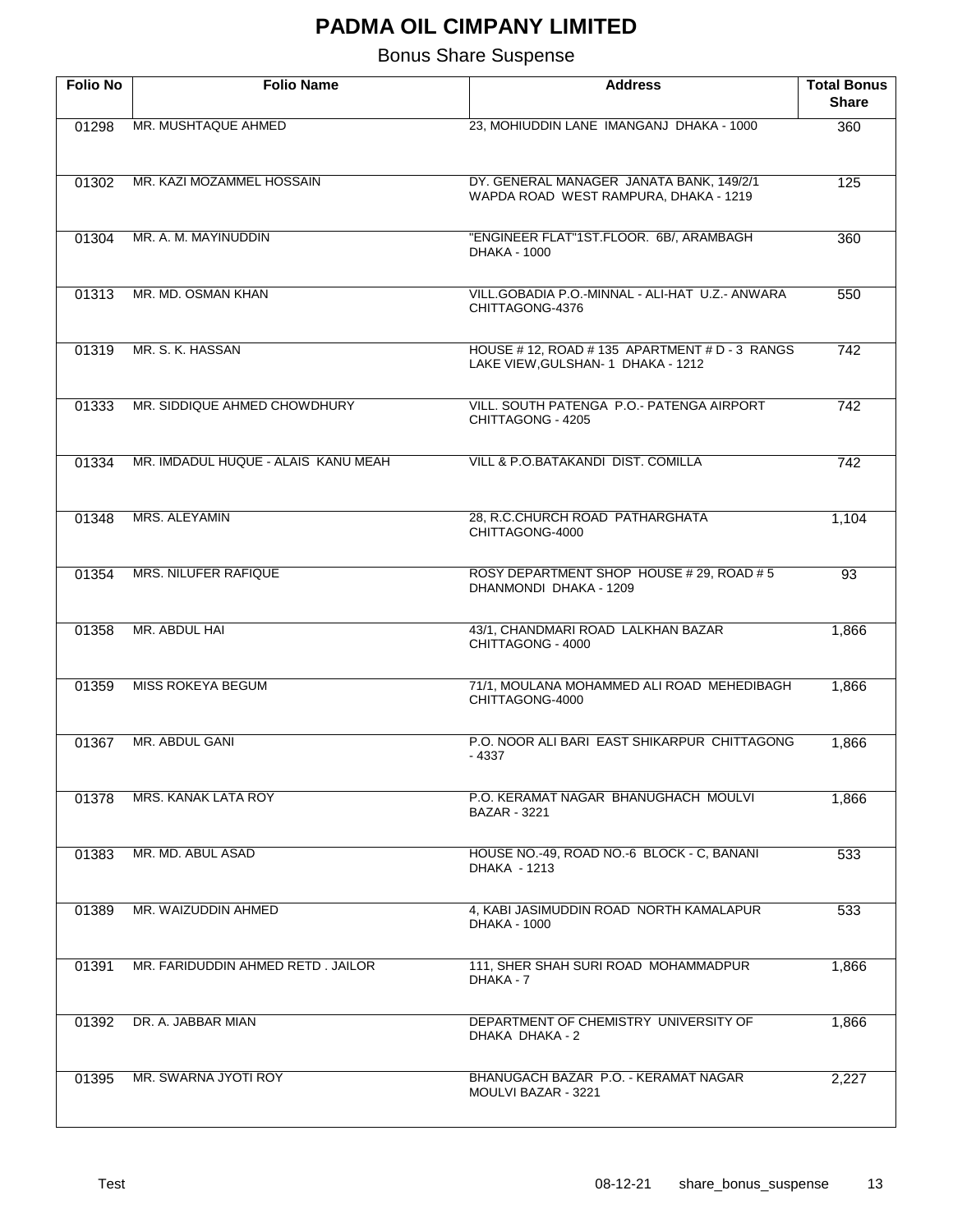| <b>Folio No</b> | <b>Folio Name</b>               | <b>Address</b>                                                                                                     | <b>Total Bonus</b><br><b>Share</b> |
|-----------------|---------------------------------|--------------------------------------------------------------------------------------------------------------------|------------------------------------|
| 01396           | MR. NURUL AMIN                  | 28, R.C.CHURCH ROAD PATHARGHATA<br>CHITTAGONG - 4000                                                               | $\overline{742}$                   |
| 01403           | MR. AZIZUL HAQUE TALUKDAR       | BAHIRGOLA ROAD NEAR POWER HOUSE<br>SIRAJGONJ - 6700                                                                | 1,866                              |
| 01406           | MR. MOHAMMED IQBAL              | BELAL HOUSE LALDIGHI EAST CHITTAGONG - 4000                                                                        | 3,733                              |
| 01410           | MR. GHULAM MOHAMMED             | BELAL HOUSE LALDIGHI EAST CHITTAGONG - 4000                                                                        | 3,733                              |
| 01416           | MRS. SALEHA BEGUM               | 43/1, CHANDMARI ROAD LALKHAN BAZAR<br>CHITTAGONG - 4000                                                            | 3,733                              |
| 01417           | MR. M. K. RAHMAN                | M/S ASSOCIATED TRADERS AND MARINERS LTD.<br>NAHAR BUILDING CHITTAGONG - 4100                                       | 3,733                              |
| 01422           | MR. AYAZ BAHADUR KHAN           | GROUP MANAGING DIRECTOR RAHIMAFROOZ<br>(BANGLADESH) LTD. ARZED CHAMBER(7th FLOOR)<br>13, MOHAKHALI C/A, DHAKA-1212 | 14,148                             |
| 01424           | MR. MOHD. SALEH                 | DY. CHIEF ENGINEER N.G.F.F. GHORASHAL P.O.<br>POLASH DHAKA                                                         | 3,733                              |
| 01425           | MRS. QANITA SALEH               | N.G.F.F. GHORASHAL P.O. POLASH DHAKA                                                                               | 3,733                              |
| 01433           | MRS. SYEDA ROUNAKA SALAM        | 7, C.W.N.C. GULSHAN DHAKA - 1212                                                                                   | 3,733                              |
| 01449           | MR. FARID KHAN                  | 1007, ALENMEDE CRES, OTTAWA ONTARIO K2B 8H2<br><b>CANADA</b>                                                       | 3,733                              |
| 01464           | MR. BAZAL AHMED                 | HOUSE NO.31, BLOCK-F ROAD NO. 4 BANANI DHAKA<br>- 1213                                                             | 5,333                              |
| 01466           | MR. M.AMEEN                     | 15, ROAD -6 SECTOR - 3, UTTARA DHAKA -1230                                                                         | 952                                |
| 01542           | MR. MOHAMMED NAZER              | VILL, & P.O. CHARKANAI U.Z. PATIYA CHITTAGONG -<br>4370                                                            | 17                                 |
| 01547           | MR. MD. ABDUL KHALEQUE          | 19. KALABAGAN DHANMONDI 1ST, LANE DHAKA -<br>1205                                                                  | 17                                 |
| 01557           | MR. MD. ABU ZAFAR               | CA ZAFOR'S HOUSE WORD NO.-18, HAJEE<br>ALIMUDDIN ROAD EAST BAKALIA CHITTAGONG-<br>4000                             | 31                                 |
| 01559           | MR. MD. ANWARUL HOQUE CHOWDHURY | P.O. BOX NO.645 CHITTAGONG -4000                                                                                   | 37                                 |
| 01564           | MR. AKRAM HOSSAIN               | 83, DHALKA NAGAR LANE P.O. FARIDABAD DHAKA -<br>1204                                                               | 94                                 |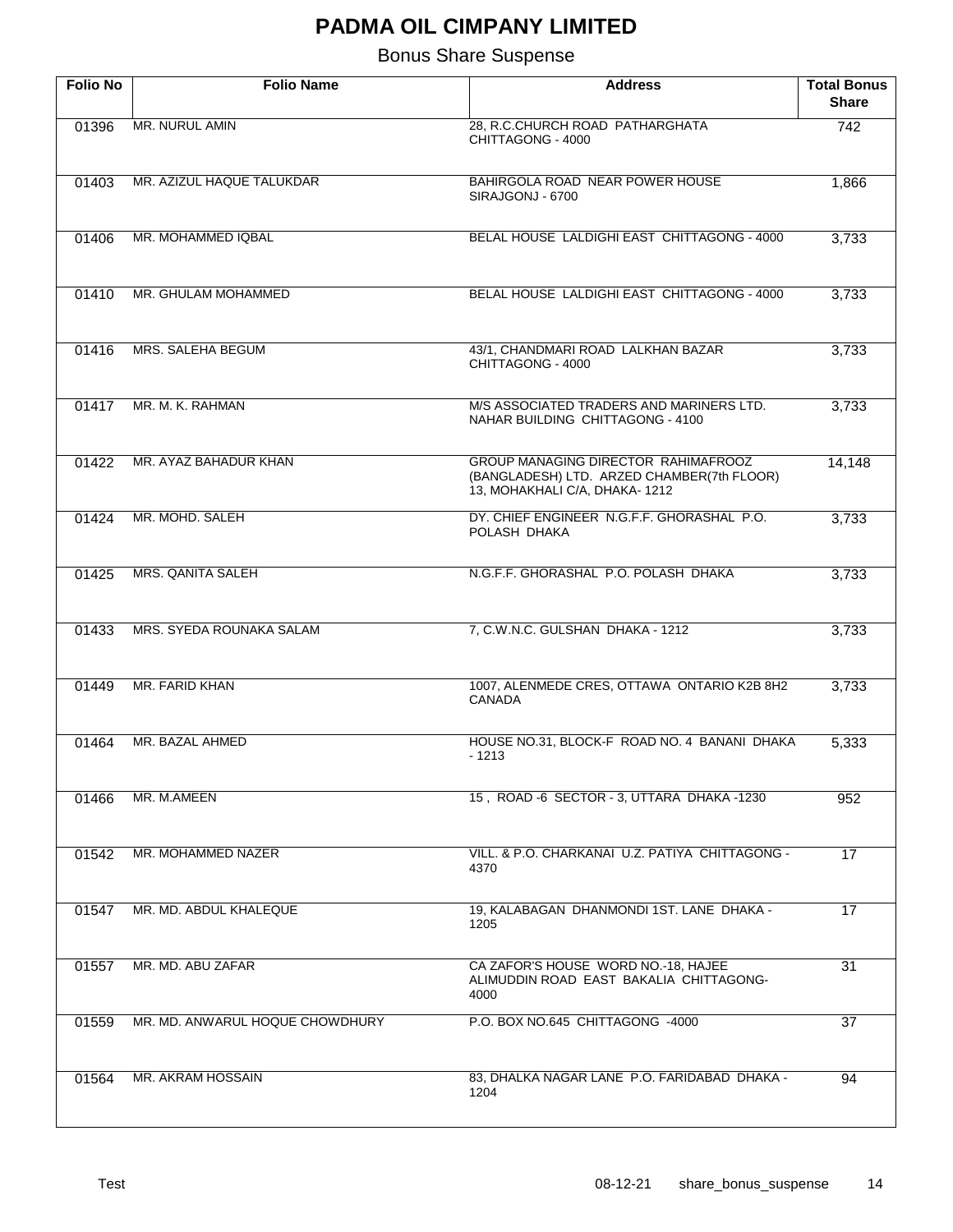| <b>Folio No</b> | <b>Folio Name</b>                      | <b>Address</b>                                                                         | <b>Total Bonus</b><br><b>Share</b> |
|-----------------|----------------------------------------|----------------------------------------------------------------------------------------|------------------------------------|
| 01566           | MR. MD. MASUM ALI BAZARI               | KHAN PHARMACY 78, AIRPORT ROAD, TRJGAON<br>DHAKA - 1215                                | $\overline{94}$                    |
| 01567           | MR. HABIBUR RAHMAN AKAND               | SURPURI HOUSE MALATINAGAR, BOGRA TOWN<br>P.O.& DISTRICT BOGRA                          | 72                                 |
| 01570           | MR.LUTFUR RAHMAN & MRS.MONOWARA RAHMAN | CRESCENT 3, SHANTIBAG ROAD DHAKA - 1000                                                | 170                                |
| 01573           | MR. MD. JAFAR CHOWDHURY                | VILL. KADALPUR P.O.-MIDDLE KADALPUR, U.Z-<br>RAOZAN CHITTAGONG- 4340                   | 131                                |
| 01579           | MR. MD. NURUL ALAM                     | T. M'S OFFICE CLAIMS SECTOR PORT TRUST<br>BUILDING P.O. MAHESHKHALI, CHITTAGONG - 4100 | 170                                |
| 01580           | MR. JAGADISH CHANDRA DAST IDAR         | 27, ROMAN CATHOLIC CHURCH ROAD<br>PATHARGHATA CHITTAGONG                               | 170                                |
| 01584           | MR. MD. ISMAIL HOSSAIN                 | EX. POSTMASTER HABIGANJ H.O. HOROGOUKRY<br>P.O.- MOGLABAZAR, SYLHET-3108               | 170                                |
| 01588           | MR. M.ABU TAHER CHOWDHURY              | CHOWDHURY COLONY 30, KAZEM ALI ROAD<br>CHITTAGONG - 4000                               | 170                                |
| 01591           | MR. MD. ABUL KASHEM                    | AMIR COMPLEX (2ND. FLOOR) AZAMPUR UTTARA<br><b>DHAKA</b>                               | 170                                |
| 01592           | MR. MOTI MIAH                          | 7/A, PADMA NIDHI DHAKA - 1000                                                          | 170                                |
| 01595           | MR. MD. HARUNUR RASHID                 | YUNUS MANZIL 84, TEJKUNIPARA TEJGAON DHAKA<br>$-1215$                                  | 170                                |
| 01596           | MR. NASIM AHMAD                        | 172, TEJKUNIPARA DHAKA - 1215                                                          | 360                                |
| 01598           | MR. ABDUL KARIM                        | HIGH COURT BAR ASSOCIATION DHAKA - 1000                                                | 207                                |
| 01605           | MR. NAJMUL HAQUE                       | PADMA OIL COMPAMY LIMITED CHITTAGONG<br>AIRPORT CHITTAGONG                             | 360                                |
| 01606           | MR. MOLLA MOHD. RAZZAQUL KARIM         | VILL. MACHINPUR P.O, HUSSA MEAH COMILLA - 3500                                         | 360                                |
| 01614           | MRS. SAHERA ISMAIL                     | 'MALLIKA' 917/A, HAJEE NUR AHMED ROAD EAST<br>NASIRABAD, CHITTAGONG - 4209             | 360                                |
| 01615           | MR. MD. MIRZA HOSSAIN                  | P.O.BOX NO.775 92, HIGH LEVEL ROAD<br>LALKHANBAZAR, CHITTAGONG - 4000                  | 360                                |
| 01618           | MR. ABUL HASHEM CHOWDHURY              | 96, HEM SEN LANE CHITTAGONG - 4000                                                     | 360                                |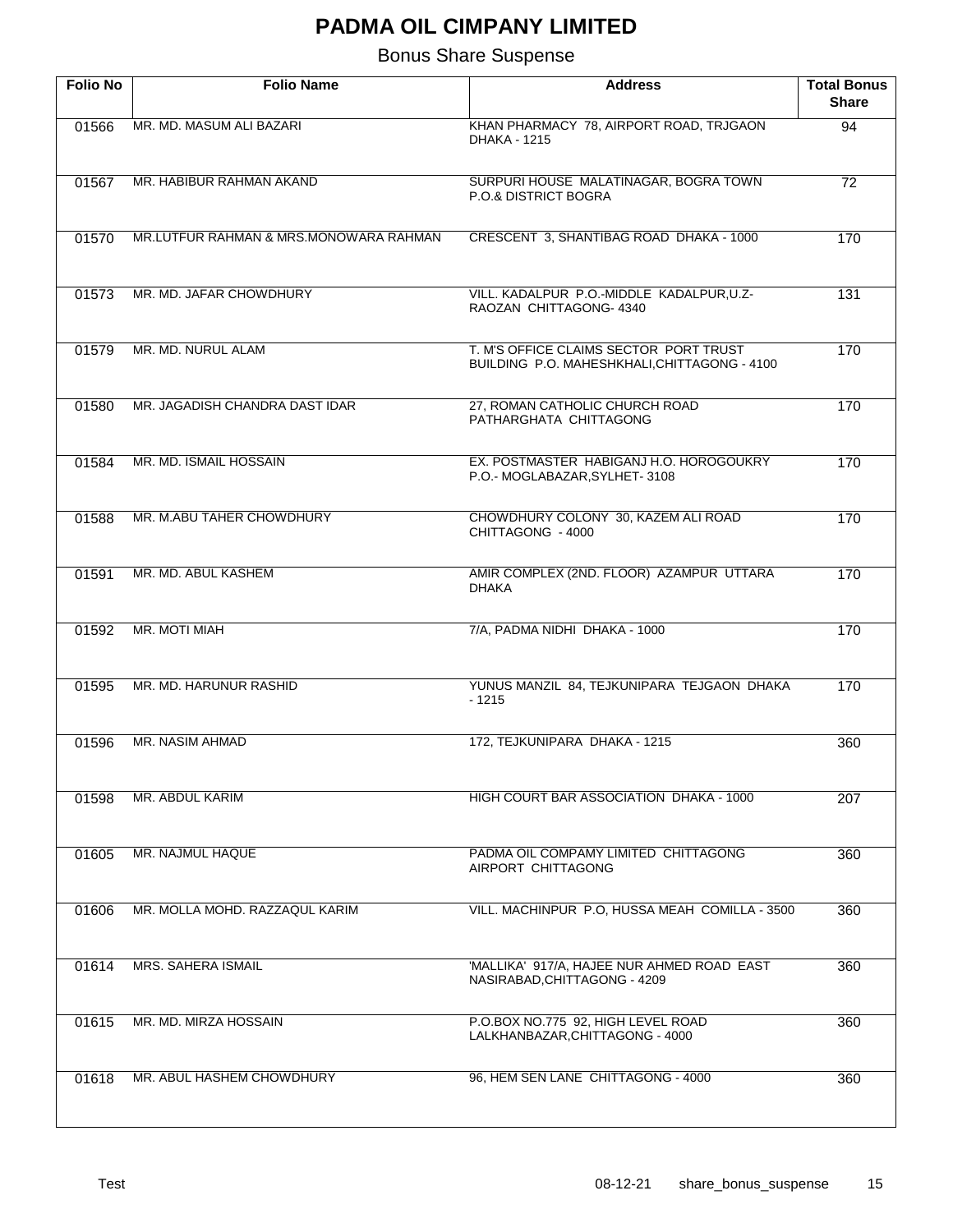| <b>Folio No</b> | <b>Folio Name</b>             | <b>Address</b>                                                                                    | <b>Total Bonus</b><br><b>Share</b> |
|-----------------|-------------------------------|---------------------------------------------------------------------------------------------------|------------------------------------|
| 01620           | MR. KHWAJA MAMTAZUDDIN        | KHWAJA BHABAN, SOUTH DANIA (NEAR NUTUN<br>ABDUR ROUF HIGH SCHOOL) SHAMSUDDIN ROAD<br>DHAKA - 1204 | $\overline{94}$                    |
| 01629           | MRS. SUFIA KHANAM CHOWDHURY   | <b>WEST OF CHURCH SYLHET - 3100</b>                                                               | 360                                |
| 01630           | MR. MD.ABDUS SATTAR CHOWDHURY | WEST OF CHURCH SYLHET - 3100                                                                      | 360                                |
| 01631           | MR. H. M. SHER AFGHAN         | 271/22, EASTERN HOUSING 'NIRIBILY PROJECT'<br>SHANKAR DHAKA                                       | 1,485                              |
| 01636           | MR. ABU AHMAD HARUNAR RASHID  | VILL. CHANDPUR P.O. SHIVRAMPUR FARIDPUR -<br>7800                                                 | 360                                |
| 01642           | MR. MD. ASHRAF HOSSAIN KHAN   | 265, JAGANATH SAHA ROAD LALBAGH DHAKA - 1000                                                      | 360                                |
| 01650           | MR. ABU ZAFAR CHOWDHURY       | CHOWDHURY COLONY 30, KAZEM ALI ROAD<br>CHITTAGONG - 4000                                          | 360                                |
| 01652           | MR. BADIUZZAMAN KHAN          | DIRECTOR OF HEALTH SERVICES EDEN BUILDING<br>DHAKA - 1000                                         | 360                                |
| 01654           | MRS. QUAMRUN NAHAR RAHMAN     | PLAT NO.-5, ROAD NO.- 12, BLOCK- C SECTOR NO.-<br>6, MIRPUR DHAKA - 1216                          | 360                                |
| 01656           | MR. MD. MASUDUL HUQ KHAN      | P.O. BHERAMARA KUSHTIA                                                                            | 360                                |
| 01657           | <b>MRS. ROWSHAN AKHTER</b>    | <b>COURT PARA KUSHTIA</b>                                                                         | 360                                |
| 01660           | MR. A. B. M. SHAMSUZZAMAN     | 31/1 BLOCK "F" BABAR ROAD, ZAHURIMAHALLA<br>MOHAMMADPUR DHAKA - 1207                              | 125                                |
| 01664           | MR. A. K. M. WALIYULLAH       | 115, CRESCENT ROAD (1st FLOOR) DHAKA-1205                                                         | 360                                |
| 01673           | MR. MAHFUZUR RAHMAN ADVOCATE  | 25/6 TAJMAHAL ROAD DHAKA - 7                                                                      | 360                                |
| 01677           | <b>MRS. HAZERA KHATUN</b>     | 1/13, BLOCK- B LALMATIA H.E DHAKA                                                                 | 360                                |
| 01678           | MR. SYED MAZHARUL HAQUE       | HOUSE NO.25, ROAD NO.5 SECTOR NO.5 UTTARA<br>MODEL TOWN DHAKA - 1230                              | 360                                |
| 01682           | MR. AKRAMUDDIN AHMED          | SONALI BANK NARAYANGANJ DHAKA                                                                     | 360                                |
| 01683           | MST. MAMTAZ BEGUM             | SONALI BANK NARAYANGANJ                                                                           | 360                                |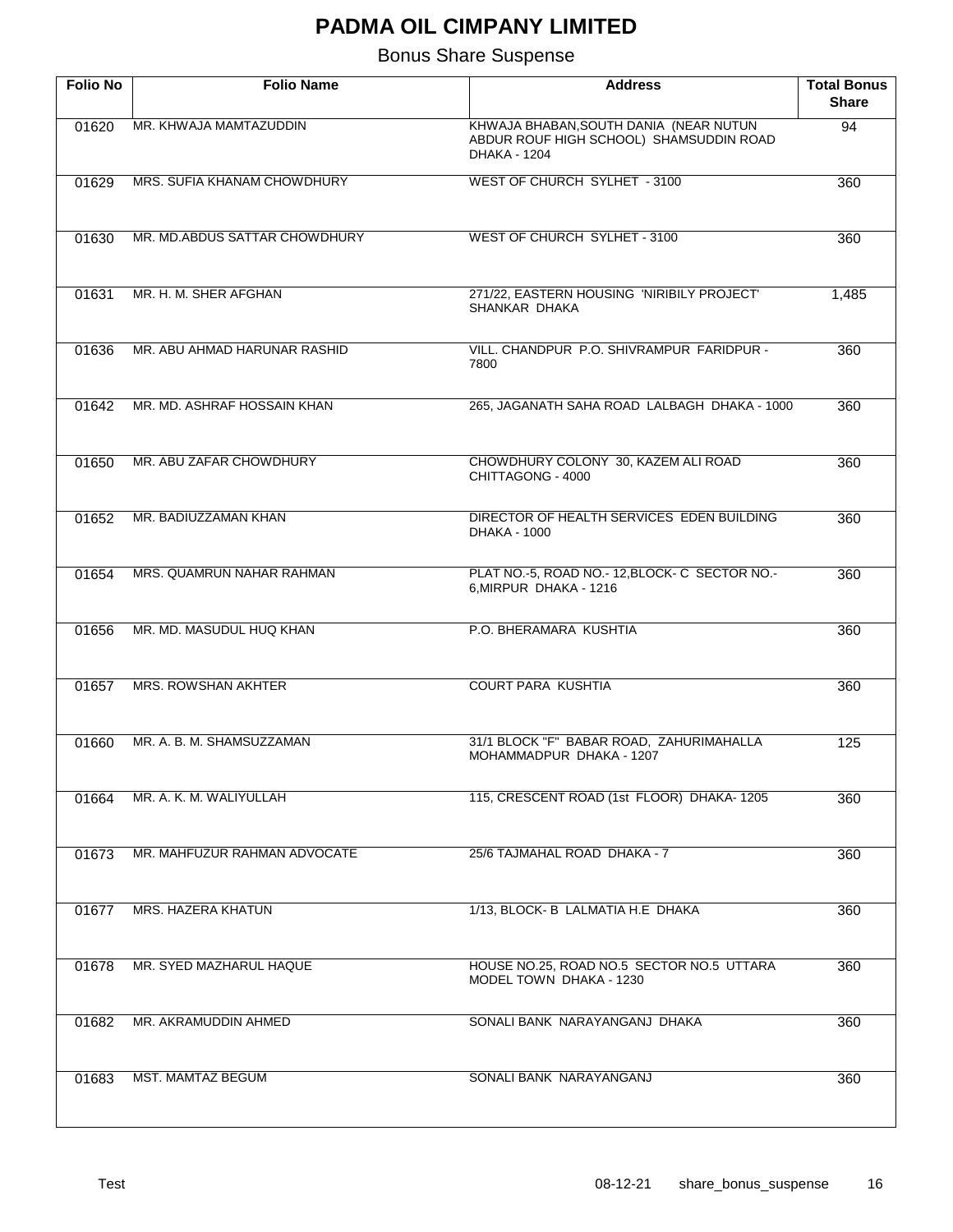| <b>Folio No</b> | <b>Folio Name</b>                                                                                            | <b>Address</b>                                                            | <b>Total Bonus</b><br><b>Share</b> |
|-----------------|--------------------------------------------------------------------------------------------------------------|---------------------------------------------------------------------------|------------------------------------|
| 01684           | MR. MD. NAZIBAR RAHMAN                                                                                       | VILL. DEOBHAG BANGLA BAZAR P.O. NARAYANGANJ                               | 399                                |
|                 |                                                                                                              | <b>DHAKA</b>                                                              |                                    |
| 01685           | MR. A. H. M. SIRAJUDDOWLA CHOWDHURY                                                                          | G.P.O. BOX NO. 2769 DHAKA - 2                                             | 418                                |
|                 |                                                                                                              |                                                                           |                                    |
| 01686           | MR. NABIDUL ISLAM                                                                                            | KAZI BARI VILL & P.O.- KADURKHIL CHITTAGONG -<br>4368                     | 550                                |
| 01687           | SQN.LDR.RETD MD.AFAZUR RAHMAN                                                                                | 98, EAST NASIRBAD FLAT NO.- 7 CHITTAGONG - 4000                           | 550                                |
| 01693           | MR. M. YUSUF KHAN                                                                                            | 160, ANDERKILLA CHITTAGONG - 4000                                         | 742                                |
| 01694           | MR. MD. ABDUR RAZZAQUE                                                                                       | NEW CUSTOMS HOUSE MOHESHKHALI<br>CHITTAGONG - 4100                        | 742                                |
|                 |                                                                                                              |                                                                           |                                    |
| 01695           | MR. A.K.M.RAFIQUL ISLAM                                                                                      | NO-22 ELEPHANT ROAD 1ST FLOOR DHAKA - 5                                   | 742                                |
| 01697           | MR. ASHRAFUDDIN AHMED                                                                                        | MANAGER SONALI BANK ZILLA ROAD<br>BRANCH, PABNA                           | 742                                |
|                 |                                                                                                              |                                                                           |                                    |
| 01727           | MR. NAZMUL AHSAN                                                                                             | JAHAN VILLA 4, NORTH ROAD DHANMONDI DHAKA -<br>5                          | 2,798                              |
| 01735           | MR. MUNSHI AFZAL HOSSAIN                                                                                     | 5/8, BLOCK-C LALMATIA HOUSING ESTATE<br>LALMATIA DHAKA - 7                | 1,104                              |
| 01736           | <b>MRS. KARIMAN NESSA</b>                                                                                    | 443, BARA MAGHBAZAR P.O. SHANTINAGAR DHAKA -<br>12 <sup>2</sup>           | 1,104                              |
| 01738           | MR. A. M. FAZLUR RAHIM                                                                                       | HOUSE NO.43, BLOCK NO.C ROAD- 6, BANANI MODEL<br>TOWN DHAKA - 1213        | 1,104                              |
| 01742           | MR. A. K. M. HASANUZZAMAN MR. A.F.M. ZAHURUL<br>HASAN MR. M. HABIBUL HASAN & MR.O.N.M ABDUL<br><b>HANNAN</b> | VILL. & P.O. BHERAMARA DIST. KUSHTIA                                      | 1,485                              |
| 01744           | MR. ABDUL GAFUR                                                                                              | FENCHUGANJ BAZAR P.O. - FENCHUGANJ SYLHET -<br>3116                       | 1,866                              |
| 01753           | DR. ABDUS SOBHAN CHOWDHURY                                                                                   | SOBHANIA X-RAY CLINIC 114, KAPASHGOLA ROAD,<br>CHAWKBAZAR CHITTAGONG 4000 | 2,971                              |
| 01755           | MR. MD. MOKBULAR RAHMAN CHOWDHURY                                                                            | VILL. ROUTHPARA P.O. SHANERHAT RANGPUR                                    | 1,866                              |
| 01758           | DR. M. A. WAHID                                                                                              | 30, DINA NATH SEN ROAD DHAKA - 4                                          | 1,866                              |
| 01760           | MR. M. ANWARUL QUADER                                                                                        | TAHERA MENSION 178, KALIBARI ROAD<br><b>MYMENSINGH</b>                    | 1,866                              |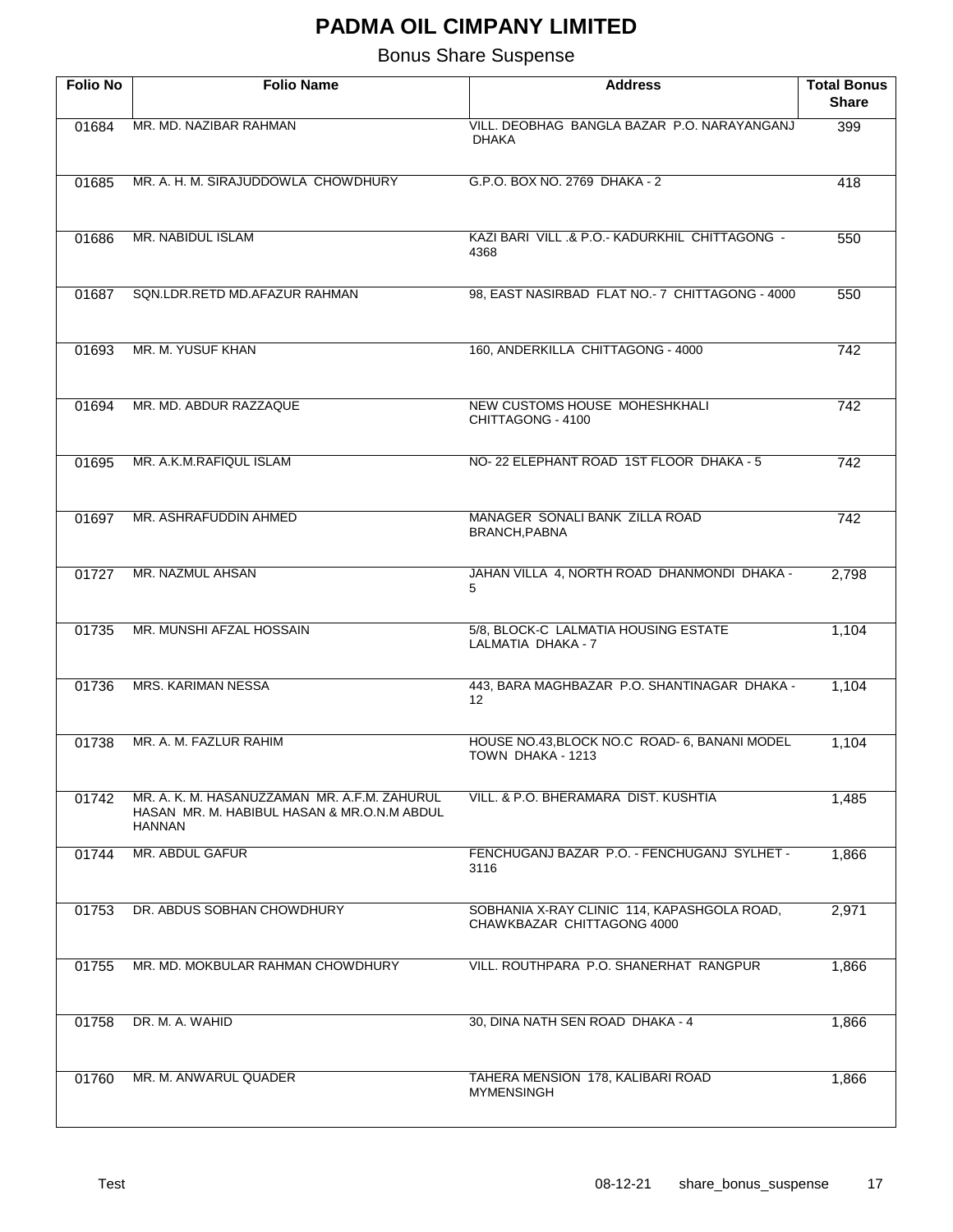| <b>Folio No</b> | <b>Folio Name</b>               | <b>Address</b>                                                                   | <b>Total Bonus</b><br><b>Share</b> |
|-----------------|---------------------------------|----------------------------------------------------------------------------------|------------------------------------|
| 01762           | MR. MD. ABUL QUASHEM            | 106, MAGHBAZAR KAZI OFFICE LANE DHAKA - 1217                                     | 169                                |
|                 |                                 |                                                                                  |                                    |
| 01768           | DR. M. AMINUL ISLAM             | UNIVERSITY SAINS MALAYSIA SCHOOL OF                                              | 533                                |
|                 |                                 | HUMANITIES MINDEN PENANG MALAYSIA                                                |                                    |
| 01774           | MRS. FAZILATUN-NESA BEGUM       | 14, SASHI BHUSAN CHATTERJEE LANE GANDERIA,<br>P.O. FARIDABAD DHAKA - 4           | 533                                |
|                 |                                 |                                                                                  |                                    |
| 01781           | DR. MD. SHAMSUL HUQUE           | MEDICAL OFFICER BHERAMARA PUBLIC<br>DISPENSARY P.O. BHERAMARA KUSHTIA            | 1,866                              |
|                 |                                 |                                                                                  |                                    |
| 01784           | MR. MD. ABUL MANSUR             | GENERAL MANAGER 'RETD' SONALI BANK 12,<br>KALABAGAN 1ST. LANE DHAKA - 5          | 548                                |
| 01786           | MRS. NILOO KAFILUDDIN           | 109, KAKRAIL, FLAT # 16/B DHAKA - 1219                                           | 44                                 |
|                 |                                 |                                                                                  |                                    |
| 01787           | MR. NAZEMUDDIN AHMAD            | 5, STATION ROAD MYMENSINGH                                                       | 2,227                              |
|                 |                                 |                                                                                  |                                    |
| 01790           | MR. SOHRAB JAMIL                | HOUSE NO.-24, ROAD NO.-6 FLAT # 5B, DHANMONDI                                    | 2,117                              |
|                 |                                 | R/A DHAKA - 1205                                                                 |                                    |
| 01795           | MR. IFTIKHAR HOSSAIN KHAN       | HOUSE N0.-10, ROAD NO.-7 DHANMONDI R/A DHAKA<br>$-1205$                          | 1,783                              |
|                 |                                 |                                                                                  |                                    |
| 01797           | MRS. MASUMA KHANAM CHOWDHURY    | APT # A - 3, MARSHALL GARDEN HOUSE # 26, ROAD<br># 113 GULSHAN - 2, DHAKA - 1212 | 2,798                              |
|                 |                                 |                                                                                  |                                    |
| 01798           | MR. MOHAMMAD SHAMSUR RAHMAN     | PADMA MAHAL 5/7, GHAZNABI ROAD<br>MOHAMMADPUR, DHAKA - 7                         | 2,798                              |
| 01799           | MRS. JAMAL ARA RAHMAN           | PADMA MAHAL 5/7, GHAZNAVI ROAD                                                   | 2,798                              |
|                 |                                 | MOHAMMADPUR, DHAKA - 7                                                           |                                    |
| 01801           | MRS. SULTANA REZIA HAZARI       | W/O DR. M.Z.DIN HAZARI "HAZARI MARKET" WEST                                      | 3,733                              |
|                 |                                 | ZINDA BAZAR SYLHET                                                               |                                    |
| 01803           | MISS.AYESHA EARSHAD BANU HAZARI | HAZARIBAGH ZIANDABAZAR SYLHET - 3100                                             | 3,733                              |
|                 |                                 |                                                                                  |                                    |
| 01817           | REV. DIPANKAR SRIJNAN MAHATHERA | <b>BUDDIST MONASTERY BUDDIST TAMPLE ROAD</b>                                     | 3,733                              |
|                 |                                 | CHITTAGONG - 4000                                                                |                                    |
| 01819           | MR. MD. MISIR ULLAH ADVOCATE    | 7, SIKANDAR ALI ROAD P.O. MOULVI BAZAR DIST.-<br>MOULVI BAZAR - 3200             | 3,733                              |
|                 |                                 |                                                                                  |                                    |
| 01823           | MR. M. ZAHIRUL HAQUE            | GEOLOGIST GAS & MINERAL DIVISION B.I.D.C.<br>HOUSE, MOTIJHEEL DHAKA              | 3,733                              |
|                 |                                 |                                                                                  |                                    |
| 01827           | MR. KAFILUDDIN MAHMOOD          | HOUSE NO. 649 ROAD NO. 21, 'OLD' DHANMONDI<br>R/A, DHAKA - 5                     | 3,639                              |
|                 |                                 |                                                                                  |                                    |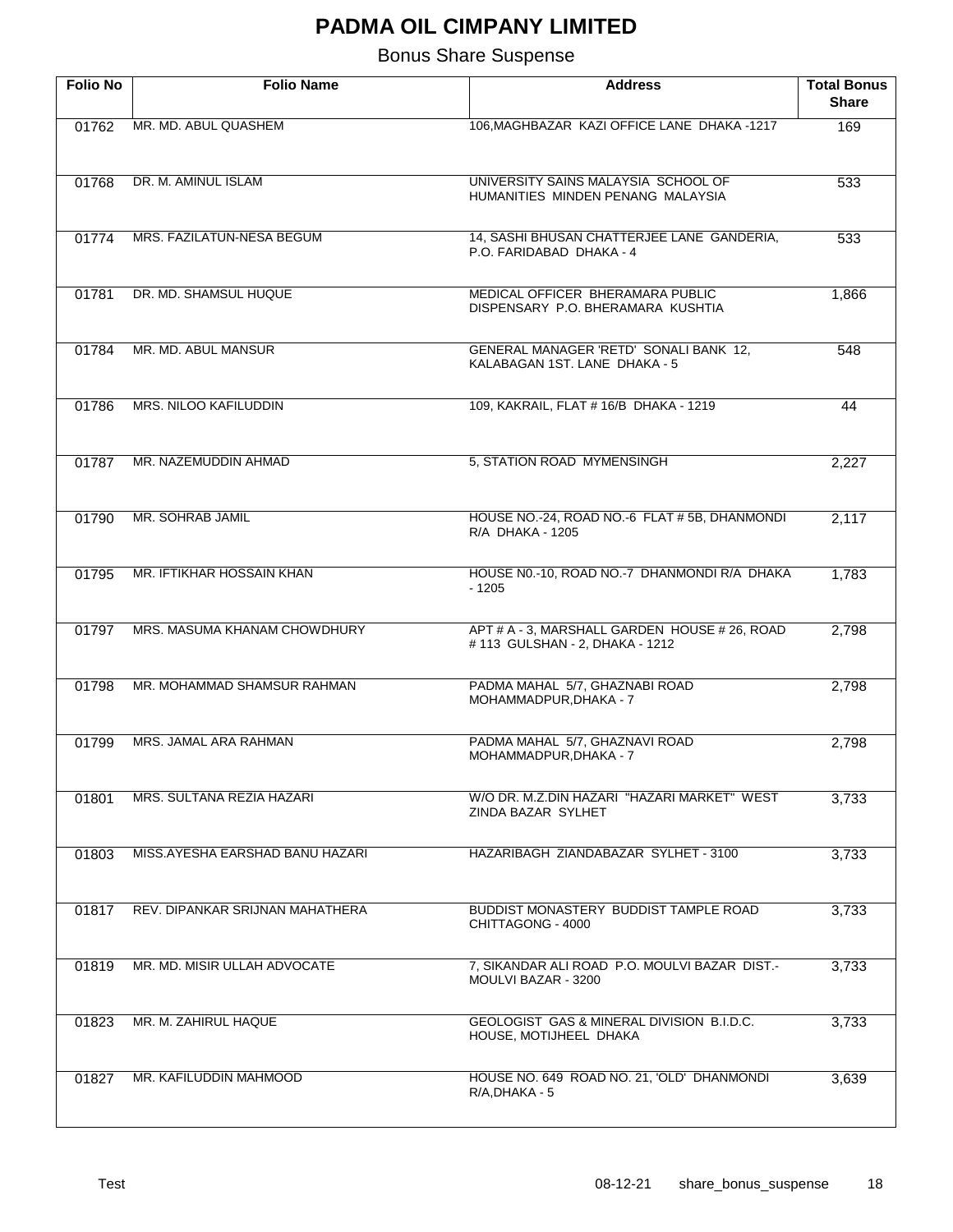| <b>Folio No</b> | <b>Folio Name</b>                                                | <b>Address</b>                                                                             | <b>Total Bonus</b><br><b>Share</b> |
|-----------------|------------------------------------------------------------------|--------------------------------------------------------------------------------------------|------------------------------------|
| 01838           | MR. KHAWJA QUTUBUDDIN                                            | 15/A, AHSAN MANZIL DHAKA - 1                                                               | 3,733                              |
| 01846           | JUSTICE A.F.M.ABDUR RAHMAN CHOWDHURY                             | 661/A DHANMONDI RESIDENTIAL AREA ROAD NO. 32<br>(OLD) 11 (NEW) DHAKA                       | 3,733                              |
| 01865           | MR. ABUL HUSSAIN MR. HABIBUR RAHMAN &<br><b>MR.FAZLAR RAHMAN</b> | FAZLI BROTHERS RADHANAGARNA PABNA                                                          | 5,599                              |
| 01869           | DR. AZIZUR RAHMAN KHAN                                           | 196, KALIBARI ROAD MYMENSINGH                                                              | 7,466                              |
| 01870           | AIR-VICE MARSHAL RETD.M.G.TAWAB                                  | KREITTMYR STRASSE - 18, 8000- MUNICH-2<br><b>GERMANY</b>                                   | 7,466                              |
| 01873           | MR. RAISUDDIN AHMED                                              | RETD, PRINCIPAL RAJSHAHI ENGINEERING<br>COLLEGE MAHISH BATHAN, RAJSHAHI<br>COURT, RAJSHAHI | 9,333                              |
| 01913           | MR. MOHD, AZAM                                                   | 12, MACHINERY MARKET CHITTAGONG - 4000                                                     | 360                                |
| 01918           | MR. MUSLEHUDDIN AHMED                                            | SR. O.A. SENA KALYAN SANGSTHA AMIN COURT,<br>62/63, MOTIJHEEL C/A DHAKA                    | 360                                |
| 01926           | MR. ABDUL WAHAB                                                  | VILL. CHARFULDI P.O. MARJAL-VIA RAIPURA DIST.<br><b>NARSINGDHI</b>                         | 1,104                              |
| 01946           | MRS. SHAGUFTA SULTANA KHAN                                       | HOUSE 18, ROAD NO. 3 DHANMONDI R/A DHAKA - 5                                               | 7,466                              |
| 01973           | MR. MAHBUBAL ALAM CHOWDHURY                                      | <b>AGRANI BANK KHULNA</b>                                                                  | 37                                 |
| 01976           | MR. AHAMADUR RAHMAN                                              | VILL, & P.O. BETAGI U.Z. RANGUNIA CHITTAGONG -<br>4360                                     | 170                                |
| 01986           | MR. MD. HABIB MUSTAFA                                            | DY, REGISTRARAR (ADMN) JAHANGIRNAGAR<br>UNIVERSITY SAVAR DHAKA                             | 170                                |
| 01987           | MR. AFSARUDDIN AHMED                                             | 69, NORTH ROAD DHANMONDI DHAKA - 5                                                         | 170                                |
| 01989           | MR. PAUL REBEIRO                                                 | 88/7, MONIPURIPARA DHAKA                                                                   | 170                                |
| 01993           | <b>ALHAZ SALEH AHMED</b>                                         | VIL: CHOTTA BARADONA P.O. - PADUA P/S. -<br>SHATKANIA DIST:-CHITTAGONG-4386                | 360                                |
| 01994           | MR. RAKHAL KRISHNA BOSE                                          | BOSE BROTHERS SADARGHAT CHITTAGONG - 4000                                                  | 360                                |
| 01998           | MR. MAUNG KYAW MAUNG                                             | 8A/4, TAJMAHAL ROAD MOHAMMADPUR DHAKA -<br>1207                                            | 360                                |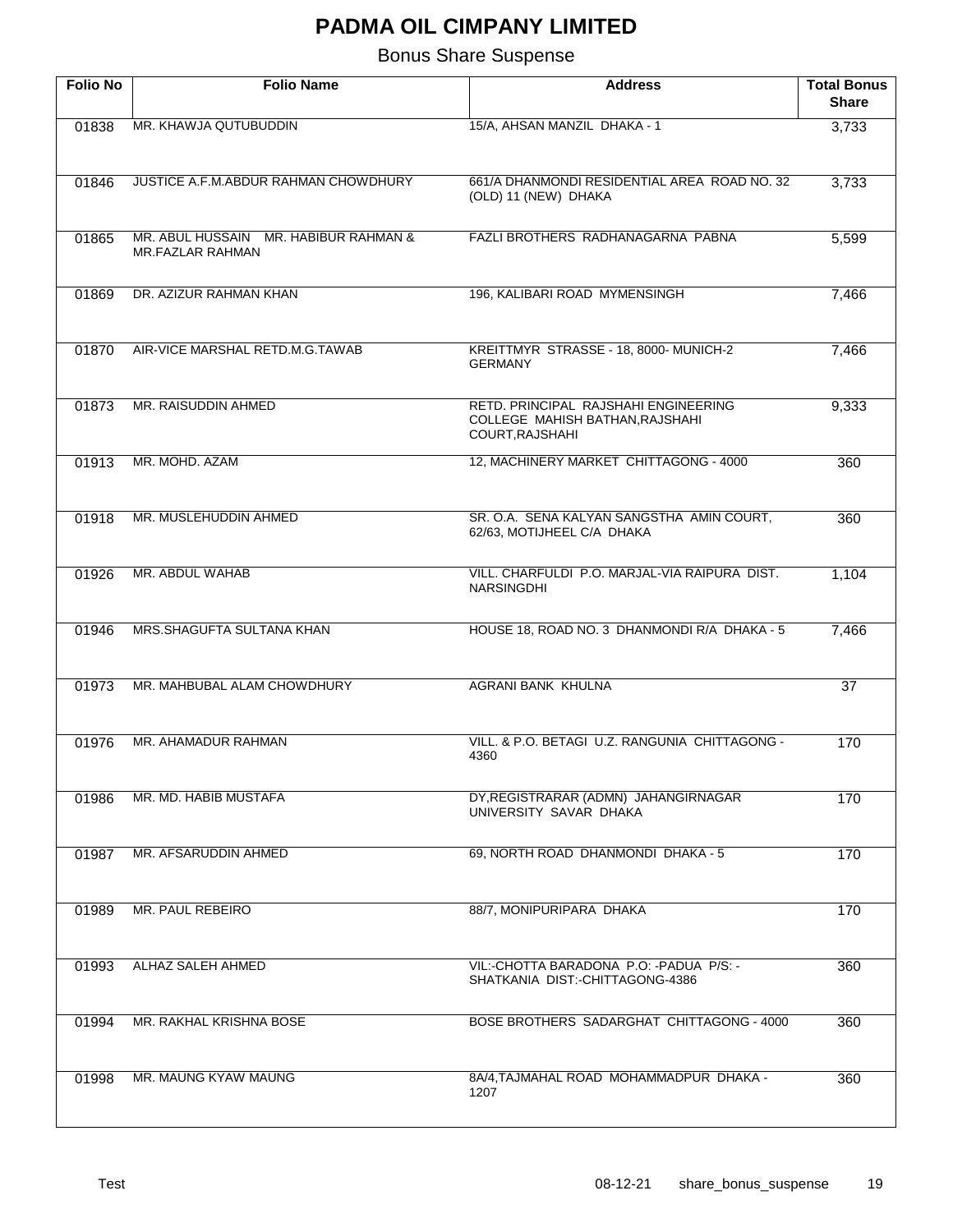| <b>Folio No</b> | <b>Folio Name</b>                          | <b>Address</b>                                                             | <b>Total Bonus</b><br><b>Share</b> |
|-----------------|--------------------------------------------|----------------------------------------------------------------------------|------------------------------------|
| 01999           | MR. A.F.M.MOFAZZAL HUSAIN                  | EASTERN TOWER, APT # 2/1103 20 ESKATON DHAKA                               | 360                                |
| 02000           | <b>MRS. HOSNE ARA ISLAM</b>                | 51, NEW ELEPHANT ROAD DHANMONDI DHAKA - 5                                  | 360                                |
| 02001           | MR. HEDAYETUL ISLAM                        | 51, NEW ELEPHANT ROAD DHANMONDI DHAKA - 5                                  | 1,485                              |
| 02006           | MR. MOZER ABID VASI                        | ISPAHANI BUILDING 1ST. FLOOR 14 - 15, MOTIJHEEL<br>C/A P.O. BOX, DHAKA - 2 | 360                                |
| 02010           | <b>MRS. MARY DIAS</b>                      | I.C.D.D.R.B. G.P.O. BOX 128 DHAKA - 2                                      | 360                                |
| 02013           | MR. MD. RUHUL AMIN                         | 1-C/10-3, MIRPUR DHAKA - 1216                                              | 89                                 |
| 02014           | MR. MD. ABDUL HAI                          | NEHAR MANZIL ROAD NO.10, HOUSE NO.10<br>KALYANPUR DHAKA - 1207             | 360                                |
| 02019           | MRS. SUFIA ASHRAF MR. ALI ASHRAF CHOWDHURY | CHAMBER BUILDING 122-124, MOTIJHEEL C.A<br><b>DHAKA</b>                    | 742                                |
| 02024           | <b>MR.AMIYA RANJAN SEN GUPTA</b>           | PIONEER MOTOR WORKS SIRAJUDDOWLA ROAD<br>CHITTAGONG - 4000                 | 456                                |
| 02025           | MR. NIRANJAN SEN GUPTA                     | POINEER MOTOR WORKS SIRAJUDDWLA ROAD<br>CHITTAGONG - 4000                  | 456                                |
| 02026           | <b>MISS. SHIREEN HASAN</b>                 | 18, DHANMONDI, ROAD NO. 5 DHAKA - 5                                        | 932                                |
| 02027           | MR. NOUSHIR HASAN                          | 18, DHANMONDI R/A ROAD NO. 5 DHAKA - 5                                     | 932                                |
| 02031           | MRS. FATEMA AHMED                          | 33, HRISHIKESH DAS ROAD DHAKA                                              | 1,485                              |
| 02048           | MRS.SYEDA MOQBULA SADEQUE                  | P.O. BOX NO. 55 COMILLA - 3500                                             | 7,466                              |
| 02049           | MR. SYED MUJIBUR RAHMAN                    | P.O. BOX NO. 55 COMILLA - 3500                                             | 3,733                              |
| 02050           | MST.SYEDA MUQSEDA SADEQUE                  | P.O. BOX NO. 55 COMILLA - 3500                                             | 7,466                              |
| 02091           | MRS. SHAMSUNNESSA KHANAM                   | 'AZIM-VILLA', SEGUNBAGICHA DHAKA                                           | 7,466                              |
| 02110           | MR. MD. AYUB                               | VILL. POPADIA P.O KHARANDIP P.S. BOALKHALI<br>CHITTAGONG - 4366            | 17                                 |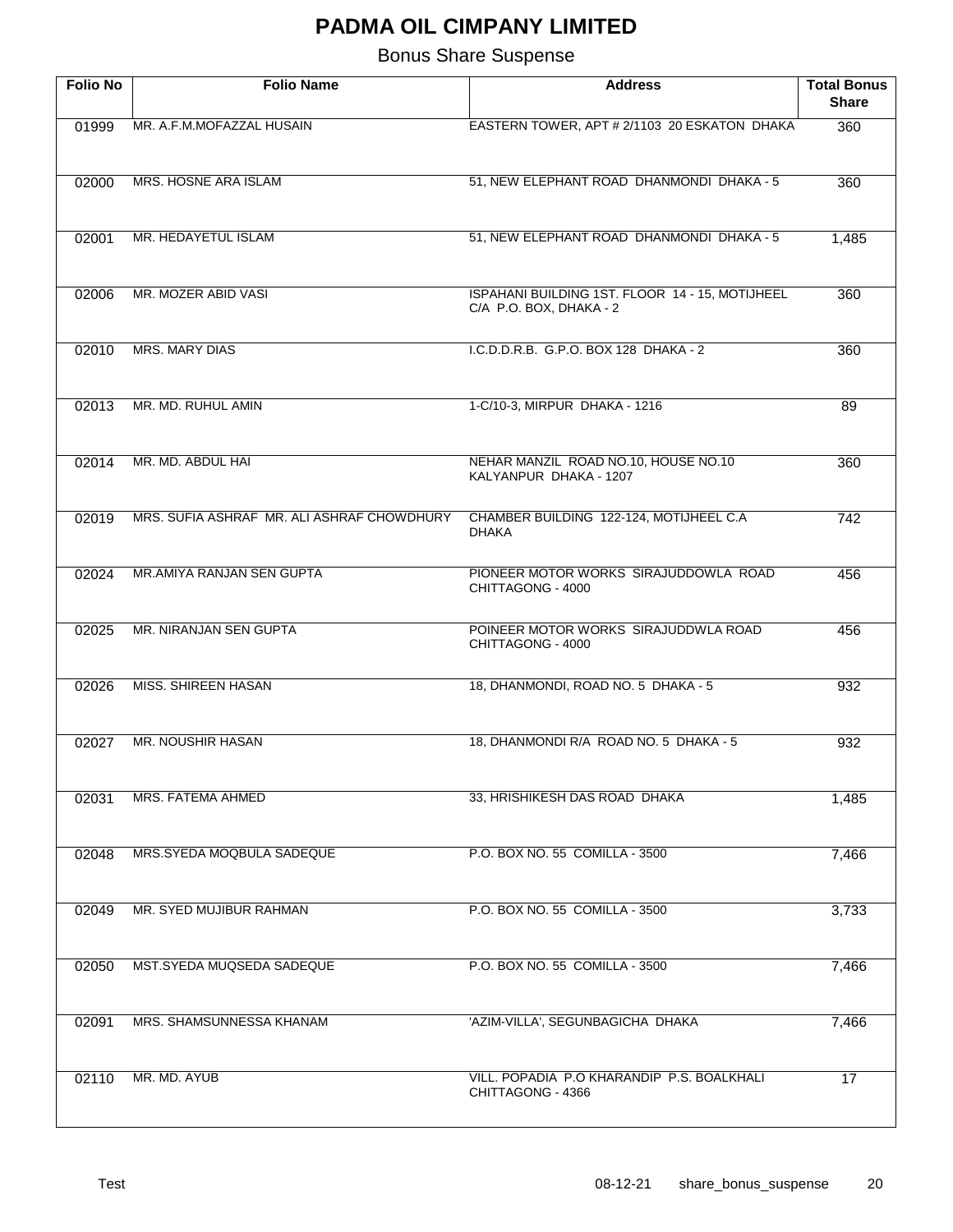| <b>Folio No</b> | <b>Folio Name</b>                | <b>Address</b>                                                                                    | <b>Total Bonus</b><br><b>Share</b> |
|-----------------|----------------------------------|---------------------------------------------------------------------------------------------------|------------------------------------|
| 02114           | MR. M. A. SHAKOOR                | VILL. & P.O. CHIVATALY CHITTAGONG - 4376                                                          | 170                                |
| 02118           | MR. YAR MOHAMMAD                 | VILL. MIDDLE HALISHAHAR NIMTALA, P.O. & P.S.-<br>BANDAR CHITTAGONG - 4100                         | 360                                |
| 02121           | MR. ABDUL HAMID                  | PADMA OIL COMPANY LIMITED ADMINISTRATION<br>DEPARTMENT STRAND ROAD CHITTAGONG                     | 94                                 |
| 02126           | MR. P. GONSALVES                 | 9, JAMAL KHAN ROAD CHITTAGONG-                                                                    | 742                                |
| 02128           | MRS. ANJUMAN ARA BEGUM           | HOUSE NO.18, APT.-B-10 ROAD NO. 9/A DHANMONDI<br>R/A DHAKA - 1209                                 | 1,066                              |
| 02130           | MR. FARIDUDDIN AHMED             | 302, EAST KAZIPARA MIRPUR DHAKA - 1216                                                            | 1,866                              |
| 02133           | MR.A.K.M.JALAL BASHAR CHOWDHURY  | <b>RETD. ASSTT. DIRECTOR OF INDUSTRIES VILL.-</b><br>BARAHINAGAR, P.O.- BAZRA NOAKHALI - 3824     | 1,866                              |
| 02134           | MR. MD. MANZUR HOSSAIN           | BENGAL MEDICAL STORE STATION ROAD RANGPUR                                                         | 1,866                              |
| 02135           | MR. SYED MOHAMMED MOHIBUR RAHMAN | 408, EAST NASIRABAD, RAHMAN NAGAR<br>POLYTECHNIC INSTITUTE BAIZED BOSTAMI ROAD<br>CHITTAGONG-4209 | 1,866                              |
| 02137           | MR. SULTAN AHMED                 | 125, KURBANIGANJ CHITTAGONG - 4000                                                                | 1,866                              |
| 02140           | MR. GULAM MUSTAFA                | ABIDERPARA DOUBLE MOORING CHITTAGONG -<br>4100                                                    | 533                                |
| 02141           | MR. HASHMATULLAH                 | ABIDERPARA DOUBLE MOORING CHITTAGONG -<br>4100                                                    | 533                                |
| 02148           | HAJEE ABDUL QUADER CHOWDHURY     | 136, SATMASJID ROAD JAFARBAD DHAKA - 9                                                            | 3,733                              |
| 02150           | MR. MD. ANISUR RAHMAN            | 75, HARANATH GHOSE ROAD LALBAGH. DHAKA                                                            | 181                                |
| 02151           | <b>HAJEE ABDUL AZIZ</b>          | DOUBLE MOORING AGRABAD CHITTAGING - 4100                                                          | 18,666                             |
| 02161           | MR. SAMSUL ISLAM                 | 71, ALKARAN LANE NO. 3 CHITTAGONG - 4000                                                          | 17                                 |
| 02162           | MR. ABDUL GONI                   | 71, ALKARAN LANE NO. 3 CHITTAGONG - 4000                                                          | 17                                 |
| 02163           | MR. M. ABDUL AZIM                | 71, ALKARAN LANE NO.3 CHITTAGONG - 4000                                                           | 17                                 |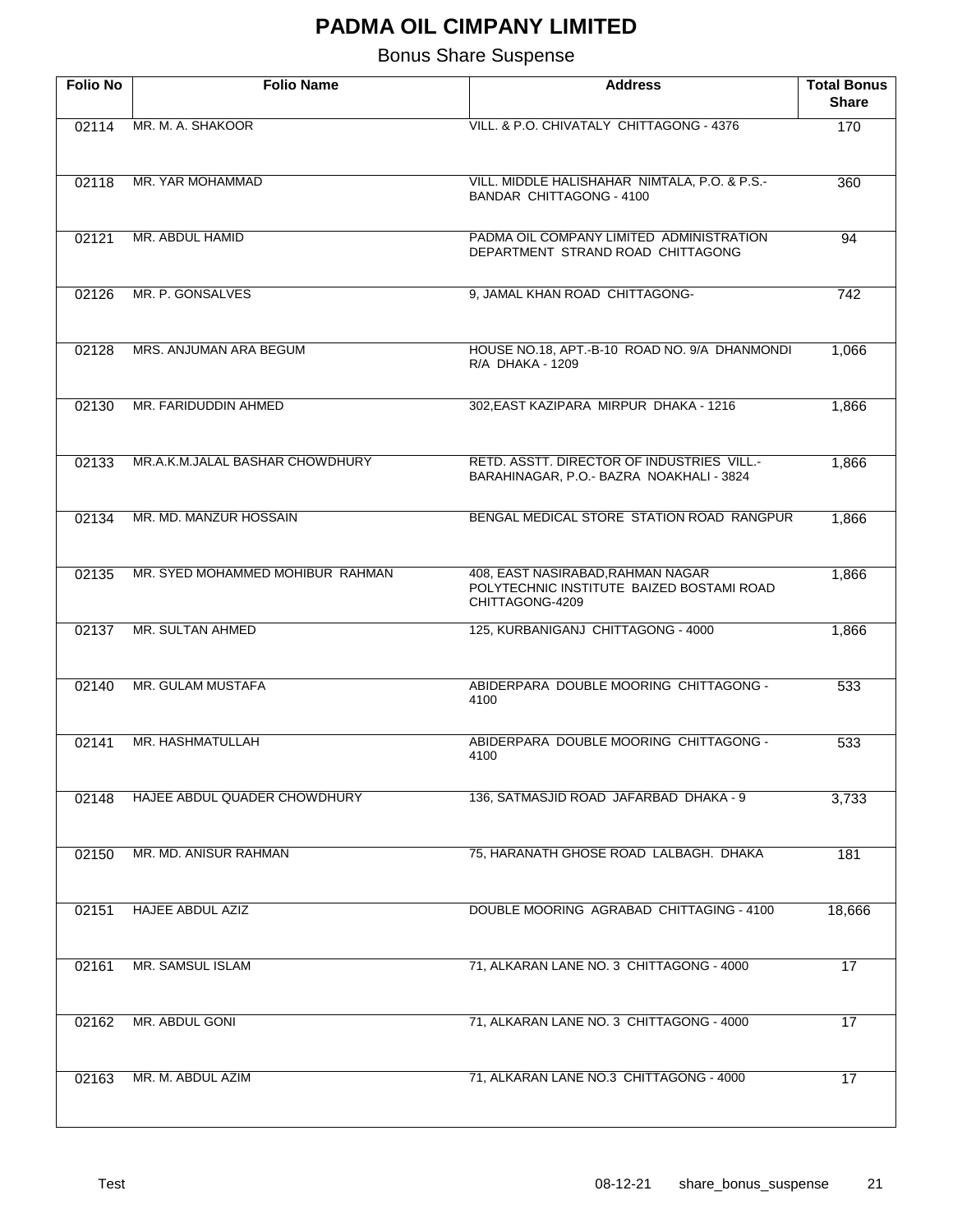| <b>Folio No</b> | <b>Folio Name</b>                                                                           | <b>Address</b>                                                                            | <b>Total Bonus</b><br>Share |
|-----------------|---------------------------------------------------------------------------------------------|-------------------------------------------------------------------------------------------|-----------------------------|
| 02170           | MR. MOHD, SHARIF                                                                            | 51, SADARGHAT ROAD CHITTAGONG - 4000                                                      | 17                          |
| 02176           | MR. AZIZUR RAHMAN CHOWDHURY MR.GOLAM<br>RAHMAN CHOW.& MR. AMINUR RAHMAN<br><b>CHOWDHURY</b> | VILL.- & P.O.- FATEHABAD CHITTAGONG - 4335                                                | 131                         |
| 02177           | MR. MD. SYED AHMED                                                                          | 16, SADARGHAT ROAD CHITTAGONG - 4000                                                      | 170                         |
| 02179           | MRS. ROSHAN ARA BEGUM                                                                       | <b>FAZAR RAHMAN SERANG'S HOUSE VILL.-</b><br>DEWANNAGAR, P.O. HATHAZARI CHITTAGONG - 4330 | 170                         |
| 02182           | MR. MOHD.IMDADUL HOQ MIAN                                                                   | VILL. DEWAN NAGAR P.O. - HATHAZARI<br>CHITTAGONG - 4330                                   | 360                         |
| 02187           | MR. SIDDIQUE AHMED                                                                          | 7, ICE FACTORY ROAD CITY COLLAGE BUILDING<br>CHITTAGONG - 4000                            | 932                         |
| 02188           | MR. MANIR AHMED                                                                             | <b>INDRA POOL PATIYA CHITTAGONG - 4370</b>                                                | 932                         |
| 02210           | MR. GULZAR AHMAD                                                                            | PROJECT DIRECTOR SYEDPUR PLAZA SUPER<br>MARKET SYEDPUR NILPHAMARI                         | 170                         |
| 02211           | MR. IZHAR AHMED                                                                             | IZHAR STREET SAIDPUR RANGPUR                                                              | $\overline{742}$            |
| 02222           | MR. Q. M. SHAHIDULLAH                                                                       | REGIONAL MANAGER RUPALI BANK LTD. (AGM'S<br>OFFICE) NORTH OF POLICE CLUB DINAJPUR         | 550                         |
| 02226           | MISS. SYEDA ZOHARA BEGUM                                                                    | G. L. ROY ROAD, KAMAL KASNA ROAD NO. 1, QTR.<br>NO. 113/1 RANGPUR - 5400                  | 360                         |
| 02228           | MR. KHALILUR RAHMAN CHOWDHURY                                                               | 119, AYAISHA KHATOON LANE CHANDANPURA<br><b>CHITTAGONG</b>                                | 360                         |
| 02229           | MR. MD. ABU SAYEED MIAN                                                                     | VILL, BAG BARI HOUSE NO. 92/KHA P.O. MIRPUR<br>DHAKA                                      | 360                         |
| 02231           | MR. SHAMSUL HOQUE                                                                           | 253. INDUSTRIAL AREA MOSQUE COMPOUND<br>TEJGAON DHAKA                                     | 360                         |
| 02232           | MR. A.H.MD.ASHEQUE-UR-RAHMAN                                                                | UTTARA BHABAN - 1 5TH. FLOOR BAHADUR BAZAR,<br><b>DINAJPUR</b>                            | 360                         |
| 02244           | MR. A S.M.MUKHLESUR RAHMAN                                                                  | MANAGING PARTNER,' TEXSAN PRODUCTS' 294/1,<br>CHATTESWARI ROAD CHITTAGONG - 4000          | 932                         |
| 02251           | MR. ZOADUR RAHIM ZAHID                                                                      | 49, DISTELLERY ROAD DHAKA - 4                                                             | 1,351                       |
| 02258           | MR. ABDUL GAFUR CHOWDHURY                                                                   | 7, LALMATIA 2/5, BLOCK - B LALMATIA DHAKA - 7                                             | 1,866                       |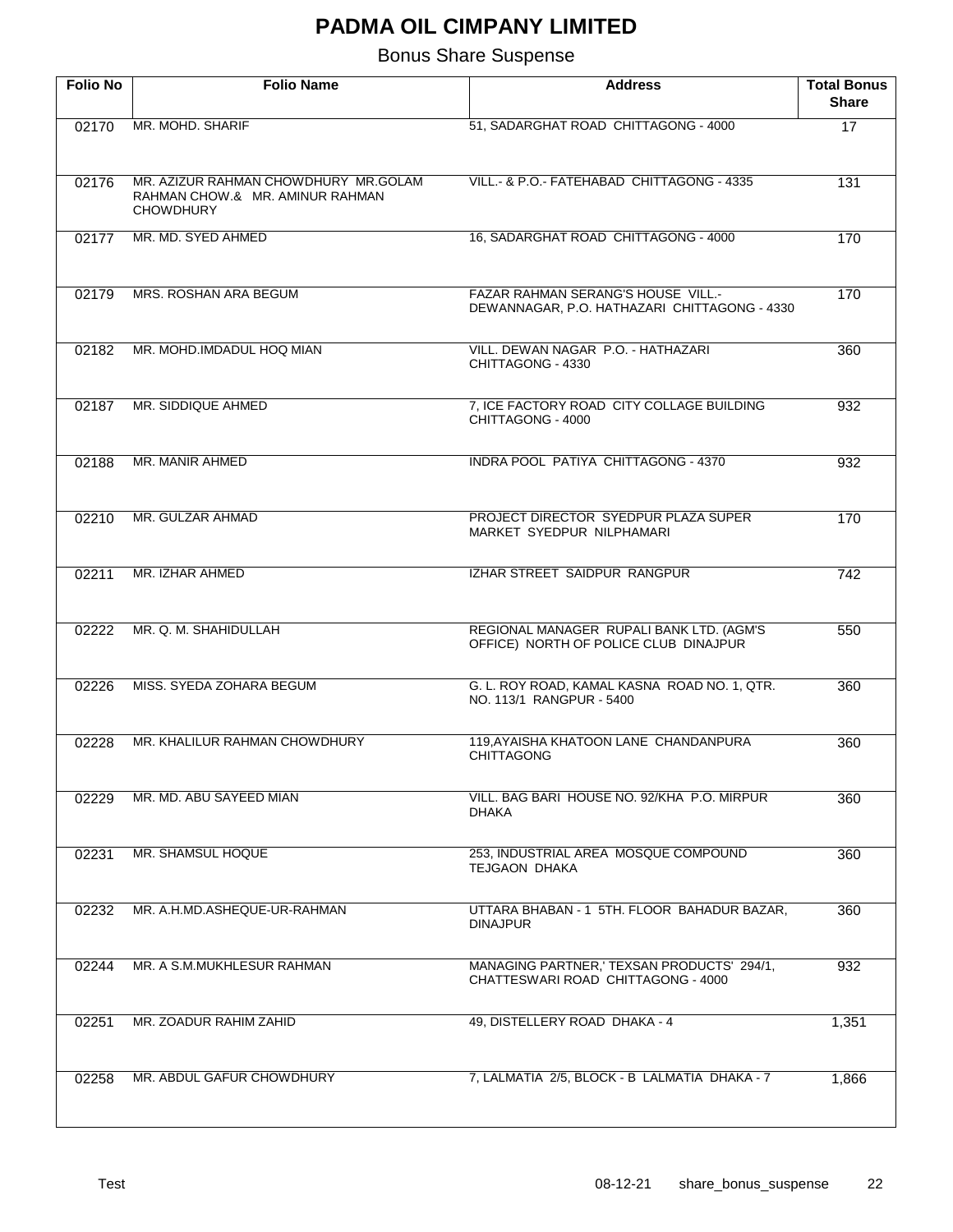| <b>Folio No</b> | <b>Folio Name</b>               | <b>Address</b>                                                                                          | <b>Total Bonus</b><br><b>Share</b> |
|-----------------|---------------------------------|---------------------------------------------------------------------------------------------------------|------------------------------------|
| 02260           | MR. SAIYED KHALID AZIZ RIZVI    | BANGLADESH SHILPA RIN SANGSTHA HEAD<br>OFFICE, BSRS BHABAN 12, KAWRAN BAZAR C/A,<br>DHAKA-12115         | 1,866                              |
| 02261           | MR. M. SAADAT ALI               | 49, DISTELLERY ROAD DHAKA - 4                                                                           | 533                                |
| 02263           | MRS. AMATE NOOR                 | 571/P, HILL VIEW NASIRABAD CHITTAGONG - 4209                                                            | 3,733                              |
| 02278           | MR. H. I. CHOWDHURY             | 571/P HILL VIEW NASIRABAD CHITTAGONG - 4209                                                             | 11,199                             |
| 02280           | MR. AMINUL ISLAM CHOWDHURY      | 3, CHATESWARI ROAD CHITTAGONG - 4000                                                                    | 3,618                              |
| 02301           | 515 JEM KHAN BAHADUR NO.3686    | B.D. HEAD QUARTER INDEPENDENT WING<br><b>MYMENSINGH</b>                                                 | 17                                 |
| 02308           | MR. HUMAYUN MOZHAR              | 96, GOALTOLI LANE ENAYET BAZAR CHITTAGONG -<br>4000                                                     | 17                                 |
| 02309           | MR. SHAHID MOZHAR               | 96, GOALTOLI LANE ENAYET BAZAR CHITTAGONG -<br>4000                                                     | 17                                 |
| 02311           | MR. MD. AMIR HUSSAIN BEPARI     | M/S W.RAHMAN JUTE MILLS LIMITED CLERK,<br>ACCOUNTS DEPTT. CHANDPUR - 3600                               | 17                                 |
| 02313           | MR. CHINMOY SENGUPTA            | ASSTT. MANAGER, JIBAN BIMA CORPORATION<br>REGIONAL OFFICE SK. MUJIB ROAD CHITTAGONG -<br>4100           | 17                                 |
| 02314           | <b>MR. HIRONMOY SENGUPTA</b>    | ASSTT. MANAGER, JIBAN BIMA CORPORATION<br>REGIONAL OFFICE, SK. MUJIB ROAD AGRABAD,<br>CHITTAGONG - 4100 | 17                                 |
| 02319           | MR. MD. DANESH                  | DAROGAHAT ROAD EAST MADARBARI CHITTAGONG<br>-4000                                                       | 17                                 |
| 02320           | MR. ABDUL GAFUR                 | VILL.-CHANDAVISH (FATEH ALI SIKDAR BARI) P.O.-<br>GASBARIA, U.Z.-CHANDANISH CHITTAGONG-4381             | 17                                 |
| 02321           | MR. JAHURAL HOQUE               | VILL. & P.O. SULTANPUR CHITTAGOING- 4340                                                                | 17                                 |
| 02326           | MRS. MONOWARA BEGUM             | SOFI HOUSE, SHOLAKBAHAR P.O.-CHOWKBAZAR<br>CHITTAGONG - 4203                                            | 17                                 |
| 02337           | MR. ALAMGIR MOHAMMED KAMALUDDIN | VILL.- BAROHATIYA P.O.- SANERHAT P.S. LOHAGARA<br>CHITTAGONG - 4396                                     | 418                                |
| 02342           | MR. ABU SALEH CHOWDHURY         | VILL. RUPKANIA P.O.: SATKANIA CHITTAGONG -<br>4386                                                      | 94                                 |
| 02346           | ALL-HAJ MD. ABUL KASHEM         | 22, EAST JURAIN 1 NO. ROAD DHAKA - 1204<br><b>BANGLADESH</b>                                            | 94                                 |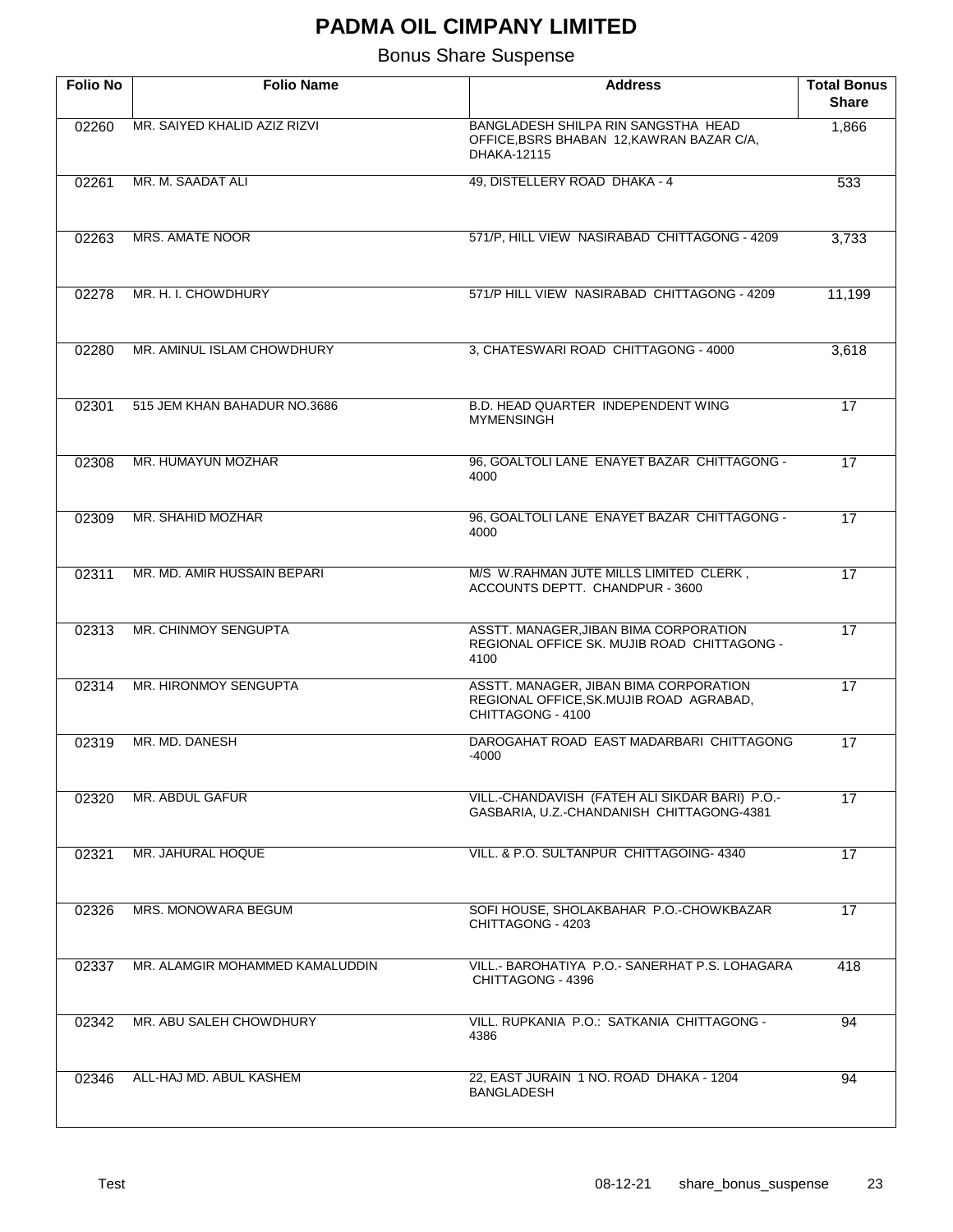| <b>Folio No</b> | <b>Folio Name</b>              | <b>Address</b>                                                                                                                 | <b>Total Bonus</b><br><b>Share</b> |
|-----------------|--------------------------------|--------------------------------------------------------------------------------------------------------------------------------|------------------------------------|
| 02351           | MR. MD. SANAULLAH              | 81/1, MAKARBA ROAD NAGAR KHAN PUR<br>NARAYANGANJ                                                                               | 131                                |
| 02352           | MRS. JAMILA KHATOON            | 81/1 MAKARBA ROAD NAGAR KHAN PUR<br>NARAYANGANJ                                                                                | 131                                |
| 02356           | MR. SHARIFULLAH KHAN           | DEPUTY BARI 5, HILL VIEW ROAD NASIRABAD<br>CHITTAGONG - 4209                                                                   | 131                                |
| 02357           | MR. SYED AHMEDUL HAQUE         | FINLAY HOUSE AGRABAD CHITTAGONG - 4100                                                                                         | 131                                |
| 02359           | MR. A. K. M. HABIB MIA         | VILL. BHARUA P.O.- SUCHIPARA P.S.:-HAJIGANJ<br>CHANDPUR - 3610                                                                 | 170                                |
| 02361           | MR. MD. ABUL HASHEM            | M/S ASIA ELECTRIC STORE ANARKALI ROAD, TONGI<br>BAZAR P.O. MONNO NAGAR GAZIPUR                                                 | 170                                |
| 02365           | MR. MD. AZIMUL QUADIR          | VILL, LALA NAGOR P.O.- DHAMAIR HAT U.Z.-<br>RANGUNIA CHITTAGONG - 4360                                                         | 170                                |
| 02367           | MR. AHMED KABIR CHOWDHURY      | 688/D MEHDIBAG 1ST LANE CHITTAGONG - 4000                                                                                      | 170                                |
| 02370           | MR. MD. ZAINAL ABEDIN          | VILL, PORANPUR P.O.-PUNCHTHUBI UPAZILA<br>LAKSAM, COMILLA - 3570                                                               | 170                                |
| 02378           | MR. KHAN MD. ISHAQUE           | 24, HOTEL SAHAJHAN SADARGHAT ROAD<br><b>CHITTAGONG</b>                                                                         | 170                                |
| 02379           | MR. A.B.M.KAMALUDDIN CHOWDHURY | 289 CHASMA HILL EAST NASIRABAD P.O.P.T.I.<br>CHITTAGONG-4209                                                                   | 170                                |
| 02380           | MR. MD. ABUL HASHIM CHOWDHURY  | P.O. THANDACHARI U.Z. RANGUNIA CHITTAGONG                                                                                      | 170                                |
| 02385           | MR. SIRAJUDDOWLA CHOWDHURY     | CHOWDHURY'S HOUSE SOLAKBAHAR P.O.<br>CHOWKBAZAR CHITTAGONG - 4203                                                              | 284                                |
| 02386           | ALHAJ MD. MATIUR RAHMAN        | (RTD. DGM. P. BANK LTD.) VILL: KUNIA PACHAR (<br>WEST) CHANDARA MADRASHA ROAD P.0. NATIONAL<br>UNIVERSITY DIST: GAZIPUR - 1704 | 360                                |
| 02389           | MR. MD. MONSHADULLAH           | WEST OF C&B OFFICE MAIJDEE COURT NOAKHALI -<br>3800                                                                            | 360                                |
| 02392           | MR. UPENDRA CHANDRA DEY        | 9, CONGRESS JUBILEE ROAD MYMENSINGH                                                                                            | 360                                |
| 02405           | MR. MOZHARUL HUQ CHOWDHURY     | 96, GOALTULI LANE ENAYET BAZAR CHITTAGONG -<br>4000                                                                            | 360                                |
| 02406           | MRS. NUR JAHAN BEGUM           | 96, GOALTULI LANE ENAYET BAZAR CHITTAGONG -<br>4000                                                                            | 360                                |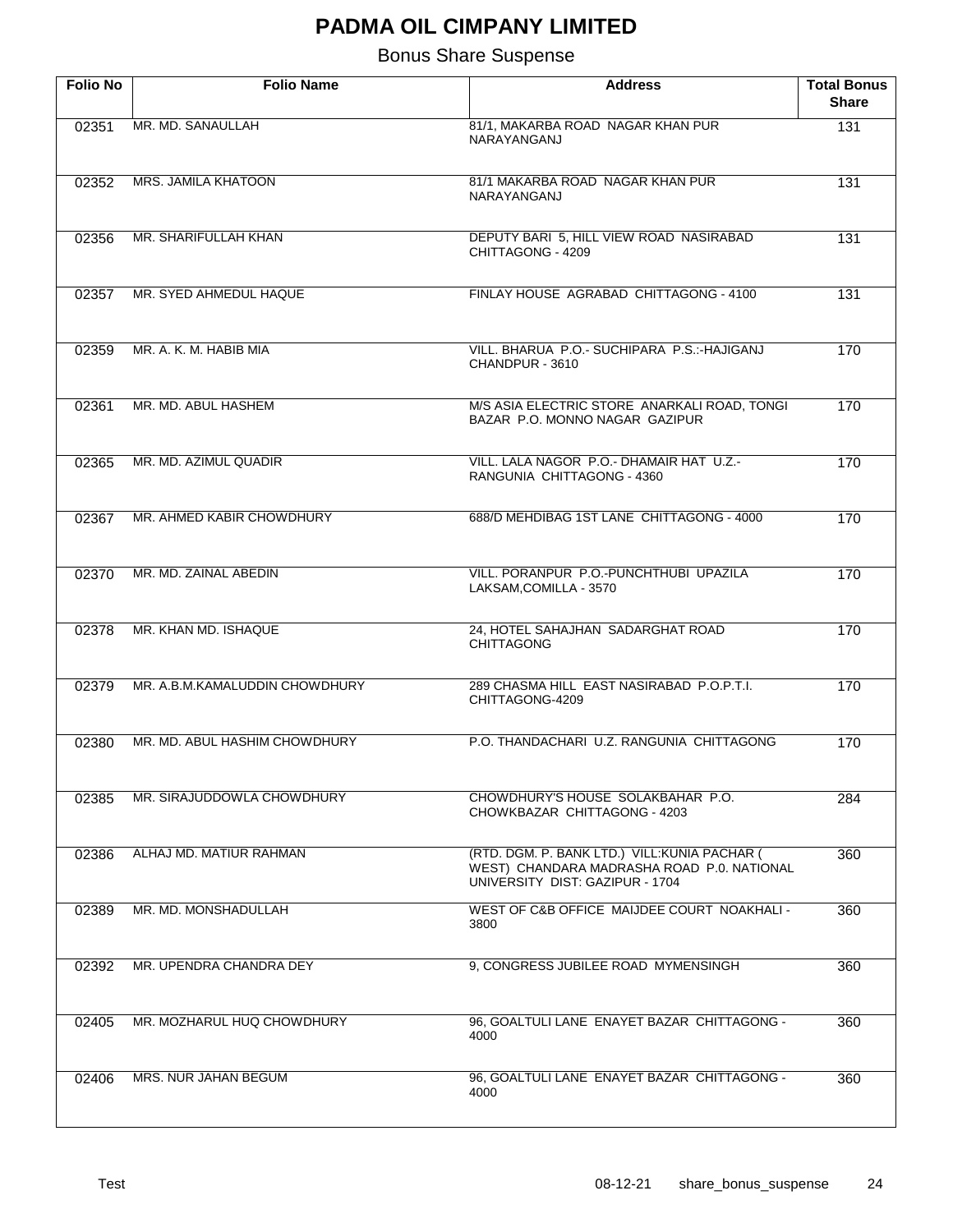| <b>Folio No</b> | <b>Folio Name</b>            | <b>Address</b>                                                                                               | <b>Total Bonus</b><br><b>Share</b> |
|-----------------|------------------------------|--------------------------------------------------------------------------------------------------------------|------------------------------------|
| 02408           | MR. H. ZAMAN CHOWDHURY       | HOUSE NO.- 28, ROAD NO.- 9/A SECTOR NO. - 5<br>UTTARA MODEL TOWN DHAKA                                       | 360                                |
| 02411           | MR. AHMED ULLAH MIAH         | QR. NO. 444-A.ROAD NO. 8 PORT NORTH COLONY,<br>SOLTGOLA CHITTAGONG                                           | 360                                |
| 02431           | MR. MD. SERAJUL ISLAM        | 48, MASJID BARI LANE ARUAPARA KUSHTIA - 7000                                                                 | 742                                |
| 02433           | MR. SIDDIQUR RAHMAN          | 308, IDGAH ROAD NO. 15 - WEST DHANMONDI<br>DHAKA - 9                                                         | 742                                |
| 02440           | MRS. ROKEYA BEGUM            | 9.HIGH LEVEL ROAD LALKHAN BAZAR CHITTAGONG-<br>4000                                                          | $\overline{742}$                   |
| 02448           | MRS. KHURSHIDA BEGUM         | MAIZDEE COURT NOAKHALI - 3800                                                                                | 932                                |
| 02449           | MR. MOZAMMEL HAQUE           | MAIZDI COURT NOAKHALI - 3800                                                                                 | 932                                |
| 02451           | <b>MISS AYESHA KHATUN</b>    | MAIZDEE COURT NOAKHALI - 3800                                                                                | 932                                |
| 02452           | MR. ABDUL HAQUE              | BURMAH EASTERN AGENTS MAIJDEE COURT<br>NOAKHALI - 3800                                                       | 932                                |
| 02454           | MR. SYED YAHYA BAKHT         | DIRECTOR CHITTAGONG JUTE MFG. CO. LTD.<br>ISPAHANI BUILDING 2ND. FLOOR 14-15, MOTIJHEEL<br>C/A, DHAKA - 1000 | 932                                |
| 02455           | MR. AFTAB UDDIN              | GODOWN QUARTER FENI - 3900                                                                                   | 932                                |
| 02456           | MR. ABDUR ROUF               | GODOWN QUARTER FENI - 3900                                                                                   | 932                                |
| 02460           | <b>MRS. MARIUM BEGUM</b>     | M/S CAPCO AZIZ LIMITED AGRABAD CHITTAGONG -<br>4100                                                          | 266                                |
| 02461           | MR. SIRAJUL ISLAM            | <b>AGRABAD CHITTAGONG-4100</b>                                                                               | 266                                |
| 02463           | DR. FAZLEY BARY MALIK        | HOUSE NO.-326, ROAD NO.-22 NEW DOHS,<br>MOHAKHALI DHAKA - 1206                                               | 9,823                              |
| 02476           | <b>MRS. MASTAFA BEGUM</b>    | SULTAN AHMED & BROTHERS ABIDAPARA DOUBLE<br><b>MOORING CHITTAGONG</b>                                        | 533                                |
| 02478           | MR. SULTAN AHMED, CONTRACTOR | M/S SULTAN AHMED & BROTHERS DOUBLE<br>MOORING CHITTAGONG-4100                                                | 151                                |
| 02479           | MR. NASIR UDDIN SULTAN       | ABIDAPARA DOUBLE MOORING CHITTAGONG - 4100                                                                   | 79                                 |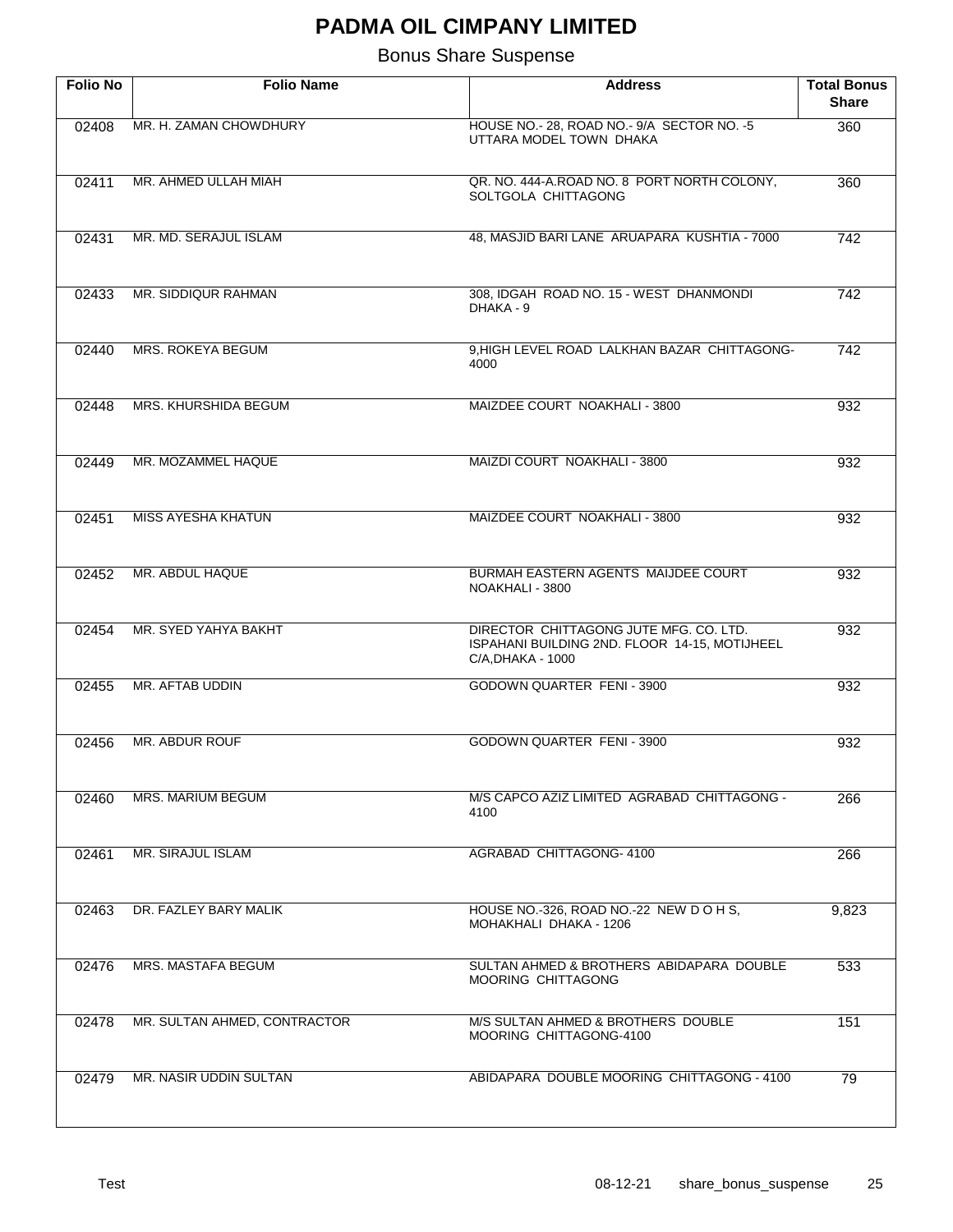| <b>Folio No</b> | <b>Folio Name</b>                                               | <b>Address</b>                                                                                                                        | <b>Total Bonus</b><br><b>Share</b> |
|-----------------|-----------------------------------------------------------------|---------------------------------------------------------------------------------------------------------------------------------------|------------------------------------|
| 02486           | MR. MOMENUR RASHID KHAN                                         | 12/1 R.K. MISSION ROAD DHAKA - 3                                                                                                      | 1,866                              |
| 02487           | MR. MAMUNAR RAHSID KHAN                                         | 12/1, R.K. MISSION ROAD DHAKA -3                                                                                                      | 1,866                              |
| 02488           | <b>MRS. NAFISA KHATUN</b>                                       | 12/1, R.K. MISSION ROAD DHAKA - 3                                                                                                     | 1,866                              |
| 02489           | <b>MISS MAHMUDA KHATUN</b>                                      | 12/1 R. K. MISSION ROAD DHAKA - 3                                                                                                     | 1,866                              |
| 02490           | MR. HALIMUR RASHID KHAN                                         | 12/1 RAM-KRISHNA MISSION ROAD DHAKA - 3                                                                                               | 1,866                              |
| 02491           | MR. HARUNAR RASHID KHAN                                         | 12/1 RAM-KRISHNA MISSION ROAD DHAKA - 3                                                                                               | 1,866                              |
| 02493           | MR. MD. SIRAJUDDIN                                              | COMMERCIAL COURT 95, AGRABAD C/A<br>CHITTAGONG-4000                                                                                   | 1,866                              |
| 02500           | <b>MRS. MOUSUFA MANSUR</b>                                      | 2A, OUTER CIRCULAR ROAD MAGH BAZAR DHAKA                                                                                              | 761                                |
| 02507           | MR. MUSHTAQUE AHMAD CHOWDHURY                                   | BAHARCHARA COX'S BAZAR- 4700                                                                                                          | 3,733                              |
| 02516           | MR. OBAIDUR RAHMAN                                              | NURUN VILLA F - 13 PALLABI EXTENSION MIRPUR<br>DHAKA - 1221                                                                           | 2,133                              |
| 02525           | MR. OBAIDUL HOQUE                                               | 97, CHATTESWARI ROAD DAMPARA CHITTAGONG -<br>4000                                                                                     | 3,733                              |
| 02529           | MR. M. SIRAJUL HOQUE                                            | MIDDLE HALISAHAR WARD NO.-38 P.O. - BANDAR<br>CHITTAGONG -4100                                                                        | 5,599                              |
| 02547           | MRS. KAMARAN NESA KHATOON                                       | VILL, BHAWAL MONOHORIA P.O. ATI DHAKA                                                                                                 | 170                                |
| 02556           | MR. S. Q. HODA                                                  | MANAGING DIRECTOR RANA CONSTRUCTION CO.<br>LTD. 113/5, EAST RAYER BAZAR P.O. ZIKATOLA,<br>EXTN. RD. #15 WEST DHANMONDI - R.A. DHAKA - | 11,199                             |
| 02557           | MRS. RAUSHAN ARA DASTAGIR                                       | 1209<br>294/A DHANMONDI ROAD NO. 24 DHAKA                                                                                             | 11,199                             |
| 02558           | MR. MOHAMMED GOLAM DASTAGIR                                     | 294/A DHANMONDI ROAD NO. 24 DHAKA                                                                                                     | 14,932                             |
| 02662           | MR. ISWAR CHANDRA BARUA                                         | VILL. & P.O. CHANDGAON CHITTAGONG - 4212                                                                                              | 360                                |
| 02678           | MR. ROHAB MIAH MR. AZIZUR RAHMAN & MR.<br><b>MOKBUL HUSSAIN</b> | P.O.- FENCHUGANJ SYLHET - 3116                                                                                                        | 1,485                              |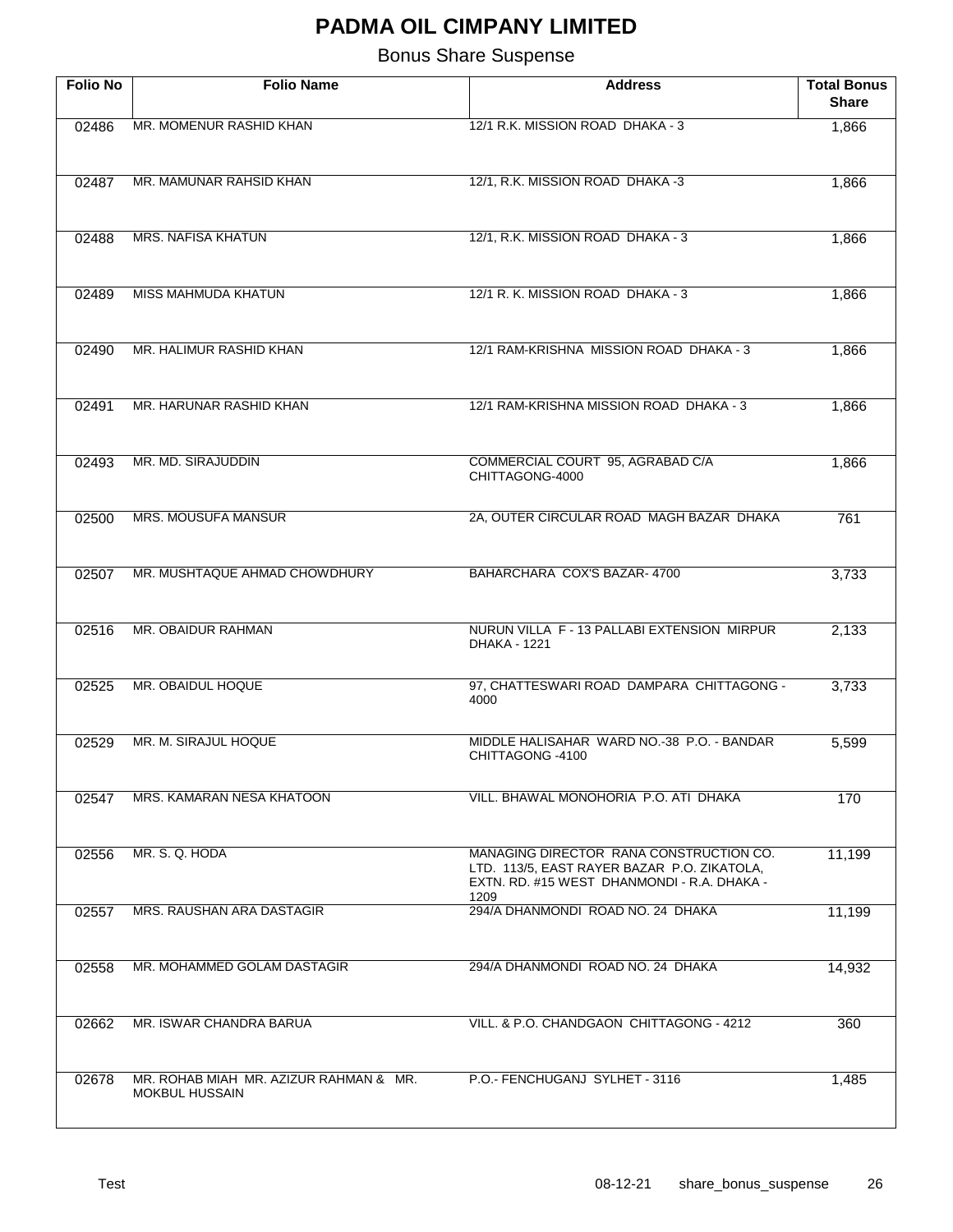| <b>Folio No</b> | <b>Folio Name</b>                                                                        | <b>Address</b>                                                                                            | <b>Total Bonus</b><br><b>Share</b> |
|-----------------|------------------------------------------------------------------------------------------|-----------------------------------------------------------------------------------------------------------|------------------------------------|
| 02688           | <b>MST. RAZIA KHATOON</b>                                                                | SULTANABAD HOUSING SOCIETY BUILDING 'C', FLAT<br># 2 48/1, PURANA PALTAN DHAKA - 1000                     | 1,904                              |
| 02693           | MR. SHEIKH ASHRAFUDDIN AHAMED                                                            | 102, AGRABAD COMMERCIAL AREA CHITTAGONG -<br>4100                                                         | 5,313                              |
| 02726           | MRS. SALEEMA HUQ                                                                         | 22/3, SHANTINAGAR DHAKA - 2                                                                               | 3,351                              |
| 02735           | MRS. E. GONSALVES                                                                        | 73, HARVEST ROAD MORLEY-6062, W. A. AUSTRALIA                                                             | 3,733                              |
| 02752           | MR. MD. FAZLUR RAHMAN BHUIYA                                                             | 142, WAHAB COLONY BASHABOO DHAKA - 14                                                                     | 170                                |
| 02755           | MRS. RAUSHAN ARA RAHMAN                                                                  | 4-B WALSOW TOWER 21 - 23 KABI NAZRUL ISLAM<br>AVENUE DHAKA                                                | 3,733                              |
| 03046           | MR. SYED MOHD. HASAN                                                                     | 133, POET NAZRUL ISLAM ROAD FIRINGHI BAZAR<br>CHITTAGONG-4100                                             | 3,733                              |
| 03048           | MR. SYED AZIZUL HAQUE                                                                    | SENIOR ADVOCATE 14, EAST TEJTURI BAZAR<br>TEJGAON DHAKA - 15                                              | 18,666                             |
| 03073           | BSRS A/C DR.ABU MUSA AHMADUL HAQUE& TAUFIQUL BANGLADESH SHILPA RIN SANGSTHA HEAD<br>HAQ. | OFFICE, B S R S BHABAN 12, KAWRAN BAZAR C/A<br><b>DHAKA - 1215</b>                                        | 3,733                              |
| 03110           | MRS. SULTANA FARROKH SUBHAN                                                              | KAZI HOUSE 222, MALIBAGH DHAKA - 17                                                                       | 7,466                              |
| 03112           | MR. A. M. A. KABIR                                                                       | 618-B, ROAD NO-18 DHANMONDI R/A DHAKA - 9                                                                 | 3,733                              |
| 03114           | MRS. SAJIDA BEGUM CHOWDHURANI                                                            | 77, STRAND ROAD CHITTAGONG - 4000                                                                         | 37,333                             |
| 03136           | BSRS A/C ROUSHAN JAHAN CHOWDHURY,                                                        | BANGLADESH SHILPA RIN SANGSTHA HEAD<br>OFFICE, B S R S BHABAN 12, KAWRAN BAZAR C/A<br>DHAKA - 1215        | 3,733                              |
| 03138           | MR. ABDUS SALAM KHAN, ADVOCATE                                                           | NORTH RAOZAN, MUNSIF'S COURT P.O.& U.Z.-<br>RAOZAN CHITTAGONG - 4340                                      | 170                                |
| 03139           | MR. MD. ANISUR RAHMAN                                                                    | HOUSE # 24, ROAD # 12 SECTOR # 10, UTTARA<br>DHAKA - 1230                                                 | 1,066                              |
| 03140           | BSRS A/C MR.ABU MOHAMMAD SALEHUDDIN<br>MR.NADIM CHOWDHURY                                | BANGLADESH SHILPA RIN SANGSTHA HEAD<br>OFFICE, B S R S BHABAN 12, KAWRAN BAZAR C/A<br><b>DHAKA - 1215</b> | 3,733                              |
| 03169           | MRS. QUAMAR HAROON                                                                       | SK. MUJIB ROAD CHITTAGONG -4000                                                                           | 3,733                              |
| 03175           | BSRS A/C MR. ABDUL AHAD                                                                  | BANGLADESH SHILPA RIN SANGSTHA HEAD<br>OFFICE, B S R S BHABAN 12, KAWRAN BAZAR C/A<br>DHAKA - 1215        | 3,733                              |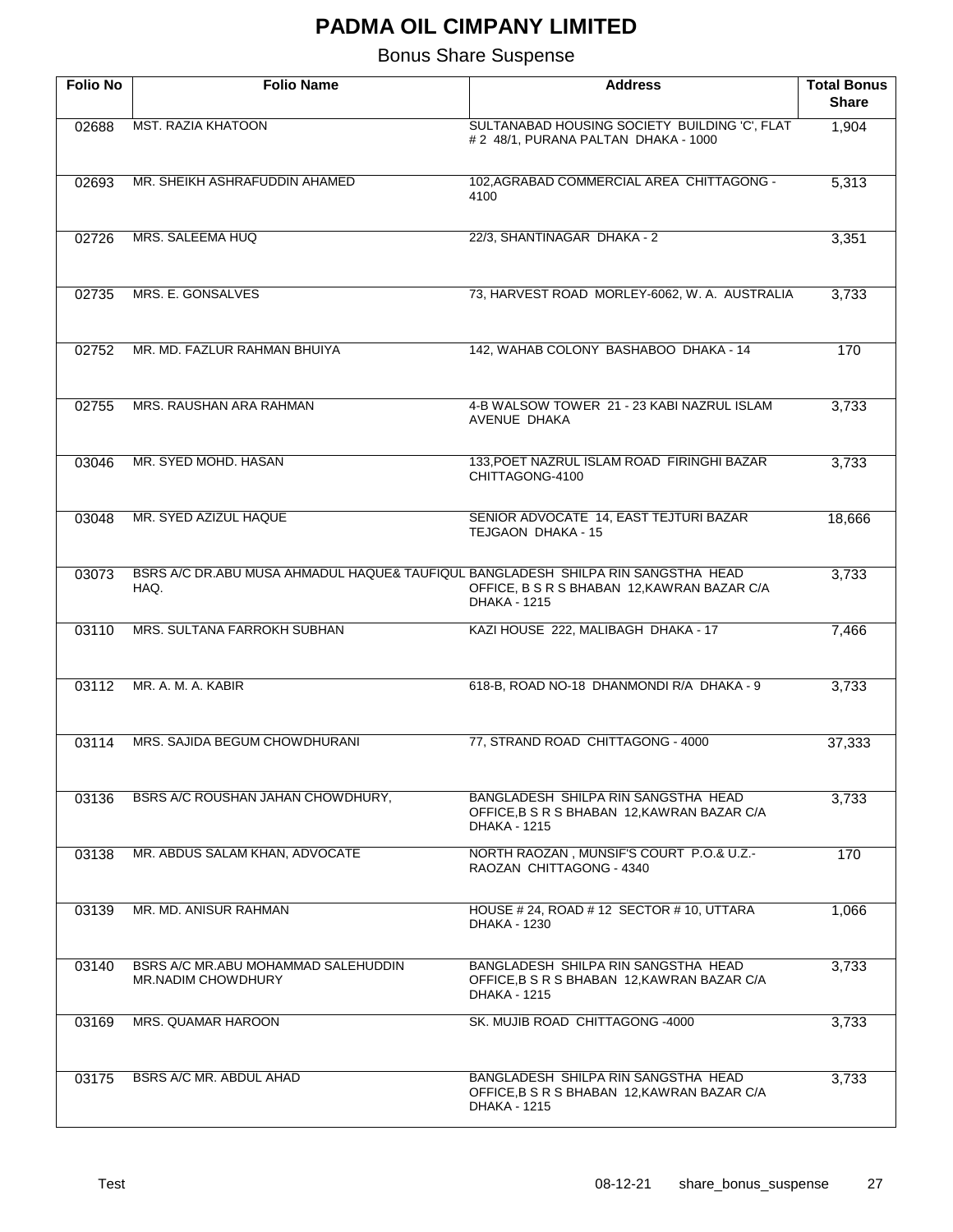| <b>Folio No</b> | <b>Folio Name</b>                                                         | <b>Address</b>                                                                                                 | <b>Total Bonus</b><br><b>Share</b> |
|-----------------|---------------------------------------------------------------------------|----------------------------------------------------------------------------------------------------------------|------------------------------------|
| 03176           | <b>BSRS A/C ASADUL ISLAM</b>                                              | BANGLADESH SHILPA RIN SANGSTHA HEAD<br>OFFICE, B S R S BHABAN 12, KAWRAN BAZAR<br>COMMERCIAL AREA DHAKA - 1215 | 3,733                              |
| 03191           | BSRS A/C MR.NAZIR AHMED MR.S.NIZAM UDDIN<br>MR.S.A CHOWDHURY & MR.A.C SEN | BANGLADESH SHILPA RIN SANGSTHA HEAD<br>OFFICE, B S R S BHABAN 12, KAWRAN BAZAR C/A<br>DHAKA - 1215             | 3,733                              |
| 03195           | MR. SERAJUL ISLAM                                                         | MANAGING DIRECTOR AL-HAJ IDRIS ALI & SONS<br>LIMITED 34, LOWER JESSORE ROAD KHULNA                             | 11,199                             |
| 03213           | BSRS A/C MR. MUZAMMEL HUQ                                                 | BANGLADESH SHILPA RIN SANGSTHA HEAD<br>OFFICE, B S R S BHABAN 12, KAWRAN BAZAR<br>COMMERCIAL AREA DHAKA - 1215 | 3,733                              |
| 03226           | BSRS A/C SYED ANWARUL AZIM                                                | BANGLADESH SHILPA RIN SANGSTHA HEAD<br>OFFICE, B S R S BHABAN 12, KAWRAN BAZAR<br>COMMERCIAL AREA DHAKA - 1215 | 3,733                              |
| 03243           | MR. BAZAL AHMED                                                           | NAZIRIA OIL MILLS LIMITED 317, KHATUNGANJ<br>CHITTAGONG -4000                                                  | 170                                |
| 03309           | MRS. FARIDA AKHTAR BANU                                                   | HOUSE NO. 3B FIRST FLOOR BLOCK - NE (L) ROAD<br>NO. 84 GULSHAN DHAKA - 1212                                    | 2,036                              |
| 03312           | MR. MD. AZIZUR RAHIM                                                      | HOUSE #4C ZAHURULLAH SOWDAGAR ROAD<br>MAWA-AL-TOWER KUSHUMBAGH R/A, KHULSHI<br>CHITTAGONG-4225                 | 360                                |
| 03313           | MR. MD. ZAHIRUL HOQUE                                                     | PROP. JAHANARA SAW MILLS NUTUN BAZAR<br>CHANDPUR - 3601                                                        | 360                                |
| 03336           | MR. Q.A.RASHID                                                            | ROAD NO.12, PLOT NO.42 BLOCK - B.<br>MOHAMMADPUR P.C. HOUSING SOCIETY DHAKA -<br>1207                          | 1,866                              |
| 03360           | MR. HABIB ULLAH KHAN                                                      | MEENHAR GROUP OF COMPANIES 58, AGRABAD C/A<br>CHITTAGONG - 4100                                                | 196                                |
| 03364           | MR. MD SHAMSUL HUDA                                                       | HOUSE NO.113, ROAD NO.10 O.R. NIZAM ROAD R/A<br>CHITTAGONG-4225                                                | 180                                |
| 03374           | MRS. FARIDA ABDUL MAJID                                                   | SOOBASHAH TRADING CO. 19, AKMAL KHAN ROAD,<br>BABU BAZAR P.O. BOX 1100, DHAKA - 1                              | 3,733                              |
| 03375           | MR. ZAHID MOHAMED AMIN                                                    | SOOBASHAH TRADING CO. 19, AKMAL KHAN ROAD,<br>BABU BAZAR P.O. BOX 1100, DHAKA - 1                              | 3,733                              |
| 03378           | MR. MANNAN FIDA HUSSAIN                                                   | EASTERN HARDWARE MART 96/97 NAWABPUR<br>ROAD DHAKA                                                             | 936                                |
| 03383           | MRS. HAJRA BAI GAFFAR                                                     | SATTAR TRADING CO. 19,0AKMAL KHAN ROAD BABU<br>BAZAR DHAKA - 1                                                 | 3,733                              |
| 03384           | MR. KHALID GUL MOHAMED                                                    | SATTAR TRADING CO. 19, AKMAL KHAN ROAD BABU<br>BAZAR DHAKA - 1                                                 | 3,733                              |
| 03396           | MR. MOHAMMED SERAJUL ISLAM                                                | STRAND ROAD, NEAR FAKIRHAT DOUBLE MOORING<br>CHITTAGONG-4100                                                   | 170                                |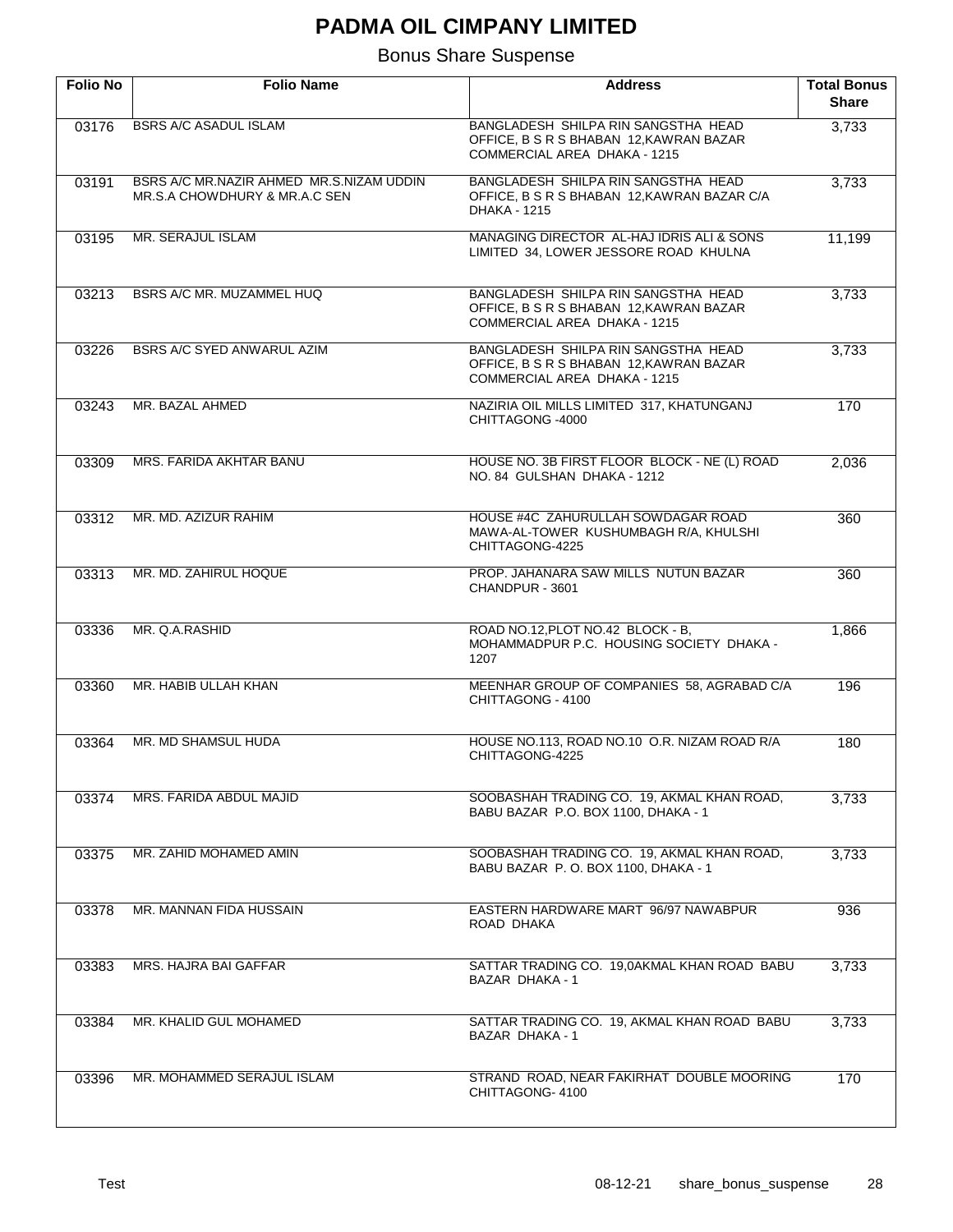| <b>Folio No</b> | <b>Folio Name</b>          | <b>Address</b>                                                                               | <b>Total Bonus</b><br><b>Share</b> |
|-----------------|----------------------------|----------------------------------------------------------------------------------------------|------------------------------------|
| 03399           | MR. MONORANJAN BISWAS      | PADMA OIL COMPANY LIMITED SHIPPING<br>DEPARTMENT GUPTAKHAL CHITTAGONG                        | 170                                |
| 03410           | MR. KAZI ABU HOSSAIN       | DHAKA STOCK EXCHANGE LTD. 9-F MOTIJHEEL<br>COMM. AREA DHAKA - 1000                           | $\overline{51}$                    |
| 03418           | DR. A.F.M.YUSUF            | MEDICAL OFFICER PADMA OIL COMPANY STRAND<br>ROAD CHITTAGONG                                  | 3,733                              |
| 03429           | MR. MD.ABU TOWAB TALUKDER  | PROP. GONI MEDICAL STORE STATION ROAD P.O.<br>SIRAJGONJ SIRAJGONJ                            | 533                                |
| 03437           | MR. MONOWAR HANIF          | SATTAR TRADING CO. 19, BABU BAZAR DHAKA - 1                                                  | 1,866                              |
| 03443           | MR. ANWARUL ALAM CHOWDHURY | <b>AGRABAD BRANCH CHITTAGONG - 4100</b>                                                      | 170                                |
| 03467           | <b>MRS. ZAMILA KHATOON</b> | HOUSE NO.587, ROAD NO.17 DHANMONDI R/A DHAKA<br>- 5                                          | 2,399                              |
| 03468           | MR. M.H.KHANDOKER          | HOUSE NO.587, ROAD NO.17 DHANMONDI R/A<br>DHAKA - 5                                          | 7,466                              |
| 03474           | MR. KAZI ZULFIQUER MAMUN   | 36, DHANMONDI R/A ROAD NO. 2 DHAKA - 5                                                       | 3,929                              |
| 03477           | MR. SYED ABUL FAZAL        | KHAN BAHADUR BARI SYED PARA VILL.- P.O.-<br>NANUPUR P.S.- FATIKCHARI, CHITTAGONG - 4351      | 360                                |
| 03498           | MR. MD. FARIDUL ALAM       | VILL. CHIKANDANDI MAZIRPARA, P.O. -FATEHABAD<br>U.Z. HATHAZARI CHITTAGONG - 4335             | 742                                |
| 03501           | MR. SYED ENAMUL HUQ        | 2A BELLVUE MANSION ROAD NO. 94, GULSHAN<br>NORTH DHAKA - 1212 TELEPHONE: 886105 &<br>9883450 | 7,466                              |
| 03502           | MR. JALALUDDIN AHMED       | FROZEN FOODS LIMITED RAILWAYMEN'S STORES<br><b>BUILDING STATION ROAD CHITTAGONG-4000</b>     | 3,733                              |
| 03505           | MR. JOHN RICHARD FINNEY    | P.O. SONAPUR VILL.- GOPAI DIST. - NOAKHALI - 3802                                            | 1,866                              |
| 03507           | MR. IMTIYAZ HUSSAIN        | W 3 SOUTH BREEZE APT. 8, SOUTH GULSHAN<br>AVENUE DHAKA - 1212                                | 1,066                              |
| 03509           | MRS. SMRITI KANA DEY       | HOUSE NO. 7, KATALGANJ RES.AREA PANCHALAISH<br><b>CHITTAGONG</b>                             | 18,666                             |
| 03510           | MR. MOHAMMAD ISMAIL        | ISMAIL CHAIRMAN BARI P.O.-HOWLASHARIF VILL.-<br>POPADIA P.S.-BOALKHALI CHITTAGONG-4366       | 190                                |
| 03511           | <b>MRS. SAKINA BEGUM</b>   | AMENA MANZIL 1, FATEH ALI MADBAR LANE<br>CHITTAGONG - 4000                                   | 151                                |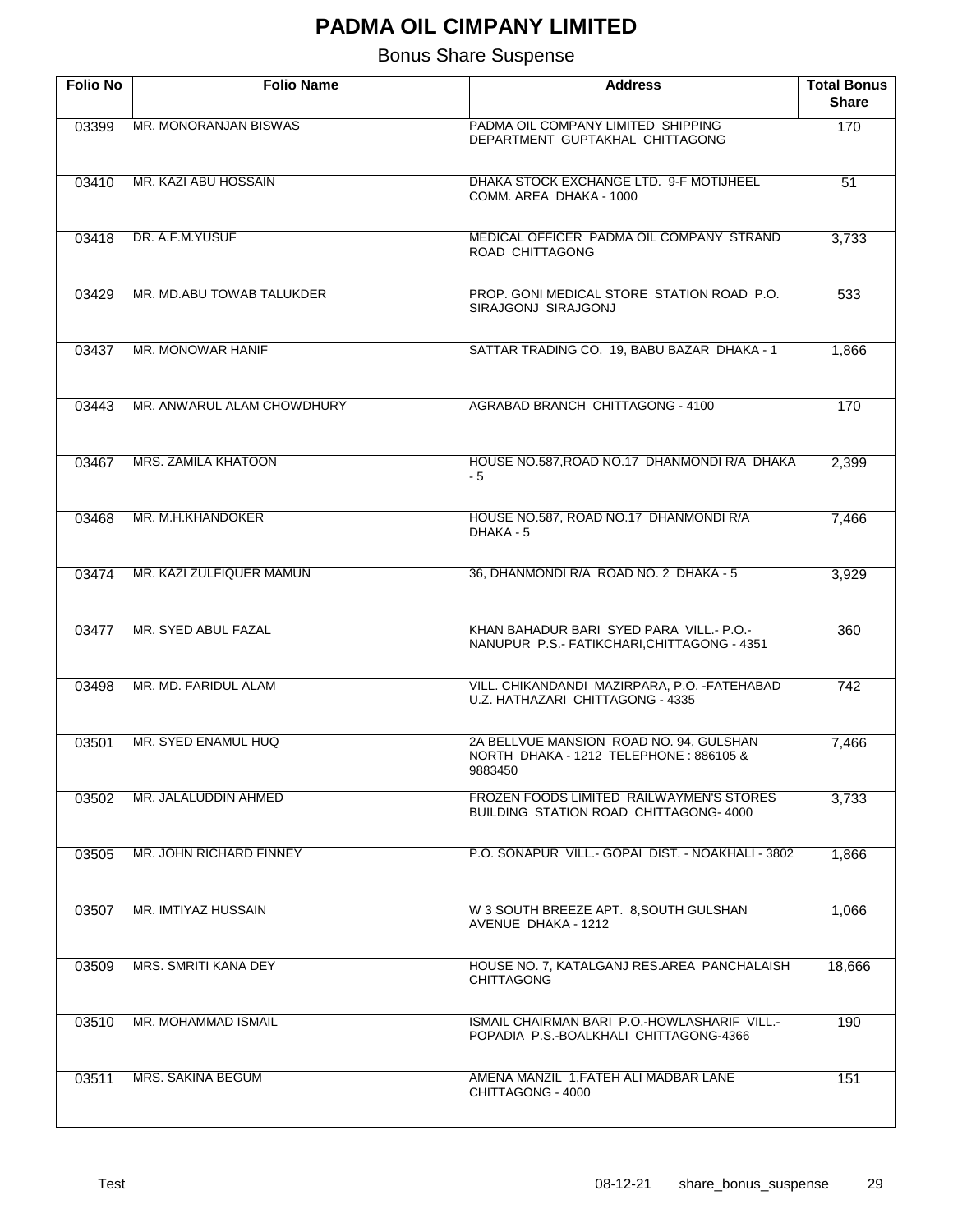| <b>Folio No</b> | <b>Folio Name</b>                    | <b>Address</b>                                                                     | <b>Total Bonus</b><br><b>Share</b> |
|-----------------|--------------------------------------|------------------------------------------------------------------------------------|------------------------------------|
| 03513           | INVESTMENT CORPORATION OF BANGLADESH | 8, D I T AVENUE DHAKA                                                              | $\overline{20}$                    |
| 03517           | MR. S.A.B.SOLAIMAN ALI               | 75, ELEPHANT ROAD DHAKA - 5                                                        | 550                                |
| 03521           | MR. MD.SALEHUDDIN HAZARI             | "HAZARI MARKET" WEST ZINDA BAZAR SYLHET                                            | 5,599                              |
| 03522           | MRS. MINA SHARAFUDDIN                | 2/A, MUNIR HUSSAIN LANE NARINDA DHAKA - 1                                          | 3,733                              |
| 03527           | <b>MRS. SULTANA SIDDIQUI</b>         | PULAK MANJARI SOUTH EAST F/3 GULSHAN<br>AVENUE DHAKA                               | 1,866                              |
| 03536           | MR. JAMAL AHMED                      | 52. J. N. SHAHA ROAD 2ND FLOOR DHAKA - 1                                           | 875                                |
| 03538           | MR. ABU SYED MD. SAZZAD HUSSAIN      | 810, ASKARABAD DHAKA TRUNCK ROAD WEST SIDE<br>OF DOUBLEMOORING P.S CHITTAGONG-4000 | 360                                |
| 03545           | MR. SHAIKH MOHAMMAD MOTIUR RAHMAN    | PADMA OIL COMPANY LIMITED STRAND ROAD<br><b>CHITTAGONG</b>                         | 170                                |
| 03547           | MR. DABIRUDDIN AHMED                 | PADMA OIL COMPANY LIMITED STRAND ROAD<br><b>CHITTAGONG</b>                         | 131                                |
| 03550           | <b>MS.NOOR BANU JUMABHAI</b>         | EASTERN INDUSTRIES (BD) LTD. 118/121 TEJGAON<br>INDUSTRIAL AREA DHAKA - 1208       | 891                                |
| 03551           | <b>MRS. SABIHA AMJAD</b>             | 228, NEW D.O.H.S MOHAKHALI DHAKA                                                   | 11,179                             |
| 03554           | DR.A.B.M.F.KARIM                     | HOUSE NO.-29, ROAD NO.-6 DHANMONDI R/A DHAKA<br>$-1205$                            | 1,066                              |
| 03555           | MR. MD.SALIMULLAH                    | MAIJDI COURT MAIN ROAD INFRONT OF C&B OFFICE<br>NOAKHALI - 3800                    | 149                                |
| 03561           | MR. KAZI ABU HOSSAIN                 | DHAKA STOCK EXCHANGE LTD. 9F, MOTIJHEEL C/A<br>DHAKA - 2                           | 159                                |
| 03563           | MR. MD SULTAN                        | 228 LAL MOHAN SHAHA STREET P.S. SUTRAPUR<br>DHAKA - 1                              | 170                                |
| 03568           | MRS. RASHIDA KHANAM                  | 689, DHANMONDI R/A ROAD NO. 31 ' OLD' DHAKA - 9                                    | 360                                |
| 03571           | MR. M. FAZL KARIM KHAN               | LAKE VIEW HOUSE NO. 7/1, ROAD NO. 20<br>KHALISHPUR HOUSING ESTATE KHULNA           | 3,733                              |
| 03580           | MRS. SALMA AKHTER                    | HOUSE NO.21, ROAD NO.6 DHANMONDI R/A DHAKA                                         | 266                                |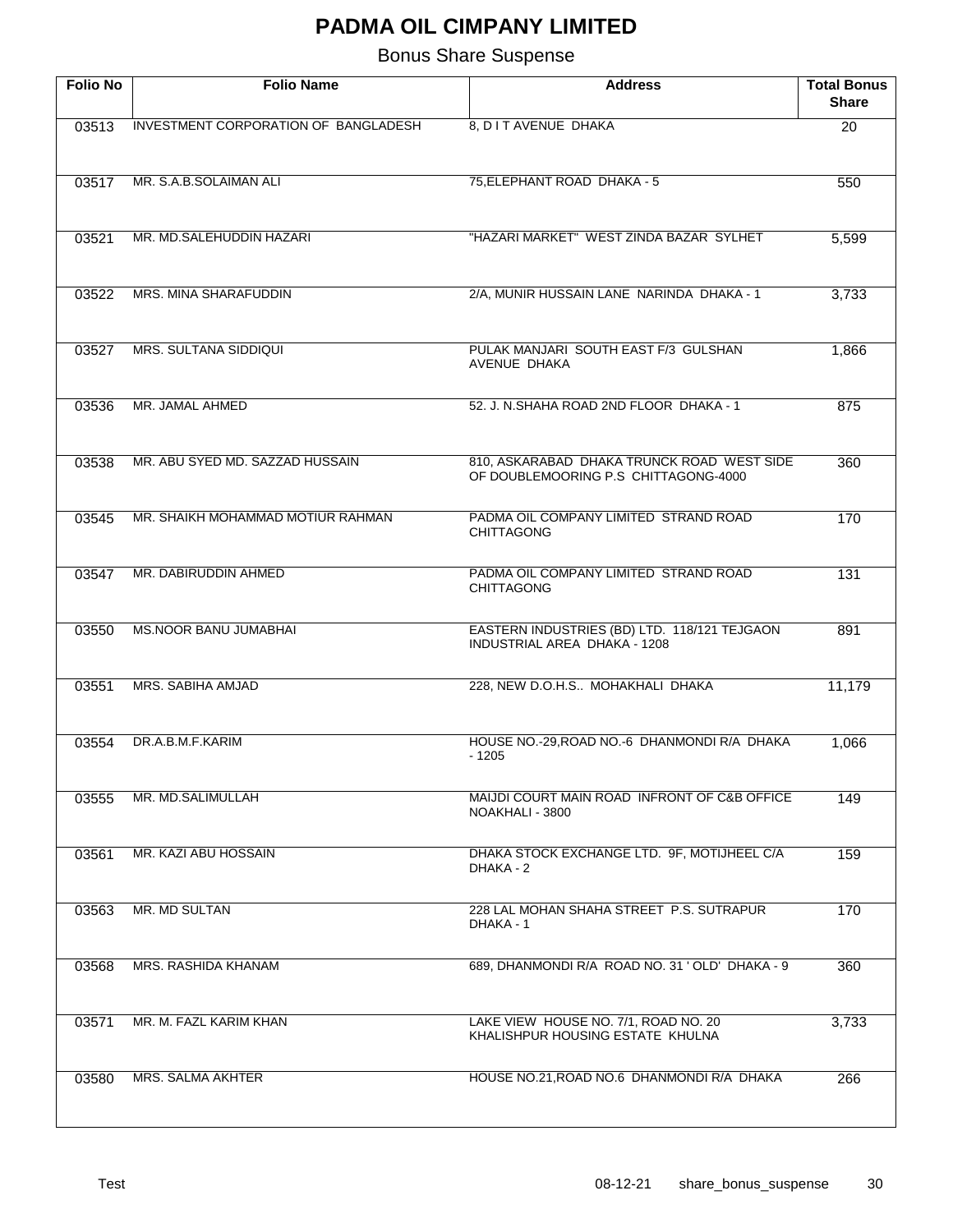| <b>Folio No</b> | <b>Folio Name</b>                | <b>Address</b>                                                                                           | <b>Total Bonus</b><br><b>Share</b> |
|-----------------|----------------------------------|----------------------------------------------------------------------------------------------------------|------------------------------------|
| 03582           | MR. MD. AHSAN ULLAH              | 67/5 KAKRAIL DHAKA - 2                                                                                   | 360                                |
| 03587           | ICB A/C MR. SHARIF ABDUL AWWAL   | 8, D. I. T. AVENUE DHAKA                                                                                 | 2,666                              |
| 03588           | ICB A/C MR. SHARIF ANWAR HOSSAIN | 8, D. I. T. AVENUE DHAKA                                                                                 | 2,666                              |
| 03595           | MR. G.M.FARUQUE KHAN             | PADMA OIL COMPANY LTD. 6, ELEPHANT ROAD<br>PARIBAGH DHAKA                                                | 360                                |
| 03601           | MRS. MUSAMMAT ROKEYA BEGUM       | NORTH RACE COURSE COMILLA - 3500                                                                         | 188                                |
| 03606           | MR. A.S.SHAHUDUL HUQUE BULBUL    | ROOM NO. 503 DHAKA STOCK EXCHANGE BUILDING<br>9/F, MOTIJHEEL C/A DHAKA                                   | 3,903                              |
| 03607           | <b>MRS. ANWARA BEGUM</b>         | ROSE GARDEN 13, K. M. DAS LANE TIKATOOLY<br><b>DHAKA</b>                                                 | $\overline{742}$                   |
| 03608           | MR. MOHD ABU TAHER               | VILL. KOTWALI GHONA P.O.-GOHIRA U.Z. RAOZAN<br>CHITTAGONG - 4343                                         | 170                                |
| 03613           | MRS.ROUSHAN ARA CHOWDHURY        | W/O. LATE B.HAQUE CHOWDHURY 57, K.B. FAZLUL<br>KADER ROAD CHITTAGONG-4000                                | 360                                |
| 03614           | MR. MD. KUTUBUDDIN               | UP.P.O.VILL. GOURIPUR MYMENSINGH                                                                         | 1,866                              |
| 03619           | MR. M. MAINUDDIN                 | ACCOUNTS DEPTT. LEVER BROS. (BD) LTD.<br>KALURGHAT CHITTAGONG-4212                                       | 360                                |
| 03621           | MR. SHAMSUDDIN AHMED             | 378. CDA R/A ROAD NO.13 AGRABAD CHITTAGONG-<br>4100                                                      | 1,309                              |
| 03624           | MR. AFZALUR RAHMAN               | 7, KAZALI BUILDING ESKATON GARDEN ROAD<br><b>DHAKA</b>                                                   | 37                                 |
| 03626           | MRS. MONOWARA BEGUM              | 14. HARISH DUTTA LANE NANDANKANAN<br>CHITTAGONG-4000                                                     | 550                                |
| 03640           | MRS. NAYEEMA ZOHA                | 26/1, PROMINENT HOUSING LTD. P. C. CULTURE<br>SOCIETY ROAD NO. 3 MOHAMMADPUR DHAKA,<br><b>BANGLADESH</b> | 3,733                              |
| 03643           | MR. A.K.M. SHAMSUL ALAM          | PADMA OIL COMPANY LIMITED STRAND ROAD<br><b>CHITTAGONG</b>                                               | 17                                 |
| 03644           | MR. LUTFOR RAHMAN                | PADMA OIL COMPANY LIMITED STRAND ROAD<br><b>CHITTAGONG</b>                                               | 17                                 |
| 03646           | MR. MD. ABDUS SHUKKUR            | PADMA OIL COMPANY LIMITED STRAND ROAD<br><b>CHITTAGONG</b>                                               | 17                                 |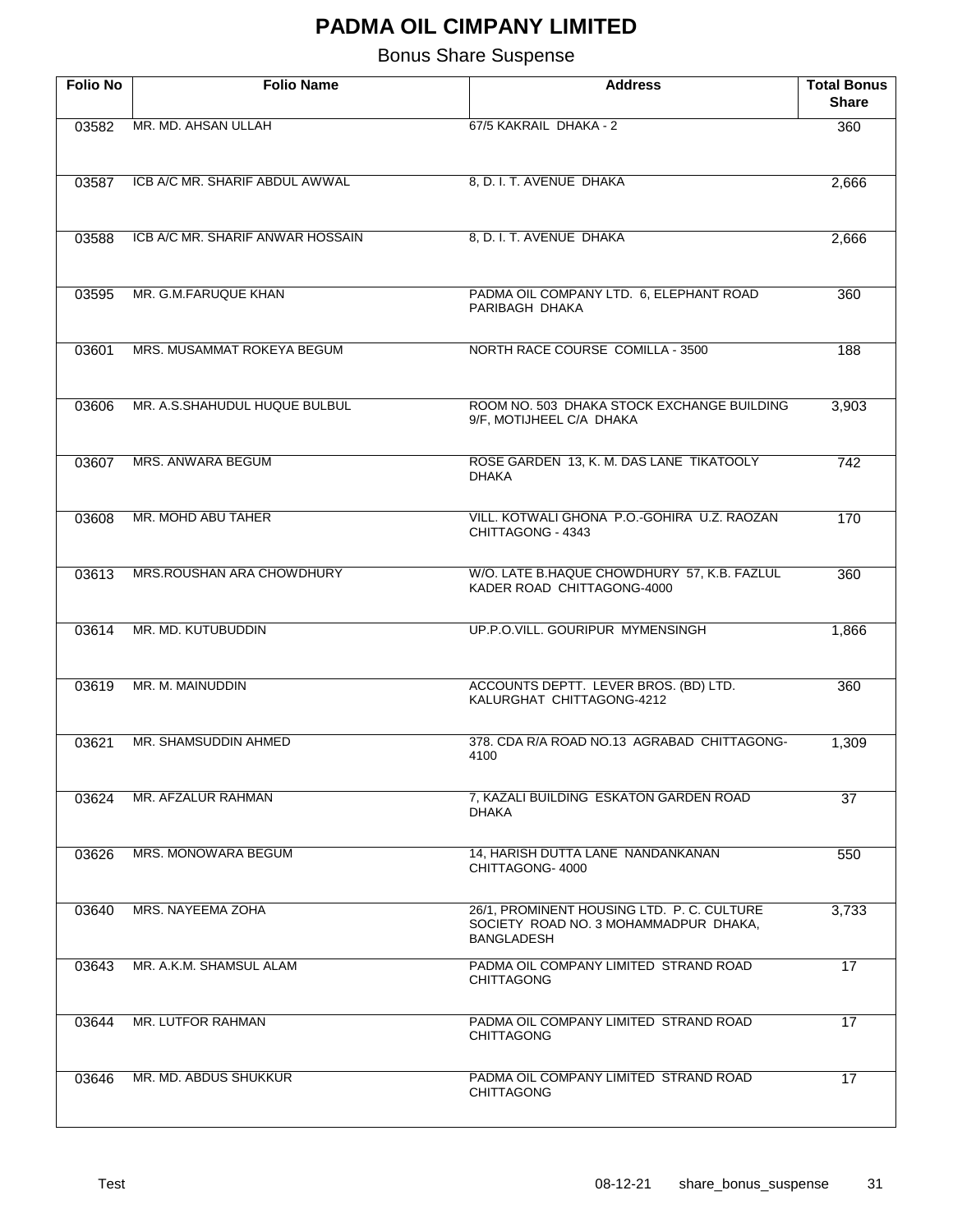| <b>Folio No</b> | <b>Folio Name</b>         | <b>Address</b>                                                                     | <b>Total Bonus</b><br><b>Share</b> |
|-----------------|---------------------------|------------------------------------------------------------------------------------|------------------------------------|
| 03653           | MR. M.A.MANNAN            | ROOM NO. 315 STOCK EXCHANGE BUILDING 9-F,<br>MOTIJHEEL DHAKA                       | 952                                |
| 03655           | MR. RAFIQUR RAHMAN        | HOUSE NO.-136(EP) ROAD NO-1 C D A R/A,<br>AGRABAD CHITTAGONG-4000                  | 2,666                              |
| 03670           | MR. AFZALUR RAHMAN        | 62, LABORATORY ROAD DHAKA - 5                                                      | 952                                |
| 03675           | MR. KHWAJA SHAMS TIBRIZ   | PRINCIPAL OFFICER PUBALI BANK LTD. NAYA<br>PALTAN BRANCH DHAKA                     | 761                                |
| 03708           | MRS FAZILATUN NESSA BEGUM | 15/F, ZIKATALA 1ST FLOOR DHAKA                                                     | 1,904                              |
| 03713           | MR. NIRMAL KANTI DHAR     | VILL-DHARMAPUR P.O.- DAKSHINPARA U.Z.<br>SATKANIA CHITTAGONG                       | $\overline{59}$                    |
| 03716           | MR. MD. AZMAL HUSSAIN     | 386/A, KATASUR MOHAMMADPUR DHAKA - 1207                                            | 533                                |
| 03725           | <b>MRS KAMRUN NAHAR</b>   | MAMUN PLAZA, 6/B 31, HATKHOLA ROAD DHAKA -<br>1203                                 | 1,066                              |
| 03730           | MR. GHAZI SALAHUDDIN      | 397/3 NOYATOLA MAGHBAZAR DHAKA                                                     | 2,666                              |
| 03751           | MR. NAFISUDDIN HOWLADER   | VILL & P.O. LATIMSAR DIST. JHALAKATI                                               | $\overline{37}$                    |
| 03759           | MR. HARUN-UR-RASHID       | <b>GODOWN QUATER FENI</b>                                                          | 3,733                              |
| 03774           | DR. M. SHAMSHER ALI       | PHYSICS DEPARTMENT, DHAKA UNIVERSITY.<br>DHAKA - 1000                              | 761                                |
| 03775           | MR. M. G. AZAM CHOWDHURY  | BLOCK-F, 5/3 LALMATIA DHAKA - 1207                                                 | 3,999                              |
| 03781           | I.C.B.UNIT FUND           | ICB, 8, DIT AVENUE DHAKA                                                           | 70                                 |
| 03783           | MR. SYED TAREQUE MD. ALI  | 21, DILKUSHA C/A IST. FLOOR DHAKA - 1000                                           | 421                                |
| 03785           | MRS. MOMOTA AHMED         | CHAIR PERSON MARS APPARELS LIMITED 205,<br>BAIZID BOSTAMI ROAD CHITTAGONG-4210     | 1,332                              |
| 03786           | MR. MD. ABU SALEH         | VILL. NORTH SALIMPUR BACHA MIA KHALIFS BARI<br>P.O. JAFARABAD SITAKUNDA CHITTAGONG | 875                                |
| 03790           | MR. WALIUL BARI CHOWDHURY | EDITOR, WEEKLY ISPAT KUSHTIA - 7000                                                | 568                                |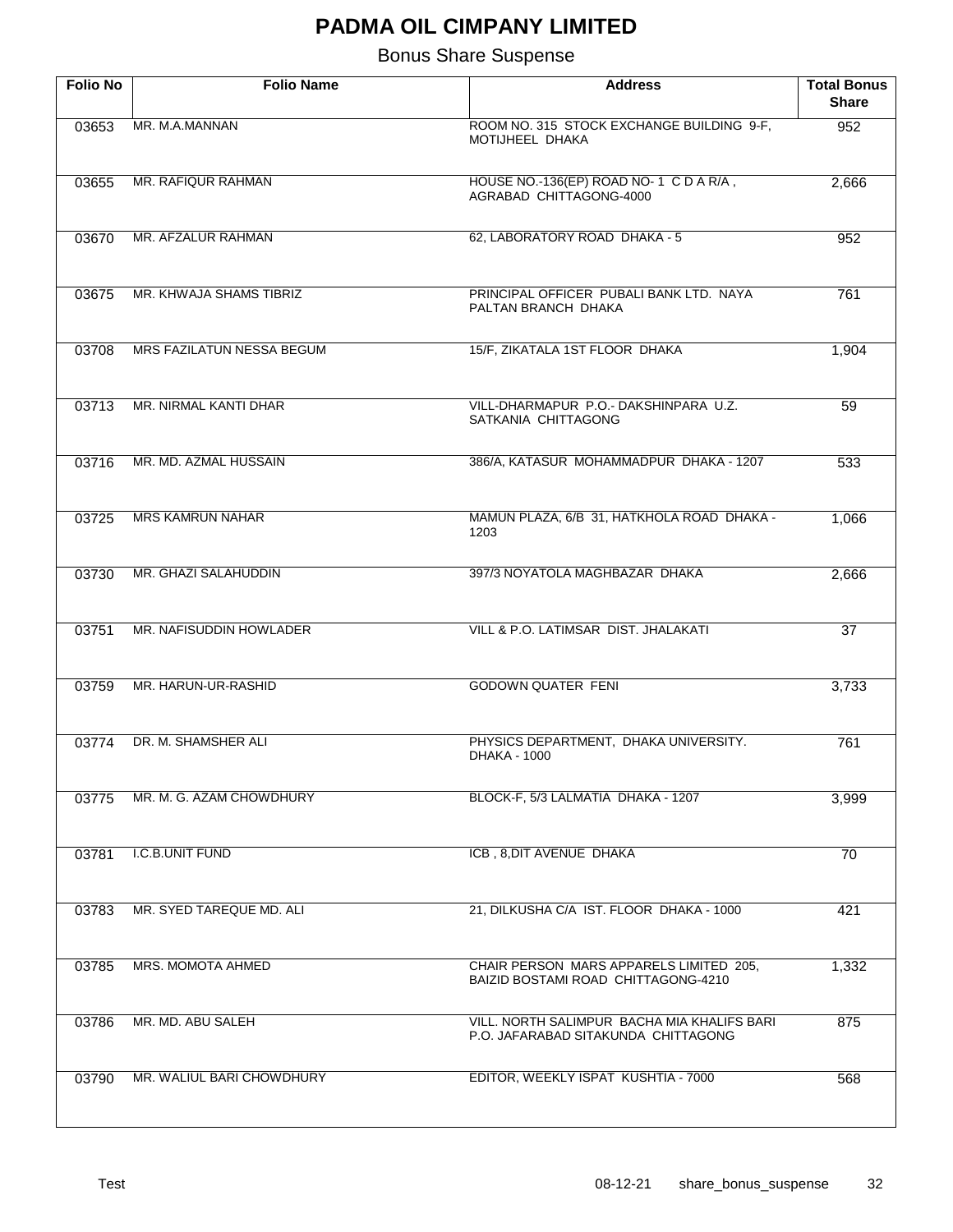| <b>Folio No</b> | <b>Folio Name</b>              | <b>Address</b>                                                                                                             | <b>Total Bonus</b><br><b>Share</b> |
|-----------------|--------------------------------|----------------------------------------------------------------------------------------------------------------------------|------------------------------------|
| 03807           | MR. MANJOOR AHMED              | 71, SATMASJID ROAD DHANMONDI R/A DHAKA                                                                                     | $\overline{17}$                    |
| 03810           | DR. SHAIMA KHAN                | 392-OLD-3, NEW DHANMONDI R/A ROAD NO .28 OLD,<br>15 NEW DHAKA                                                              | 7,466                              |
| 03812           | MR. MIZANUR RAHMAN CHOWDHURY   | 2-A, AVENUE 1/6, MIRPUR DHAKA - 1216                                                                                       | 1,904                              |
| 03818           | MR. AHMED EKRAMUL KABIR        | 161, MALIBAGH BAZAR ROAD 2ND. FLOOR P.O.<br>SHANTINAGAR, DHAKA - 1217                                                      | 190                                |
| 03821           | MR. MOHD. SAKHI MIAN           | 12, QASAITOOLY LANE DHAKA - 1100                                                                                           | 131                                |
| 03822           | MR. SUBRATA GUHA               | PADMA OIL COMPANY LIMITED STRAND ROAD<br><b>CHITTAGONG</b>                                                                 | 1,827                              |
| 03830           | MR. AMINUL ISLAM KHAN          | HOUSE NO.25, ROAD NO.-6 DHANMONDI R/A DHAKA                                                                                | 1,523                              |
| 03833           | <b>MISS. RUBINA YEASMIN</b>    | HOUSE NO-102, ROAD NO-28 AGRABAD C D A R/A<br><b>CHITTAGONG</b>                                                            | 304                                |
| 03841           | MR. BADRUL HAQUE KHAN          | ELYSIA FLAT NO.-D/2 HOUSE NO.-24, ROAD NO.-6<br>DHANMONDI R/A DHAKA                                                        | 380                                |
| 03843           | MR. ABDUL KARIM                | VILL. NIMTALA P.O.- BANDAR CHITTAGONG                                                                                      | 266                                |
| 03846           | MR. ABU SAYEED MONIR           | 66/I, INDIRA ROAD DHAKA - 1215                                                                                             | 1,082                              |
| 03849           | MR. A.K.M.MOHSIN               | 619, NORTH SHAJAHANPUR, DHAKA - 1217                                                                                       | 207                                |
| 03859           | MR. ASGAR ALI                  | PADMA OIL COMPANY LIMITED STRAND ROAD<br><b>CHITTAGONG</b>                                                                 | 17                                 |
| 03860           | MR. MD. ABDUL GOFUR            | PADMA OIL COMPANY LIMITED PADMA BUILDING<br>P.O. N.S. TOWN DHAKA ROAD. JESSORE                                             | 17                                 |
| 03861           | MR. A.R.M.M.BADRUL             | PADMA OIL COMPANY LIMITED STRAND ROAD<br><b>CHITTAGONG</b>                                                                 | 17                                 |
| 03864           | MR. MD. AMINUL HOQUE           | PADMA OIL COMPANY LIMITED GUPTAKHAL<br><b>CHITTAGONG</b>                                                                   | 75                                 |
| 03873           | MRS. ROSHAN AMIR ALI           | JOAR SHAHARA CO-OPERATIVE SOCIETY LTD.<br>APARTMENT 2/401, PLOT # 1690 OPPOSITE<br>BASUNDHARA CONVENTION CENTRE DHAKA-1212 | 8,352                              |
| 03875           | MR. SAKHAWAT HUSSAIN CHOWDHURY | 23, FATEH ALI MATBAR LANE KHALIFA PATTY,<br>GHATFORHADBEG CHITTAGONG                                                       | 17                                 |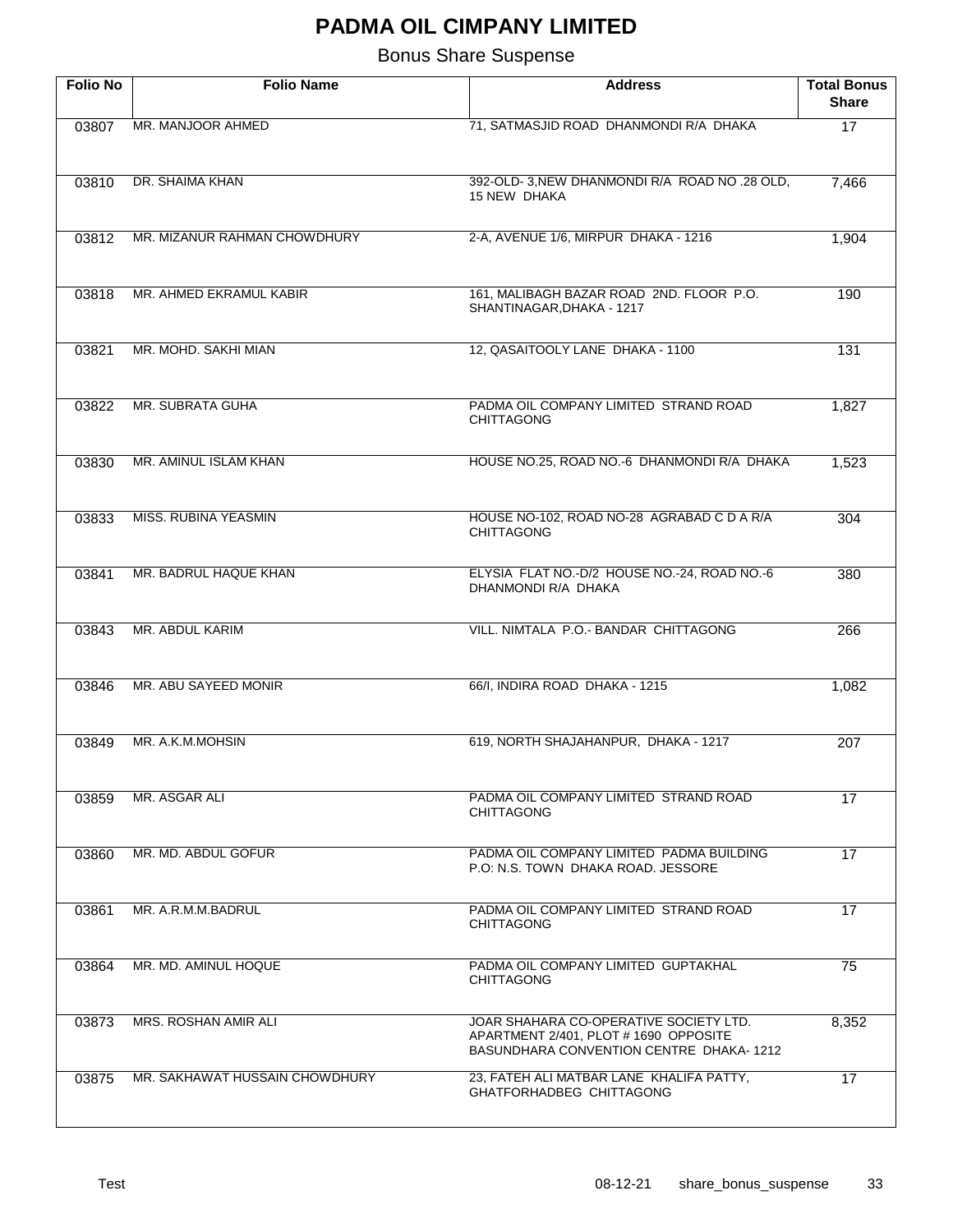| <b>Folio No</b> | <b>Folio Name</b>               | <b>Address</b>                                                                                                | <b>Total Bonus</b><br><b>Share</b> |
|-----------------|---------------------------------|---------------------------------------------------------------------------------------------------------------|------------------------------------|
| 03876           | MR. ERSHAD HOSSAIN CHOWDHURY    | ASSISTANT MANAGER (ACCOUNTS) PADMA OIL CO.<br>LTD. HEAD OFFICE CHITTAGONG                                     | $\overline{17}$                    |
| 03877           | MRS. SYEDA ZEENAT MAHBUB        | 101, LALBAGH ROAD, DHAKA - 1211                                                                               | 570                                |
| 03878           | MR. MD. KHORSHED ALAM CHOWDHURY | VILL. SHOLEKATA, P.S. - ANWARA CHITTAGONG                                                                     | 17                                 |
| 03880           | MR. SUHELUL HOQ                 | PADMA OIL COMPANY LIMITED CHITTAGONG AIR<br>PORT CHITTAGONG                                                   | 170                                |
| 03883           | MR. SALIMUDDIN CHOWDHURY.       | BOX ALI CHOWDHURY BARI. VILL.& P.O.-GOHIRA<br>RAOZAN CHITTAGONG-4343                                          | 131                                |
| 03884           | MR. NEWAZUDDIN CHOUDHURY.       | BOX ALI CHOWDHURY BARI. VILL. & P.O.<br>GOHIRA, RAOZAN CHITTAGONG-4343                                        | 131                                |
| 03885           | MR. MD. JASHIMUDDIN CHOWDHURY   | BOX ALI CHOWDHURY BARI. VILL.& P.O.-<br>GOHIRA, RAOZAN CHITTAGONG-4343                                        | 131                                |
| 03886           | MR. MOHIUDDIN CHOWDHURY.        | BOX ALI CHOWDHURY BARI. VILL.& P.O. GOHIRA,<br>RAOZAN CHITTAGONG-4343                                         | 131                                |
| 03887           | <b>MRS. NIHGHAR SULTANA</b>     | 120, NUR AHMED ROAD. CHITTAGONG-4000                                                                          | 131                                |
| 03888           | MRS. TAHARUNNESSA BEGUM.        | 23, FATHE ALI MAHOOR LANE KHALIPHA PATTI<br>GHATFORHATBEG, ANDERKILLA CHITTAGONG-4000                         | 17                                 |
| 03897           | <b>MR.M. NASIRUL HAQUE</b>      | SPECIAL CORRESPONDENT BANGLADESH NEWS<br>AGENCY (BNA) 5, C D A COMMERCIAL AREA MOMIN<br>ROAD, CHITTAGONG-4000 | $\overline{37}$                    |
| 03898           | MR.MD. SAIDUL HOQUE             | HOUSE NO.29, LANE-19, ROAD NO.-2, BLOCK - B<br>HALISHAHAR HOUSING ESTATE CHITTAGONG-4226                      | $\overline{37}$                    |
| 03899           | MRS. HAZARA YASMIN              | PADMA OIL CO.LTD. GUPTAKHAL CHITTAGONG                                                                        | 533                                |
| 03900           | MR.MD. EMDADUL HOQUE            | HOUSE NO.5, LANE NO.1 ROAD NO.-1, BLOCK-B<br>HALISHAHAR HOUSING ESTATE CHITTAGONG-4226                        | 37                                 |
| 03904           | ICB A/C. KASHEDUL ISLAM         | 8, DIT AVENUE DHAKA                                                                                           | 1,332                              |
| 03911           | MR.KHWAJA MOZAMMIL HUQ          | 37, SHAMOLY BAGH SHAMOLY DHAKA - 1207                                                                         | 3,618                              |
| 03913           | MR. MOHAMMED NURUL ALAM         | SUPDT. (JETTY) M.I. PADMA OIL COMPANY LTD.<br>GUPTAKHAL CHITTAGONG                                            | 932                                |
| 03922           | MRS.MAJEDA KHANAM               | CHIRANTANI FLAT #302 (5TH FLOOR) HOUSE#39<br>ROAD # 12 A, DHANMONDI R/A DHAKA                                 | 18                                 |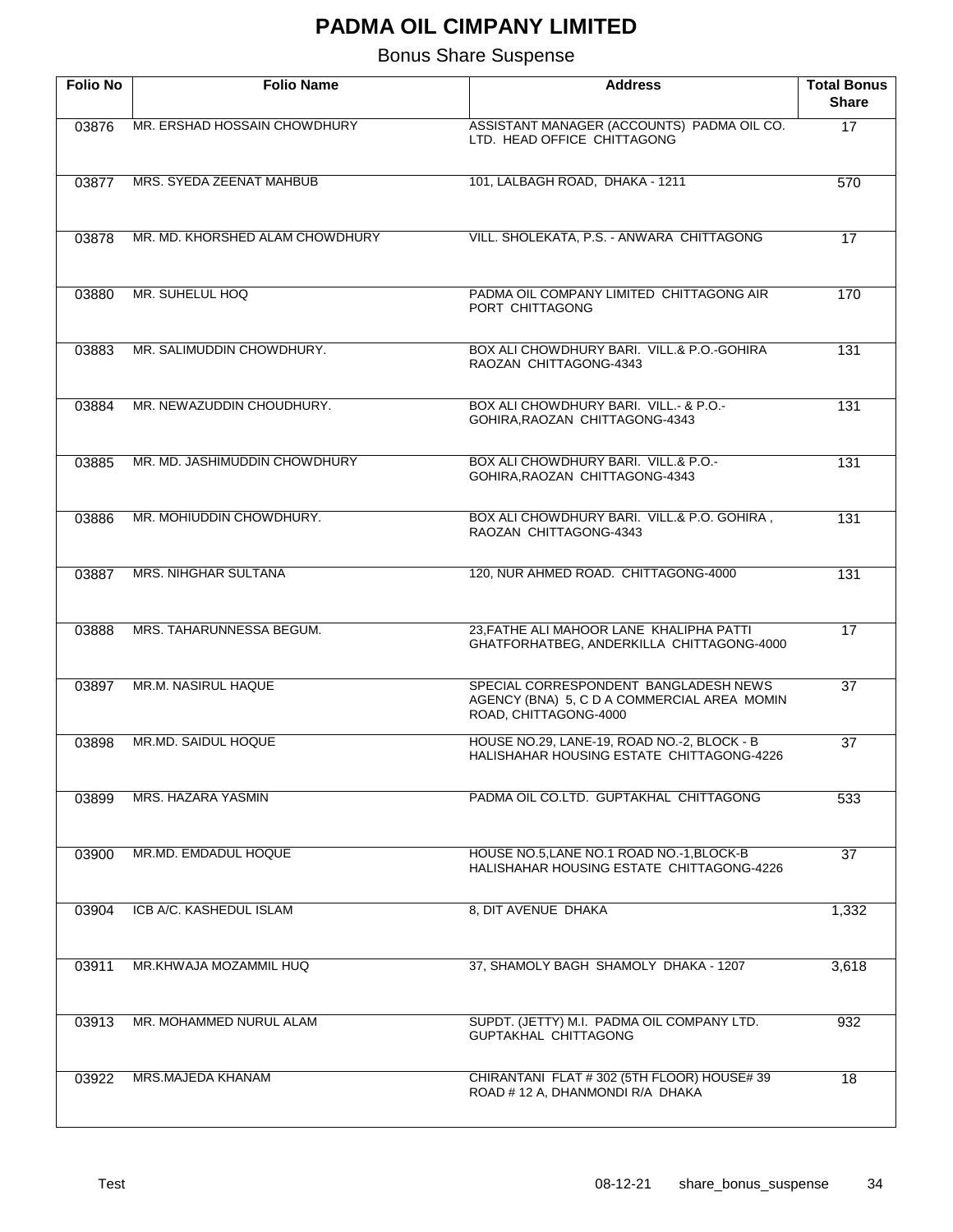| <b>Folio No</b> | <b>Folio Name</b>               | <b>Address</b>                                                                         | <b>Total Bonus</b><br><b>Share</b> |
|-----------------|---------------------------------|----------------------------------------------------------------------------------------|------------------------------------|
| 03929           | MR. MINHAJUL HUDA               | 58, PANCHALAISH GOVT. R/A JHILIMILI (3RD FLOOR)<br>CHITTAGONG-4203                     | 667                                |
| 03937           | MR. A.S.M. SHAHIDULLAH SHAJAHAN | S/O AL-HAJ ABU TAHER PETROL PUMP JAMALKHAN<br>CHITTAGONG-4203                          | $\overline{17}$                    |
| 03941           | MR. MD. SOWKAT IDRIS            | PADMA OIL COMPANY LIMITED STRAND ROAD<br><b>CHITTAGONG</b>                             | 17                                 |
| 03943           | MR. MD.MOHSIN ALI CHOWDHURY     | PADMA OIL COMPANY LIMITED STRAND ROAD<br><b>CHITTAGONG</b>                             | $\overline{17}$                    |
| 03945           | MR. MOHAMMAD AZIZUL HOQUE       | PADMA OIL COMPANY LIMITED STRAND ROAD<br><b>CHITTAGONG</b>                             | $\overline{17}$                    |
| 03946           | MR. MD. SOHEL IDRIS             | PADMA OIL COMPANY LIMITED STRAND ROAD<br><b>CHITTAGONG</b>                             | $\overline{17}$                    |
| 03948           | <b>MR. ASIF MALEK</b>           | PADMA OIL COMPANY LIMITED STRAND ROAD<br><b>CHITTAGONG</b>                             | $\overline{37}$                    |
| 03949           | MR. MD. ABU HASNATH SHAHID      | PADMA OIL COMPANY LIMITED STRAND ROAD<br><b>CHITTAGONG</b>                             | 3                                  |
| 03950           | <b>MISS TASLIMA AKTHER</b>      | 106/5, STATION ROAD CHITTAGONG-4000                                                    | $\overline{17}$                    |
| 03951           | MRS. SYEDA YASMIN AKHTER        | W/O.MR.MD.RAFIQUL ISLAM 106/5, STATION ROAD<br>SULTAN MARKET, KOTOWALI CHITTAGONG-4000 | $\overline{37}$                    |
| 03953           | MR. MD. MAHBUBUR RAHMAN         | PADMA OIL COMPANY LIMITED MEDICAL DEPTT. M. I.<br>GUPTAKHAL, PATENGA CHITTAGONG        | $\overline{17}$                    |
| 03955           | MR. MD. ARIFUL KARIM            | PADMA OIL COMPANY LIMITED STORES DEPTT. M. I.<br>GUPTAKHAL PATENGA CHITTAGONG          | 17                                 |
| 03959           | MR. S. M. HABIBUL HOQUE         | RAHMAN MANZIL FAKIR HAT ROAD, P.O.- BANDAR<br>CHITTAGONG-4100                          | 17                                 |
| 03960           | MR. MD. RAMJAN ALI              | 112. DAROGAHAT ROAD EAST MADARBARI<br><b>CHITTAGONG</b>                                | 17                                 |
| 03961           | MR. MD. BELEL HOSSAIN           | PADMA OIL COMPANY LIMITED A.C. PLANT,<br>GUPTAKHAL PATENGA CHITTAGONG                  | 17                                 |
| 03962           | MR. MD. MAMTAZUL ISLAM          | PADMA OIL COMPANY LIMITED STRAND<br>ROAD, SADARGHAT CHITTAGONG                         | 37                                 |
| 03974           | ICB A/C. MR. MD. MOTIUR RAHMAN  | 8, DIT AVENUE DHAKA                                                                    | 761                                |
| 03980           | ICB A/C MR. MD. AZAD RAHMAN     | 8, DIT AVENUE DHAKA                                                                    | 761                                |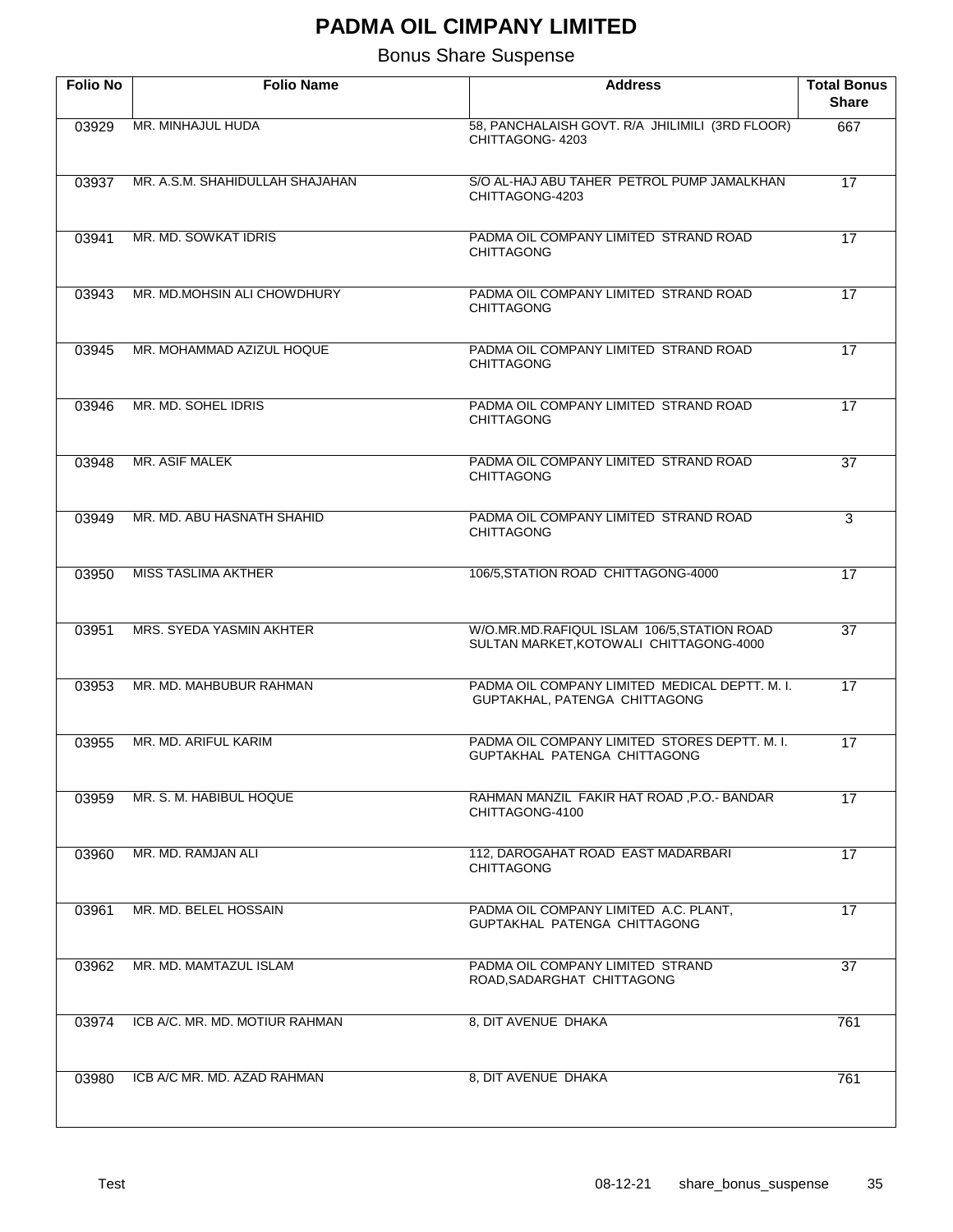| <b>Folio No</b> | <b>Folio Name</b>                  | <b>Address</b>                                                                                      | <b>Total Bonus</b><br><b>Share</b> |
|-----------------|------------------------------------|-----------------------------------------------------------------------------------------------------|------------------------------------|
| 03987           | MR. MUHAMMAD BAZLUSH SHAHID        | 707 ALLENBARI ROAD (1ST FLOOR-NORTH SIDE)<br>BESIDE LUCAS BATTERY FACTORY WEST NAKHAL<br>PARA DHAKA | 380                                |
| 03990           | MR. SYED. SADEQUE MD. ALI          | 21, DILKUSHA C/A 1ST. FLOOR DHAKA - 1000                                                            | 4,951                              |
| 03991           | MR. SYED WASEQUE MD. ALI           | 21, DILKUSHA C/A DHAKA - 1000                                                                       | 1,142                              |
| 03993           | ICB A/C MR.MD.ALI HOSSAIN TALUKDER | 8, DIT AVENUE DHAKA                                                                                 | 761                                |
| 03995           | MR.MD. SHAHED TALUKDER             | 14/3, NEW ESKATON DHAKA                                                                             | 277                                |
| 03996           | MR.MD. ABU SHOEB TALUKDER          | 14/3, NEW ESKATON DHAKA                                                                             | 113                                |
| 04004           | MR.MD. KAMAL PARVEZ                | PADMA OIL CO. LTD. STRAND ROAD CHITTAGONG                                                           | $\overline{37}$                    |
| 04006           | MR. MD. RAFIQUL ISLAM              | IST FLOOR 14/A/10, SALIMULLAH ROAD<br>MOHAMMADPUR, DHAKA                                            | 151                                |
| 04010           | MRS. KHADIJA RAHMAN                | APARTMENT NO. 5/A, "URBI" 2/10 SIR SYED ROAD<br>MOHAMMADPUR DHAKA-1207                              | 1,485                              |
| 04011           | MR. SULTAN AHMED                   | 55, FAKIRAPOOL(2ND FLOOR) DHAKA - 1000                                                              | 861                                |
| 04025           | MR. SALEH UDDIN AHMED              | RAJARBAGH POLICE HOSPITAL LAB. BHABAN SHOP<br>NO. 4, VIP ROAD DHAKA                                 | 1,675                              |
| 04034           | <b>MRS. SURAIYA BEGUM</b>          | VILL.& P.O. KANCHANNAGAR P.S. - CHANDANAISH<br>CHITTAGONG-4381                                      | 131                                |
| 04038           | MR. MD. AMAN ULLAH                 | PADMA OIL CO. LTD. 6 NO. PARIBAGH DHAKA - 1000                                                      | 4,571                              |
| 04041           | MR. MD. SUJABAT ALI                | SALGARIA P.O. & DIST. PABNA                                                                         | 1,523                              |
| 04042           | MR. MD. HABIBUR RAHMAN             | 91/1, WEST AGARGAON MOHAMMEDPUR DHAKA -<br>1207                                                     | 380                                |
| 04043           | MR. ABDUL HAKIM                    | PADMA OIL CO. LTD. STRAND ROAD CHITTAGONG                                                           | 17                                 |
| 04044           | MR. SHAIDUL ISLAM                  | PADMA OIL CO. LTD. STRAND ROAD CHITTAGONG                                                           | 17                                 |
| 04051           | MR. ISAAC ROBINSON                 | 90, BARABAGH (1ST. FLOOR) MIRPUR - 2 DHAKA -<br>1216                                                | 761                                |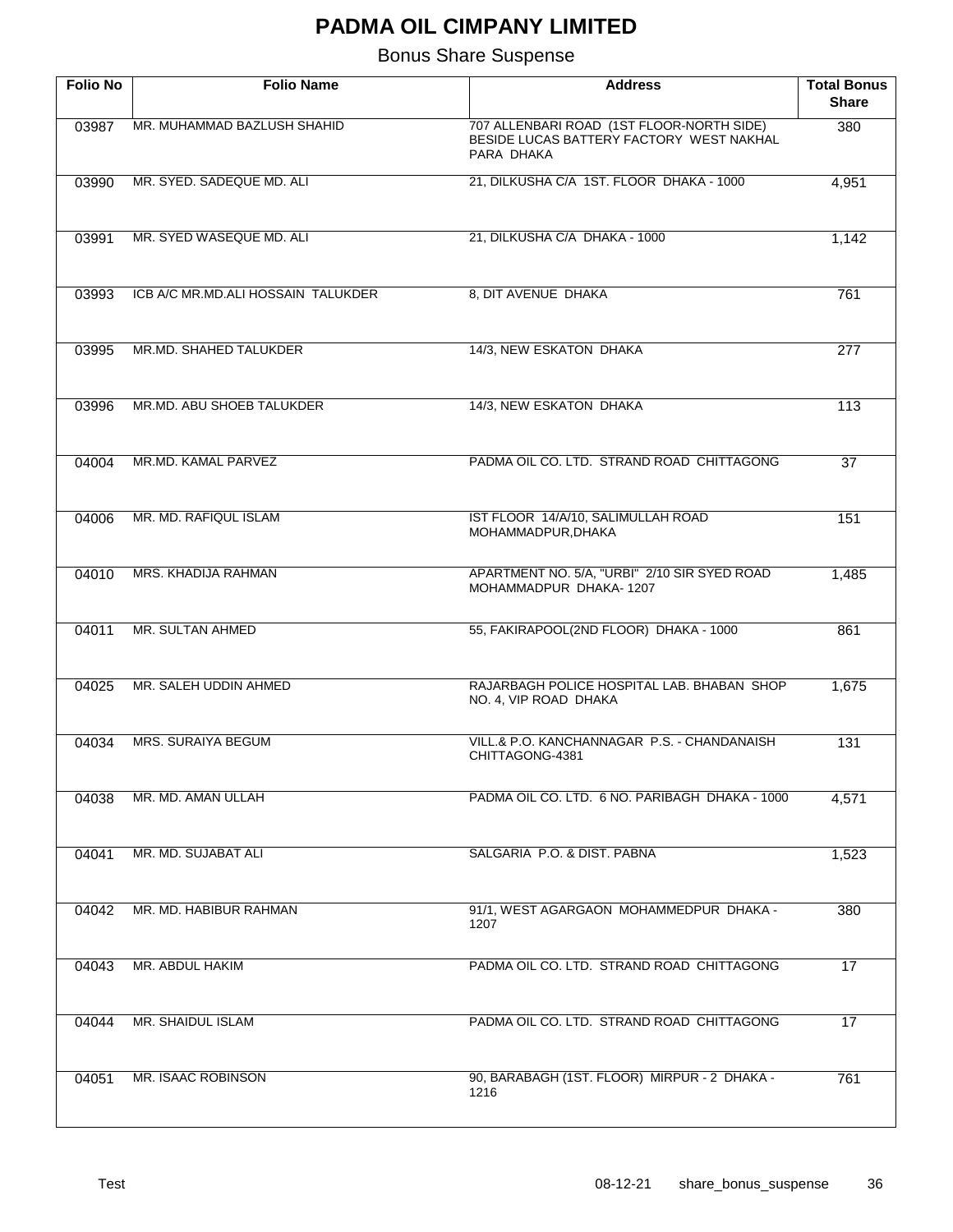| <b>Folio No</b> | <b>Folio Name</b>             | <b>Address</b>                                                                           | <b>Total Bonus</b><br><b>Share</b> |
|-----------------|-------------------------------|------------------------------------------------------------------------------------------|------------------------------------|
| 04053           | MR.MD.ANISUR RAHMAN           | RAILWAY OFFICERS BANGALOW NO. F-7-B LALKHAN<br>BAZAR (LADIES CLUB) CHITTAGONG-4000       | 2,666                              |
| 04056           | MR.A.S.M.MAHFUZ               | 42/E, INDIRA ROAD DHAKA                                                                  | 3,047                              |
| 04058           | MR.MD.NAZIM UDDIN CHOWDHURY   | 12.KURBAN ALI LANE REAZUDDIN BAZAR<br>CHITTAGONG-4000                                    | 742                                |
| 04061           | MR.MD.AHSANUL KABIR           | PADMA OIL CO.LTD. STRAND ROAD CHITTAGONG                                                 | $\overline{21}$                    |
| 04062           | MR.MD.JAHANGIR ALAM           | VILL.-NORTH PATENGA, DHOMPARA P.S.-<br>PATENGA, P.O.-MIDDLE PATENGA CHITTAGONG -<br>4222 | 94                                 |
| 04068           | MR. MD.KAMALUDDIN             | PLOT NO.6/11, BLOCK - B LALMATIA DHAKA - 1207                                            | 3,809                              |
| 04080           | MR. SHAMSUR RAHMAN KHAN       | KHAN APARTMENTS ROAD NO. 15 NEW APARTMENT<br>#404, 5TH. FLOOR, DHANMONDI R/A, DHAKA,     | 1,332                              |
| 04087           | MR.SHAFIQUAL HAQUE CHOWDHURY  | 23/3, BLOCK B, KHILJI ROAD MOHAMMEDPUR DHAKA<br>$-1207$                                  | 360                                |
| 04092           | MR.MD.IDRIS                   | 111, FAKIRHAT ROAD, GOSHAILDANGA<br>DOUBLEMOORING CHITTAGONG-4100                        | 131                                |
| 04093           | DR.M TOFAIL AHMED             | HOUSE NO. 2/B ROAD 115 GULSHAN - 1212 DHAKA                                              | 3,809                              |
| 04100           | MR.MD.SALEH UDDIN             | NATUN BAZAR P.O. AKBAR HAT VOLL. KALAPANIA<br>P.S. SANDVIP, CHITTAGONG                   | 190                                |
| 04102           | MR.MD.TAIMUR AZAD             | 89/90, AGRABAD C/A CHITTAGONG-4000                                                       | 449                                |
| 04104           | <b>MRS.MUMTAZ MASUDA</b>      | 8/13, BLOCK - C, LALMATIA DHAKA                                                          | 761                                |
| 04106           | SHAHIDA HIREN                 | 23, PARTY HOUSE AZIMPUR COLONY, NEW MARKET<br><b>DHAKA</b>                               | 380                                |
| 04114           | <b>MR.AHMED HOSSEIN</b>       | 125, SHANTINAGAR 2ND. FLOOR, (WEST FLAT)<br><b>DHAKA - 1217</b>                          | 467                                |
| 04115           | <b>MR.AZOB ALI</b>            | 46/1, PURANA MUGALTOLI MALITOLA ROAD DHAKA -<br>1100                                     | 133                                |
| 04116           | MR.AMAR KRISHNA BHATTACHARJEE | CHARTERED ACCOUNTANTS ISPAHANI BLDG.<br>AGRABAD CHITTAGONG-4000                          | 761                                |
| 04118           | MR.AL-MAMUN MD.MANZU-E-ALAM   | 296/1, BLOCK - E, 1ST. COLONY LALKUTHI, MIRPUR<br><b>DHAKA</b>                           | 93                                 |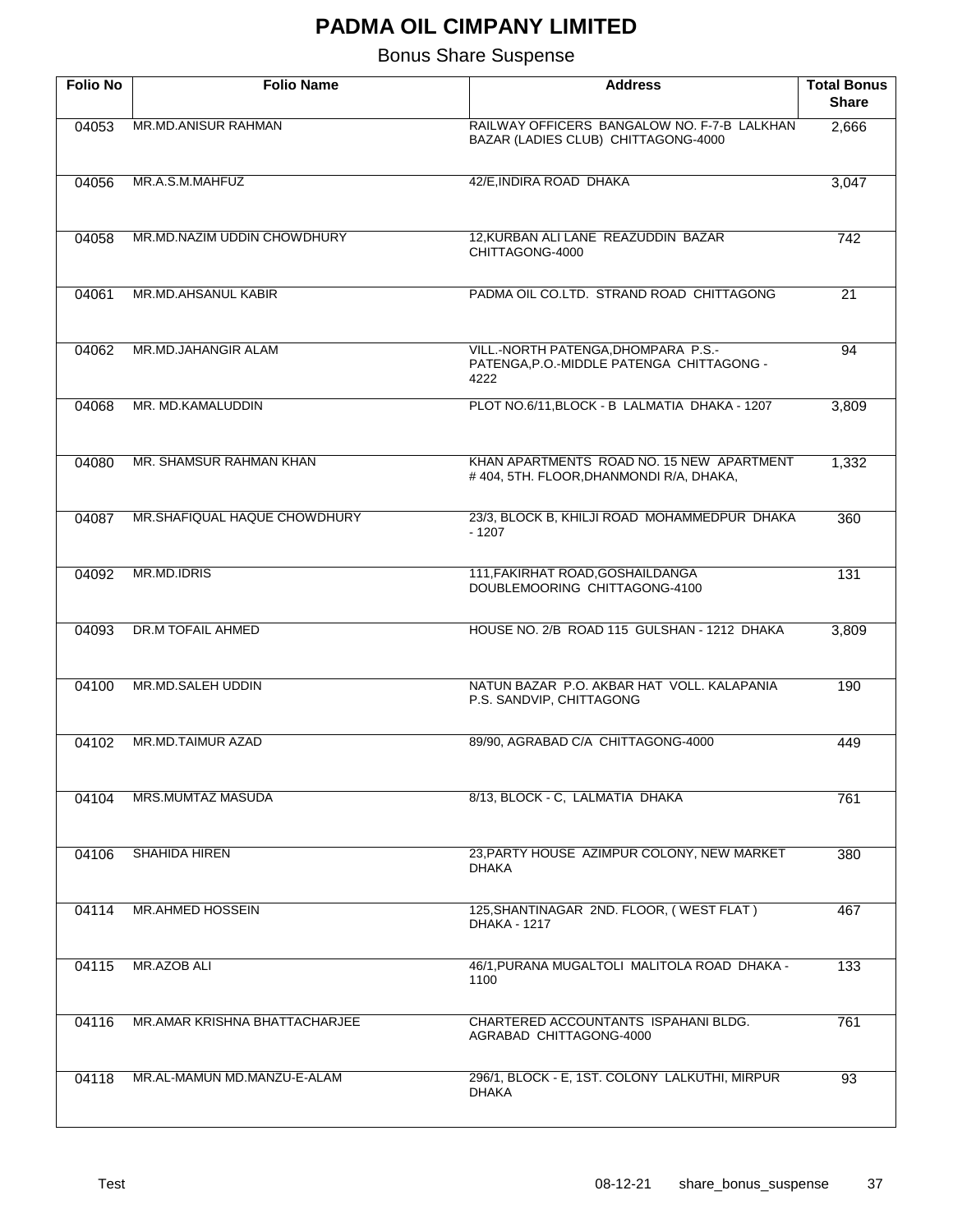| <b>Folio No</b> | <b>Folio Name</b>            | <b>Address</b>                                                                                        | <b>Total Bonus</b><br><b>Share</b> |
|-----------------|------------------------------|-------------------------------------------------------------------------------------------------------|------------------------------------|
| 04124           | MR.TARAPADA PAUL             | 3/A, BABUPURA NILKHET, DHAKA - 1205                                                                   | 761                                |
| 04126           | <b>MRS.CHHABI SARKAR</b>     | ASSTT.EDITAR, WEEKLY BICHITRA 1, RAJUK AVENUE<br><b>DHAKA</b>                                         | 13,522                             |
| 04134           | MR.MD.NURUL ISLAM            | 144, OMAR MEAH COLONY IQBAL ROAD,<br>PATHARGHATA CHITTAGONG-4000                                      | 360                                |
| 04140           | MR.M.A.KHALAQUE              | PLOT NO. 7, RUPSHA TOWER C - 6, 6TH. FLOOR,<br>BANANI C/A DHAKA - 1213                                | 1,904                              |
| 04169           | MR.MD.REZAUL KARIM           | EXECUTIVE DIRECTOR KOHINOOR CHEMICAL CO.<br>(BD) LTD. 349 -350 TEJGAON 1/AREA DHAKA - 1208            | 2,666                              |
| 04187           | MR. NASIM ANWAR              | FINANCE MANAGER PADMA OIL COMPANY LIMITED<br>STRAND ROAD CHITTAGONG                                   | 1,332                              |
| 04196           | MR. MD. NURUL ALAM           | 1245, HAJE ABDUL KADER ROAD EAST NASIRABAD<br><b>CHITTAGONG</b>                                       | 333                                |
| 04212           | DR.A.H.M.HABIBUR RAHMAN      | PROF. OF FINANCE DHAKA UNIVERSITY DHAKA                                                               | 449                                |
| 04230           | MRS.SAIYIDA HAFSA ALAMGIR    | W/O MR.A F M ALAMGIR FCA LAL BHABAN 18,<br>BHABAN AVENUE DHAKA - 1000                                 | 400                                |
| 04232           | MR. DELWAR HOSSAIN KHAN      | 61/C, ASAD AVENUE MOHAMMADPUR DHAKA - 1207                                                            | $\overline{97}$                    |
| 04233           | MR. M.A.SAIM                 | DEPUTY DIRECTOR OFFICE OF THE DIVITIONAL<br>TEXTILE DEPTT. CGO BLDG.NO.-1, AGRABAD<br>CHITTAGONG-4000 | 378                                |
| 04252           | DR. ABDUL WAHED              | 20/10 PALLABI MIRPUR - 12 DHAKA                                                                       | 801                                |
| 04254           | MR. SAZZADUL ALAM CHOWDHURY  | 2/19 KALYANPUR HOUSING ESTATE DHAKA - 1207                                                            | 380                                |
| 04263           | MR. ERSHAD HOSSAIN CHOWDHURY | MEENHAR SPORTS SHOES LTD. 58, AGRABAD C/A<br>CHITTAGONG-4000                                          | 3,999                              |
| 04266           | MR. MD. WAHED PARVEZ         | 225, JABUNESSA ROAD REAZUDDIN BAZAR<br>CHITTAGONG-4000                                                | 170                                |
| 04278           | MR. MD. IQBAL CHOWDHURY      | MONORAMA 304.B-BLOCK BIPANI BITAN<br>CHITTAGONG-4000                                                  | 1,332                              |
| 04286           | MR. MD. MOSTAFA              | 129, NATUN PALTAN 2ND. FLOOR, AZIMPUR DHAKA -<br>1205                                                 | 380                                |
| 04288           | MR. MILON                    | 26, GONOK-TULY LANE NEAR B.D.R. GATE - 1 NEW<br>MARKET, DHAKA - 1205                                  | 7,619                              |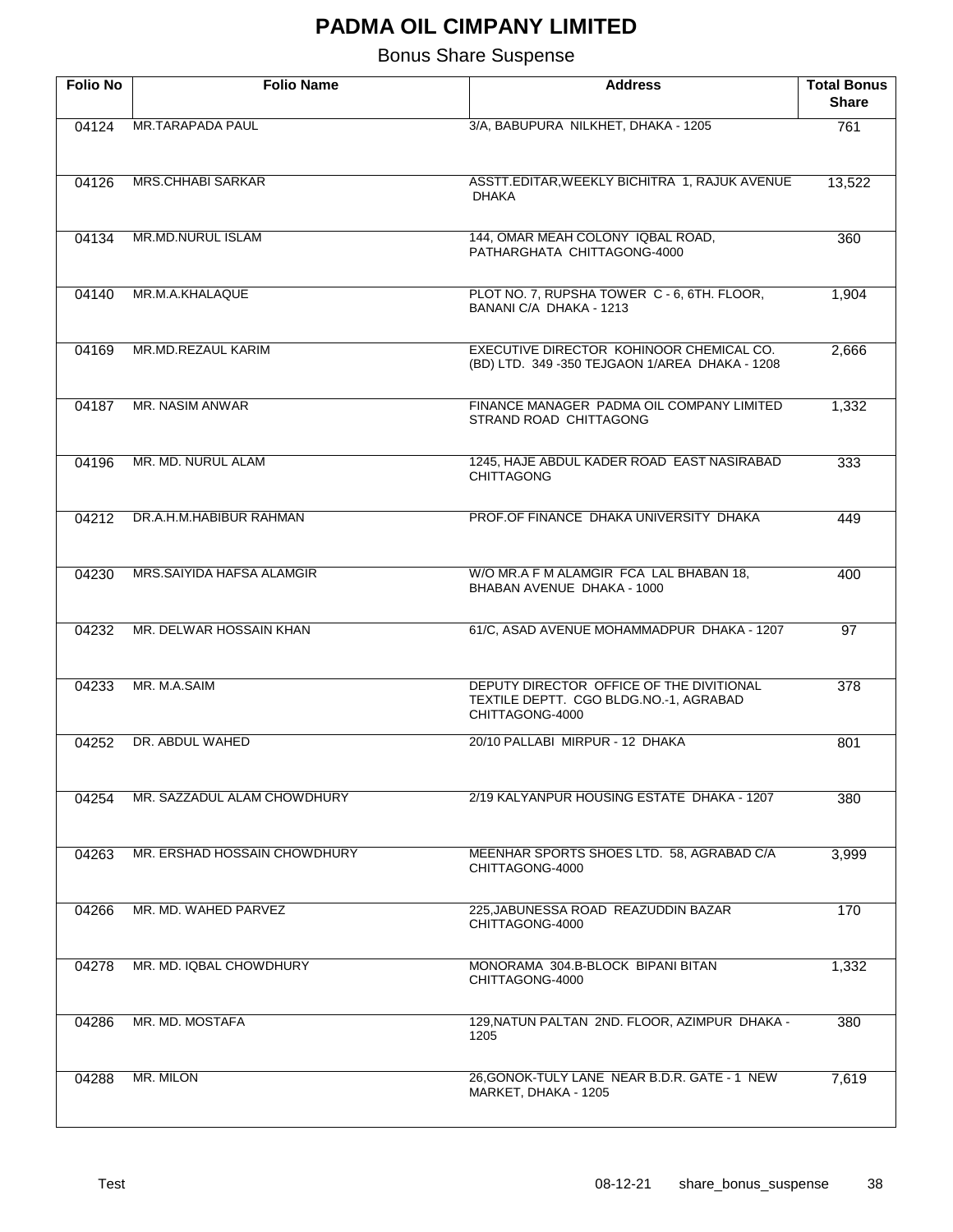| <b>Folio No</b> | <b>Folio Name</b>        | <b>Address</b>                                                                            | <b>Total Bonus</b><br><b>Share</b> |
|-----------------|--------------------------|-------------------------------------------------------------------------------------------|------------------------------------|
| 04290           | MR. MD. KAMRUL HOSSAIN   | 136 ELEPHANT ROAD DHANMONDI DHAKA                                                         | $\overline{9}$                     |
| 04302           | MR. MAQSUDUR RAHMAN      | 44, DHANMONDI R/A ROAD NO. 4A DHAKA - 1209                                                | 1,871                              |
| 04322           | MR. ABDUR ROUF CHOWDHURY | 31/2, SIDDHEWARI ROAD "HOPE TAVEN" APT"V"<br>11TH FLOOR DHAKA - 1207                      | 761                                |
| 04331           | MR. ALHAJ M. A. WAHUB    | MIRJAJANGAL P.O.& DIST-SYLHET                                                             | 1,332                              |
| 04332           | MR. MD. ABUL MURAD CHY   | 1, ABBAS GARDEN (SE-1) MOHAKHALI SADAR ROAD<br>DHAKA CANTONMENT DHAKA                     | 380                                |
| 04334           | MR. M. A. RAIS KHAN      | B4-12, DHAKA HOUSING UTTOR ADABOR<br>SHYAMOLY, DHAKA                                      | 380                                |
| 04336           | MR. MD. MIJANUR RAHMAN   | 589/1, NORTH SHAHJAHANPUR DHAKA-1217                                                      | 380                                |
| 04353           | MR. SHOWKAT JAMIL        | 43, LAKE CIRCUS KALABAGAN DHAKA                                                           | 1,332                              |
| 04375           | MR. MD. AMIR HOSSAIN     | VILL-KALINDI P.O. BRAHNANKITTA KARANIGONG,<br><b>DHAKA</b>                                | 935                                |
| 04387           | MR. PILLO MIAH           | 348 EAST NAKHAL PARA TEJGAON DHAKA-1215                                                   | 380                                |
| 04389           | MRS. WASIA RAHMAN        | HOUSE NO. 28, ROAD NO. 8 BLOCK "A", SEC. 12,<br>MIRPUR (PALLABI) DHAKA                    | $\overline{778}$                   |
| 04399           | MR. MD. MAHBUBUR RAHMAN  | 415, SOUTH GORAN DHAKA                                                                    | 380                                |
| 04407           | MR. OMAR FARUQUE         | 344/A, KHILGOAN TILAPARA SHABUJBAGH, DHAKA                                                | 952                                |
| 04415           | MR. IQBAL AHMED          | 272/C, NORTH SHAJAHANPUR DHAKA                                                            | 380                                |
| 04418           | MR. ATA ELAHI            | JACOS, ROOM NO.403 STOCK EXCHANGE BUILDING<br>9/F, MOTIJHEEL C/A, DHAKA-1000              | 2,666                              |
| 04424           | MR. MD. ASADULLAH KHAN   | 573 STRAND ROAD, NEAR PORT GATE NO.-2 HAJEE<br>RAHMAN MANSION P.O. BANDER CHITTAGONG-4100 | 380                                |
| 04430           | MR. MD. MUJIBUR RAHMAN   | JAFARABAD, SHONKOR 1ST. FLOOR DHAKA-1207                                                  | 380                                |
| 04431           | <b>AFSARY ISLAM</b>      | NOOR VILLA (3RD. FLOOR) JAFARABAD<br>MOHAMMADPUR DHAKA                                    | 1,332                              |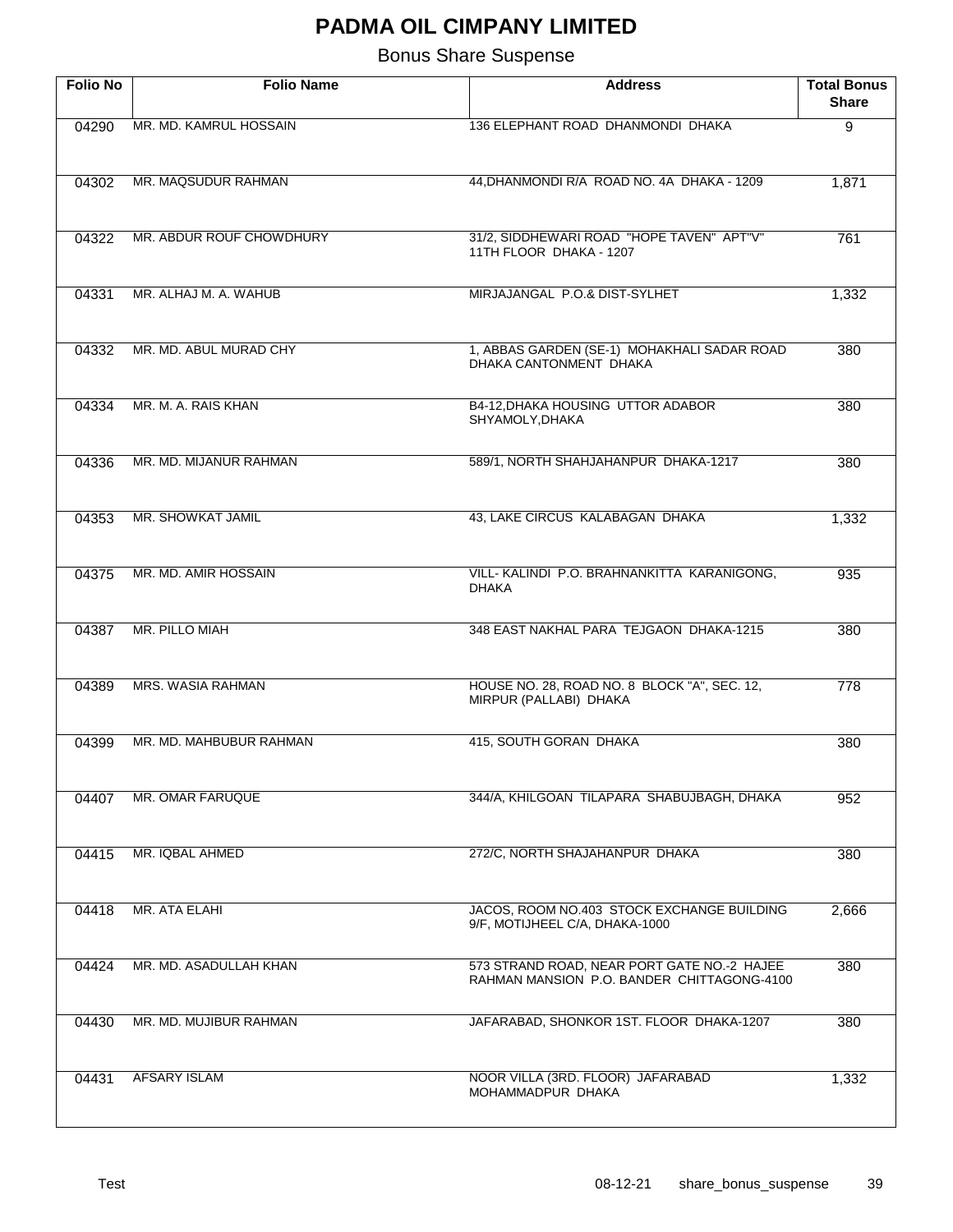| <b>Folio No</b> | <b>Folio Name</b>               | <b>Address</b>                                                                                 | <b>Total Bonus</b><br><b>Share</b> |
|-----------------|---------------------------------|------------------------------------------------------------------------------------------------|------------------------------------|
| 04440           | MR. ASHRAFUDDIN                 | BANGLOW NO F/7B LALKHAN BAZAR RAILWAY<br>OFFICER COLONEY CHITTAGONG-4000                       | 761                                |
| 04484           | MR. MD.ZAHIDUL HAQUE SIKDER     | AKITA NIBASH FLAT NO.-A-6 SHAMOLI R/A, NORTH<br>AGRABAD CHITTAGONG-4000                        | 902                                |
| 04493           | MR. MD. ROKAN UDDIN ZAHED       | 2/1, HUMAYUN ROAD MOHAMMADPUR DHAKA-1207                                                       | 630                                |
| 04494           | <b>MRS.AFSANA KHATUN</b>        | 32/4, SHAHIDBAG DHAKA-1217                                                                     | 700                                |
| 04570           | ICB A/C SHIRIN KHAN IA-33327    | ICB 8, DIT AVENUE DHAKA                                                                        | 380                                |
| 04626           | MR.M.A. MOTALEB                 | MIDDLE PATENGA, BANDAR NORTH PATENGA<br>CHITTAGONG-4222                                        | $\overline{37}$                    |
| 04629           | <b>MR.JUNE AHSAN</b>            | JAHAN VILLA 4, NORTH ROAD, DHANMONDI DHAKA -<br>1205                                           | 932                                |
| 04646           | MR.NADEEM AHMED CHAUDHURY       | "BAROKOT HOUSE" 3/21 A, IQBAL ROAD<br>MOHAMMEDPUR DHAKA                                        | 4,175                              |
| 04647           | <b>MRS.FERDAUSI BEGUM</b>       | AYUB ALI SOWDAGAR BARI NORTH MIDLE<br>HALISHAHAR NIMTALA, P.O.-BANDAR CHITTAGONG-<br>4100      | 360                                |
| 04659           | MR. HERO BARUA                  | 129, ARAMBAGH (2ND FLOOR) MOTIJHEEL DHAKA                                                      | 266                                |
| 04661           | MR.SK.MD.IBRAHIM KHALIL         | PADMA OIL CO.LTD. STRAND ROAD CHITTAGONG                                                       | 143                                |
| 04662           | MR.SHAKHAWAT HOSSAIN SHAWKAT    | 7, MAJIRGHAT ROAD, BADSHA MEAH LANE HAJEE<br>MUJIBUR RAHMAN CONTRACTOR BARI<br>CHITTAGONG-4000 | 360                                |
| 04663           | <b>MRS. BILQUIS RAHMAN</b>      | 44, DHANMONDI R/A ROAD NO. 4A DHAKA - 1219                                                     | 1,502                              |
| 04669           | MR.ARIFUR RAHMAN AND RAIHAN ARA | HOUSE NO.136(EP), ROAD NO.-1 C D A RES. AREA<br>AGRABAD, CHITTAGONG-4000                       | 1,066                              |
| 04679           | MR.MD.SANAUL HOQUE              | 72/5, EAST RAJABAZAR (1ST FLOOR) PANTHOPATH<br><b>DHAKA - 1215</b>                             | 89                                 |
| 04680           | MR. KAMAL HOSSAIN               | HOUSE NO.25/B, ROAD NO.22 AGRABAD, C D A R/A<br>CHITTAGONG-4000                                | 113                                |
| 04681           | MR.MD. ABUL KALAM               | PADMA OIL CO.LTD. GUPTAKHAL CHITTAGONG                                                         | 17                                 |
| 04682           | MR.MD.ZAFRUL ISLAM KHAN         | PADMA OIL CO.LTD. GUPTAKHAL CHITTAGONG                                                         | 17                                 |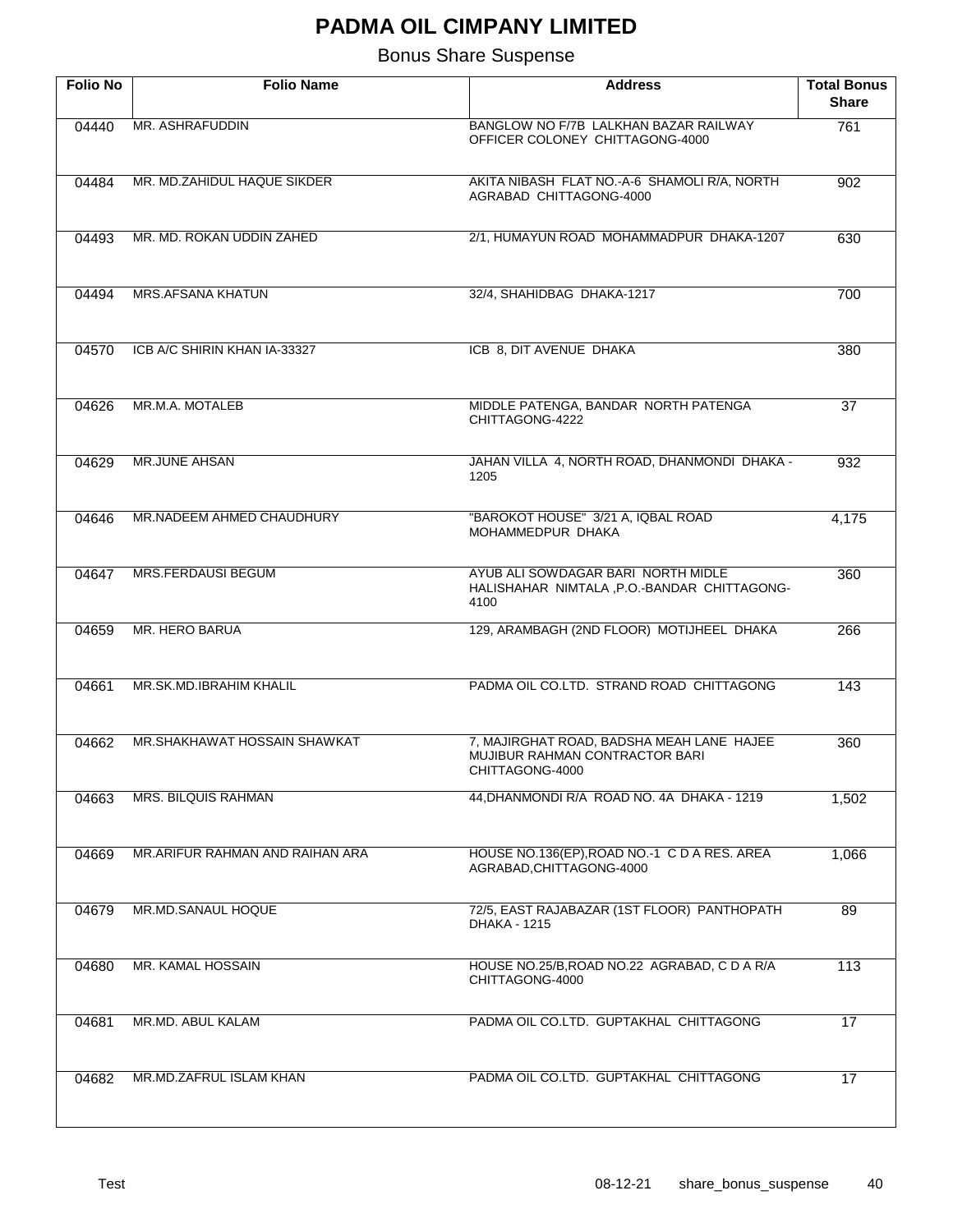| <b>Folio No</b> | <b>Folio Name</b>             | <b>Address</b>                                                                                                | <b>Total Bonus</b><br><b>Share</b> |
|-----------------|-------------------------------|---------------------------------------------------------------------------------------------------------------|------------------------------------|
| 04684           | MR.MD.JAHANGIR ALAM           | PADMA OIL CO.LTD. GUPTAKHAL CHITTAGONG                                                                        | 17                                 |
| 04689           | MR. ABDUL BAKI CHOWDHURY      | HAZRAT SHSH SUFI AMANAT KHAN (R.) DARGAH<br>SHARIF CHITTAGONG-4000                                            | 326                                |
| 04731           | MR. M.FAISAL                  | 33, SHARAFAT GONJ LANE GANDARIA DHAKA - 1204                                                                  | 2,856                              |
| 04739           | MR. A.HUSSAIN CHOWDHURY       | HOUSE NO.204, (3RD FLOOR) 20. NO. CENTRAL ROAD<br>NEW D.O.H.S. MOHAKHALI, DHAKA                               | 902                                |
| 04745           | MR.ALHAJ M.A.WAHAB            | MIRJAJANGAL P.O. & DIST. SYLHET                                                                               | 952                                |
| 04777           | MR.MOHAMMAD AMIRUL ISLAM      | PADMA OIL CO. LTD. HEAD OFFICE CHITTAGONG                                                                     | 1,332                              |
| 04793           | MR.MD.ASHRAF HOSSAIN          | PADMA OIL COMPANY LTD. ZIA INTERNATIONAL<br>AIRPORT DHAKA                                                     | 156                                |
| 04794           | MR.MD.ABDUL QUDDUS            | PADMA OIL COMPANY LTD. ZIA INTERNATIONAL<br>AIRPORT DHAKA                                                     | 94                                 |
| 04810           | MR.MD. SHAFIUL AZIM           | FINANCE DEPARTMENT PADMA OIL COMPANY<br>LIMITED STRAND ROAD CHITTAGONG                                        | 627                                |
| 04811           | MR.MD. MORSHED ALAM           | WAGES SECTION. PADMA OIL COMPANY LIMITED<br>STRAND ROAD CHITTAGONG                                            | $\overline{37}$                    |
| 04817           | <b>MR.BHUPATI SEN</b>         | P.O.& VILL:- FATEHABAD P.S. - HATHAZARI<br>CHITTAGONG                                                         | 131                                |
| 04825           | DR.AMAL CH.PRAMANIK           | LATE DR. D.K. PRAMANIK 12- K.M/DAS LANE,<br>TIKATULY DHAKA - 1203                                             | 952                                |
| 04830           | <b>1ST. BSRS MUTUAL FUND</b>  | BANGLADESH SHILPA RIN SANGSTHA HEAD OFFICE<br>B S R S BHABAN 12, KAWRAN BAZAR COMMERCIAL<br>AREA DHAKA - 1215 | 1,904                              |
| 04840           | MR. SWAPAN KUMAR CHOWDHURY    | M/S.R/S EMPORIUM 108/A C D A HAWKRE'S<br>MARKET(GROUND FLOOR) REYASUDDIN<br>BAZAR, AMTALA CHITTAGONG-4000     | $\overline{17}$                    |
| 04841           | MR. MD.MUJIBUR RAHMAN BHUYIAN | HOUSE NO:F-12/17, AGRABAD BAHUTALA COLONY<br>AGRABAD, CHITTAGONG-4000                                         | 17                                 |
| 04847           | MR. SALIM AHMED               | PADMA OIL COMPANY LTD. 6, PARIBAGH DHAKA-<br>1000                                                             | 17                                 |
| 04853           | MR.MOHAMMED MAHBUBUL ALAM     | AGM (SALES) PADMA OIL CO.LTD. STRAND ROAD<br><b>CHITTAGONG</b>                                                | 761                                |
| 04854           | <b>MR.ALI MANSOOR</b>         | 156, BARA MAGBAZAR SANDIP HOUSE, RAMNA<br>DHAKA - 1217                                                        | 1,782                              |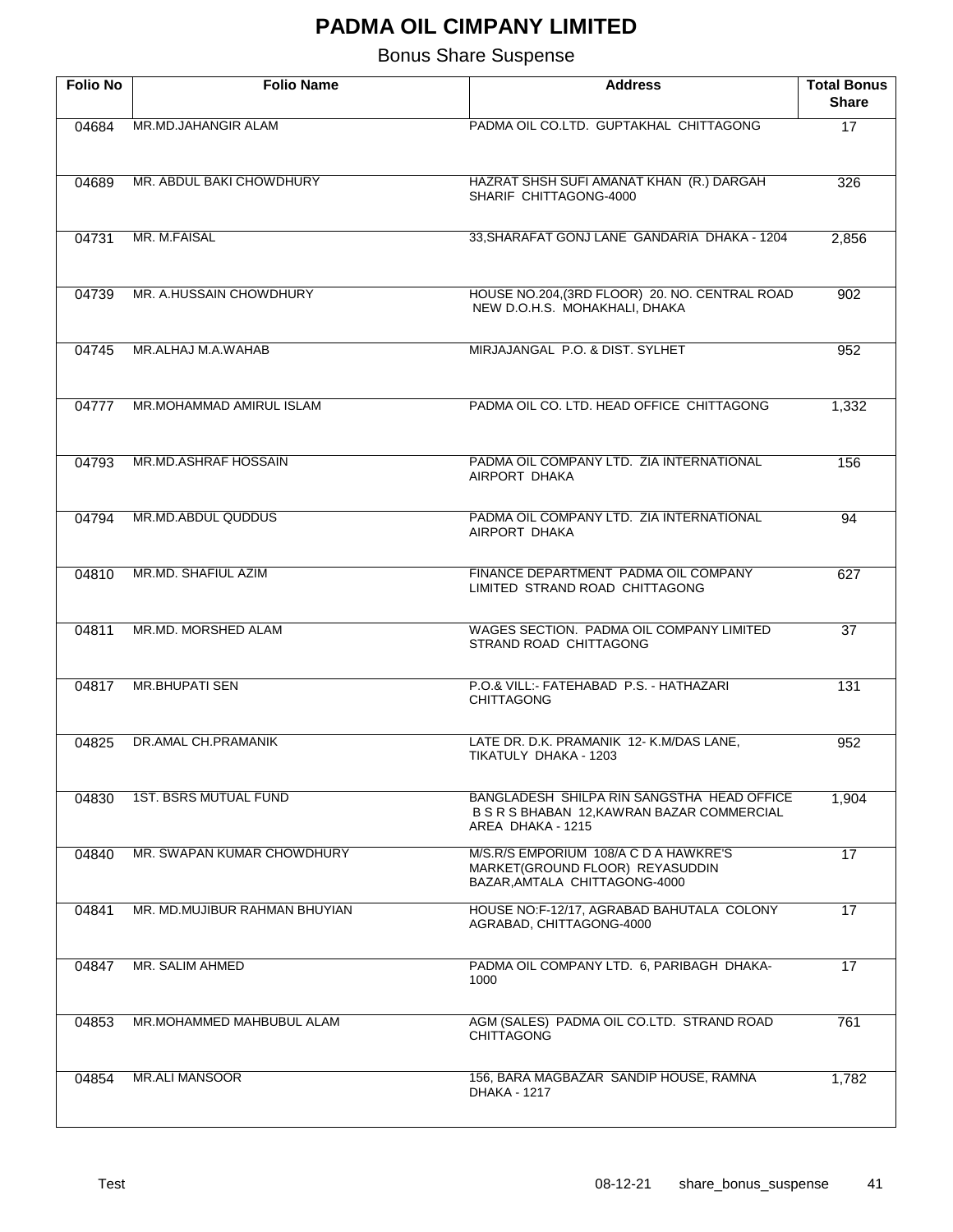| <b>Folio No</b> | <b>Folio Name</b>               | <b>Address</b>                                                                                                               | <b>Total Bonus</b><br><b>Share</b> |
|-----------------|---------------------------------|------------------------------------------------------------------------------------------------------------------------------|------------------------------------|
| 04863           | MR.MD.RUHUL AMIN                | 2, STRAND ROAD(MUKHERJEE GHAT) CHANDPUR -<br>3600                                                                            | 952                                |
| 04878           | <b>MRS.FATEMA IFTEKHAR</b>      | 'MEHER MANZIL' HOUSE NO.- 917, VILL. - DAFIARA<br>WAPDA OFFICE ROAD, BRAHMANBARIA                                            | 562                                |
| 04909           | <b>SHARIF AHMED &amp; SAJIB</b> | 6/2, MONESWAR ROAD ZIKATALA. DHAKA - 1209                                                                                    | 43                                 |
| 04910           | MR.HAFIZUR RAHMAN               | H.S.B.-08/11, P.O.-GPO KHALISHPUR KHULNA                                                                                     | 17                                 |
| 04918           | MR. M. ABDUL RASHID             | 601, DHAKA STOCK EXCH. BUILDING 9/F, MOTIJHEEL<br>C/A DHAKA                                                                  | 1,804                              |
| 04931           | MR. GOLJAR HOSSAIN CHODHURY     | KATIR HAT P.S.-HATHAZARI CHITTAGONG                                                                                          | 570                                |
| 04940           | <b>FERDOUSI BEGUM</b>           | 6/20, LALMATIA(2ND FLOOR) SOUTH BLOCK - E<br>DHAKA - 1207                                                                    | 3,809                              |
| 04941           | MR.ABDUL MALEK                  | HOUSE NO.-44, ROAD NO.-2 DHANMONDI R/A DHAKA                                                                                 | 9,523                              |
| 04949           | MR.MD.GYASUDDIN CHY.            | SADU CHOWDHURY BARI 710/A SADU CHOWDHURY<br>ROAD 11 NO. SOUTH KATTALI WORD P.O. CUSTOM<br>ACADEMY, PAHARTALI CHITTAGONG-4219 | 94                                 |
| 04960           | MR. MD. MOSHIHUR RAHMAN         | 32, NAZIR AHMED CHOWDHURY ROAD ANDERKILLA<br>CHITTAGONG-4000                                                                 | 533                                |
| 04963           | MR. MD. RAFIQUL ISLAM           | APTT. NO. 7/B, PANKOURI 20, CHAMELI BAGH,<br>SHANTI NAGAR DHAKA                                                              | 449                                |
| 04972           | MRS. SHAMIMA KHAN               | HOUSE-115A. ROAD -18, SECTOR-7. UTTARA MODEL<br>TOWN DHAKA-1230                                                              | 94                                 |
| 05010           | MR.SEKANDAR ALAM                | 82. NASUMALUM LANE EAST MADARBARI<br>CHITTAGONG-4000                                                                         | 170                                |
| 05014           | MR.MD.HEMAYET UDDIN AHMED       | MANAGER (ENGG) PADMA OIL CO.LTD. GUPTAKGAL,<br>PATENGA CHITTAGONG -4222                                                      | 131                                |
| 05026           | MR. GAZI MOHAMMAD MORSHED       | M/S GAZI PROKASHANI 158 AVENUE BHABAN<br>ANDERKILLAH, CHITTAGONG-4000                                                        | 37                                 |
| 05028           | MR. MD. SALIMULLAH CHOWDHURY    | C/O MD. MOHIBULLAH CHOWDHURY PADMA OIL<br>COMPANY LTD. STRAND ROAD. CHITTAGONG                                               | 17                                 |
| 05031           | MR. MD. ANWAR HOSSAIN           | PADMA OIL COMPANY LTD STRAND ROAD<br><b>CHITTAGONG</b>                                                                       | 37                                 |
| 05033           | MR. MD. SHAFI                   | PADMA OIL COMPANY LTD. STRAND ROAD<br>CHITTAGONG-4000                                                                        | 37                                 |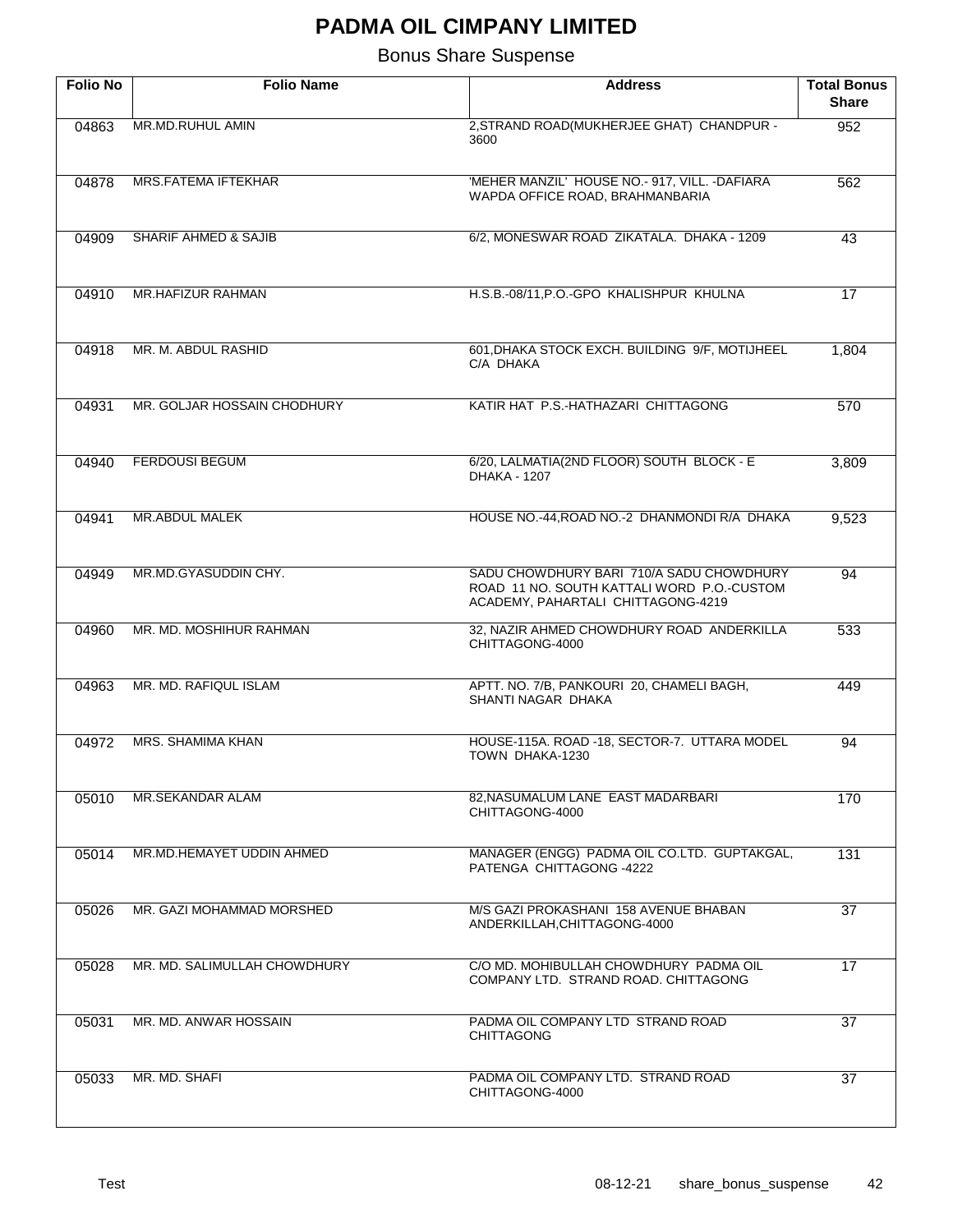| <b>Folio No</b> | <b>Folio Name</b>             | <b>Address</b>                                                                             | <b>Total Bonus</b><br><b>Share</b> |
|-----------------|-------------------------------|--------------------------------------------------------------------------------------------|------------------------------------|
| 05034           | MR. BELAL UDDIN               | PADMA OIL COMPANY LTD. STRAND ROAD<br><b>CHITTAGONG</b>                                    | $\overline{37}$                    |
| 05036           | MR. MD. ABUL KASHEM CHOWDHURY | M/S. BANSHKHALI PRINTERS 32, NAZIR AHMED<br>CHOWDHURY ROAD ANDERKILLA, CHITTAGONG-<br>4000 | $\overline{227}$                   |
| 05037           | MR. MD. SHAHADATUL HANIF      | PADMA OIL COMPANY LTD. STRAND ROAD<br><b>CHITTAGONG</b>                                    | $\overline{37}$                    |
| 05053           | MR. JASIM UDDIN               | 16, BADSHA MEAH CHOWDHURY ROAD MEHDIBAG<br>CHITTAGONG-4000                                 | 902                                |
| 05065           | MR.MD.SHAMSER ALAM            | JAHAZ COMPANY (BARI) UKIL PARA NAOGAON                                                     | 56                                 |
| 05066           | <b>MRS.MONOWARA BEGUM</b>     | JAHAZ COMPANY (BARI) UKIL PARA NAOGAON                                                     | 246                                |
| 05069           | MR.JAMALUDDIN QUADER CHY.     | 56-57, MOTIJHEEL C/A DHAKA                                                                 | 1,087                              |
| 05076           | MR. SYED MD. QUTUBUDDIN       | PADMA OIL COMPANY LTD. STRAND ROAD<br><b>CHITTAGONG</b>                                    | 952                                |
| 05077           | ALHAJ MD.HASMAT ALI           | 797/2, SOUTH SHAHJAHANPUR DHAKA                                                            | 1,855                              |
| 05130           | MR. KAMAL UDDIN EKRAM         | HOUSE -8/A, ROAD - 50 GULSHAN - 2 DHAKA - 1212                                             | 1,904                              |
| 05132           | MR.MD.MORSHED ALAM            | S/O.LATE ULFAT ALI DEWAN GODENAIL<br>DEPOT, SIDDIRGANJ NARAYANGANJ                         | 380                                |
| 05137           | MR.MD.MOJIBUR RAHMAN          | 6, PARIBAGH DHAKA                                                                          | 75                                 |
| 05141           | MR.ABDUL AZIM                 | S/O.MR.ABDUR RAHMAN 209, MAZIRGHAT ROAD<br>EAST MADARBARI, CHITTAGONG-4000                 | 360                                |
| 05151           | MRS.GAZI MURSHEDA BEGUM       | PADMA OIL CO. LTD 6, PARIBAGH, DHAKA                                                       | 266                                |
| 05152           | <b>AHLAM AHSAN</b>            | D/O. MR. NAZMUL AHSAN "JAHAN VILLA" 4, NORTH<br>ROAD DHANMONDI DHAKA-1205                  | 932                                |
| 05183           | <b>MR.SUJIT KUMAR BARUA</b>   | 52, MOMIN ROAD CHITTAGONG-4000                                                             | 360                                |
| 05188           | MRS.SHAHANA HUDA              | 58, PANCHLAISH R/A "JHILI MILI" CHITTAGONG-4203                                            | 267                                |
| 05194           | MR.MD.SHAHAJAHAN IQBAL        | MANZUR BUILDING(2ND FLOOR) 67, AGRABAD C/A<br>CHITTAGONG-4000                              | 75                                 |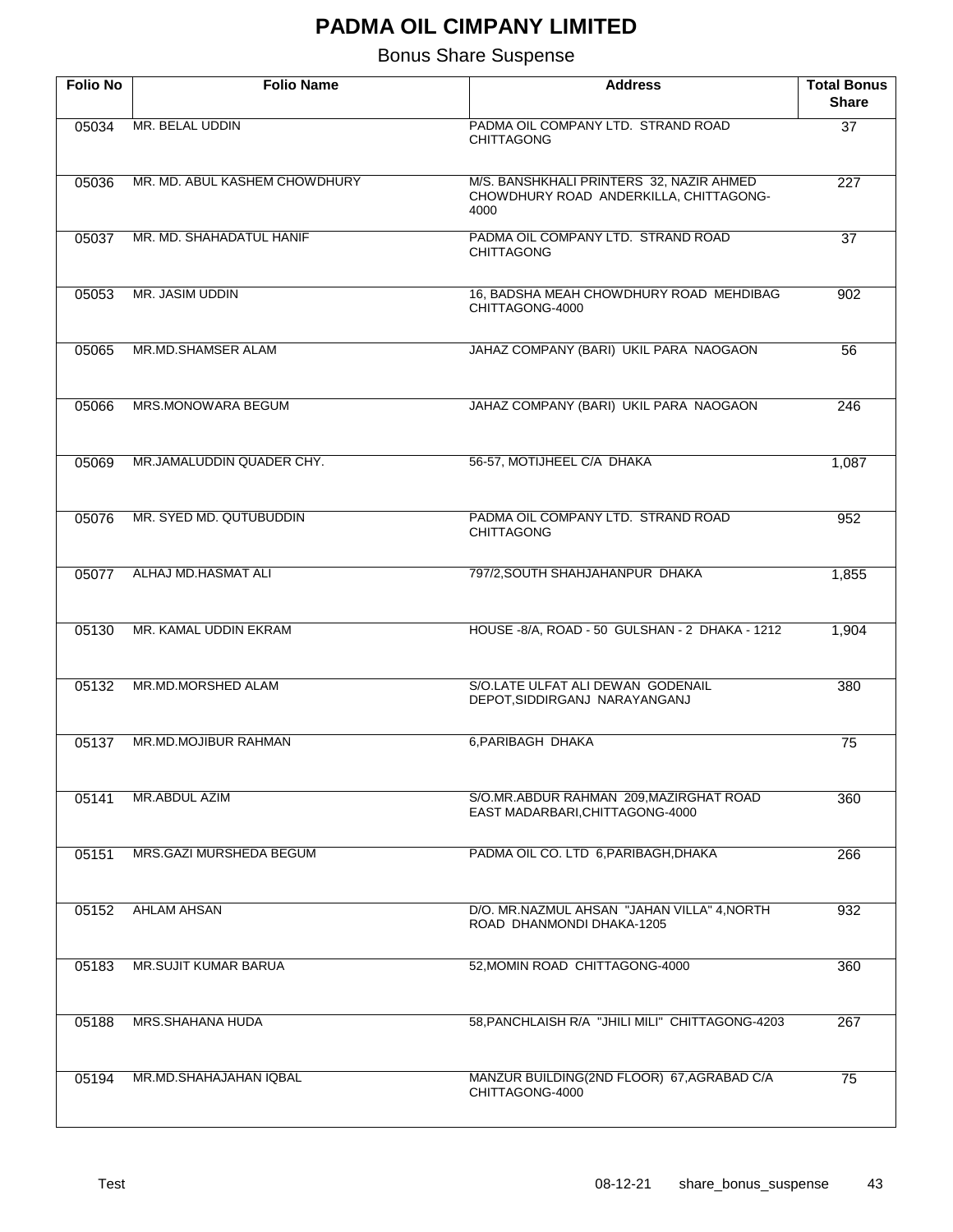| <b>Folio No</b> | <b>Folio Name</b>                     | <b>Address</b>                                                                                         | <b>Total Bonus</b><br><b>Share</b> |
|-----------------|---------------------------------------|--------------------------------------------------------------------------------------------------------|------------------------------------|
| 05208           | FIRST SECURITIES SERVICES LTD.        | SHAHNAMA, HOUSE NO.-21 ROAD NO.-49, GULSHAN-2<br>DHAKA - 1212                                          | 1,904                              |
| 05217           | <b>MRS. HALIMA RAHMAN</b>             | BLDG. NO.-3, APH.-NO.-"B" MOHNA APARTMENT 167,<br>MODHUBAZAR, WEST DHANMONDI DHAKA - 1209              | $\overline{37}$                    |
| 05218           | <b>MR.MD.HABIB AHSAN</b>              | BLDG. NO.-3, APH.-NO.-"B" MOHNA APARTMENT 167,<br>MODHUBAZAR, WEST DHANMONDI DHAKA - 1209              | $\overline{37}$                    |
| 05225           | MR.MD. SHAMSUL HAQUE                  | PADMA OIL COMPANY LTD. HEAD OFFICE, STRAND<br>ROAD SADARGHAT, CHITTAGONG                               | 17                                 |
| 05227           | MR.SHAH ALAM (BABU)                   | 51, PURANA PALTAN LANE FLAT NO.-3/C, BLDG. NO.-<br>2 DHAKA - 1000                                      | 799                                |
| 05228           | MR.MD.ABUL QUSHEM & MRS.FATEMA AKHTER | 106, MAGH BAZAR QUAZI OFFICE LANE DHAKA -<br>1217                                                      | 48                                 |
| 05237           | MR.A.T.M.ASHADUZZAMAN (BABLU)         | DR.AYUB ALI HOUSE VILL.-SOUTH PATENGA (MAIZ<br>PARA) P.O.-MIDDLE PATENGA CHITTAGONG-4222               | 195                                |
| 05238           | <b>MR.MD.KAMAL UDDIN</b>              | AZAHAR MEAH MEMBER HOUSE WEST NIMTALA<br>P.O./P.S.-BANDAR CHITTAGONG-4100                              | 380                                |
| 05254           | MR.SHADHAN CHANDRA DAS                | DAS PARA VILL.& P.O.-VATIARY P.S.- SITAKUNDA<br>DISR: -CHITTAGONG-4315                                 | $\overline{37}$                    |
| 05257           | MRS.SHAHANARA PERVIN                  | HOUSE - 6, LANE - 3, BLOCK - NEW 'A' HALISHAHAR<br>H/S CHITTAGONG-4216                                 | 380                                |
| 05265           | MR.MOHAMMAD RAFIQUL KABIR             | S/O.LATE MOHAMMAD KABIR VILL.- P.O.-<br>SHAROFBHATA P.S.- RANGUNIA CHITTAGONG-4360                     | 1,104                              |
| 05288           | MR.CHOWDHURY JAMALUDDIN MAHMOOD       | PADMA OIL CO. LTD. GUPTAKHAL, PATENGA<br>CHITTAGONG-4222                                               | 75                                 |
| 05290           | MR.KAZI S.M.KHASRUL ALAM QUDDUSI      | ASSTT. PROFESSOR DEPT. OF PUBLIC ADMN.<br>UNIVERSITY OF CHITTAGONG CHITTAGONG - 4331                   | 75                                 |
| 05291           | MR.KAZI S.M. SHAHIDUL ALAM QUDDUSI    | VILL.-POPADIA, P.O-HOWLA SHARIF P.S.- BOALKHALI<br><b>CHITTAGONG</b>                                   | 37                                 |
| 05296           | MR.ABDUL MALEK CHOWDHURY              | PURAN MUNSAFI QUARTER HABIGANJ - 3300                                                                  | 902                                |
| 05298           | MR.MD EMDADUL HOQUE                   | PADMAOIL CO.LTD. STRAND ROAD CHITTAGONG                                                                | 37                                 |
| 05301           | MR.NEWTON KANTI DEV                   | SOUTH ASIA CAPITAL LTD. MEMBER NO.-121004<br>(CSE) 53, AGRABAD C/A(NASCENT TOWER)<br>CHITTAGONG - 4100 | 113                                |
| 05306           | MR.MD.MAQSUDUR RAHIM                  | K-4, KAZI NAZRUL ISLAM ROAD MAHAMMEDPUR<br>DHAKA - 1207                                                | 467                                |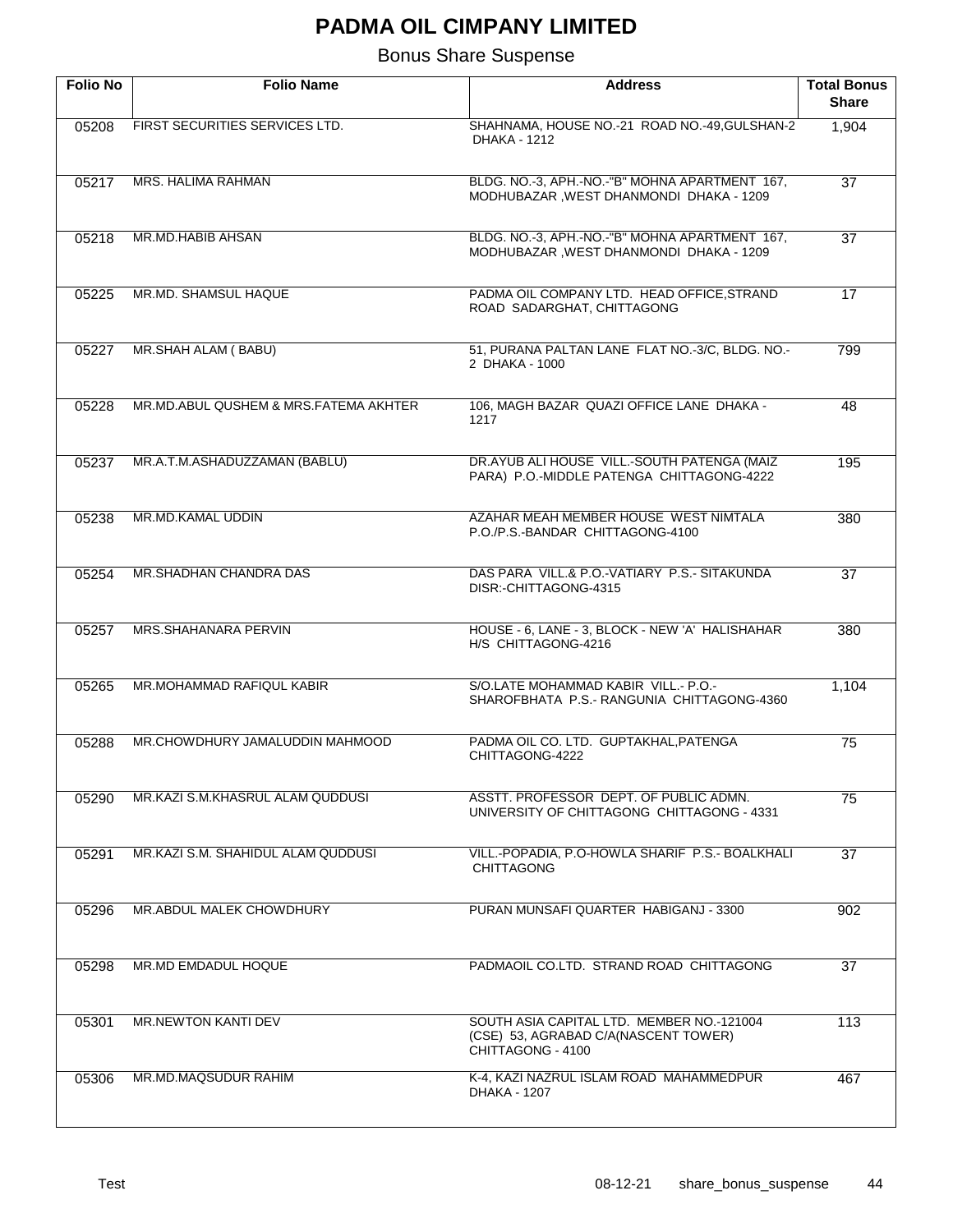| <b>Folio No</b> | <b>Folio Name</b>             | <b>Address</b>                                                                                           | <b>Total Bonus</b><br><b>Share</b> |
|-----------------|-------------------------------|----------------------------------------------------------------------------------------------------------|------------------------------------|
| 05314           | <b>MS.SURAIYA HAQUE</b>       | HOUSE # 27, ROAD # 6, BLOCK - K BARIDHARA,<br>GULSHAN - 2 DHAKA - 1212                                   | 3,733                              |
| 05326           | MR.MD. NURUL ALAM             | MIDDLE PATENGA, CHOWDHURY PARA PATENGA<br>CHITTAGONG - 4222                                              | 380                                |
| 05327           | MR.EARSHAD HOSSAIN            | ABID BARI (OLD) VILL.- DHARMAPUR, P.O.-BAKHTPUR<br>FATIKCHARI, CHITTAGONG-4350                           | 742                                |
| 05332           | MR.MD.AHMMED ULLAH            | PADMA OIL CO. LTD. LABORATORY, GUPTAKHAL<br>PATENGA, CHITTAGONG                                          | $\overline{37}$                    |
| 05335           | <b>MRS.LAILA KHATUN</b>       | C/O. MD.MAFZAL AHMEDEN BARI VILL.- WEST<br>GUJRA, MOGDAI P.O.- GUJRA, P.S.- RAOJAN<br>CHITTAGONG-4346    | 131                                |
| 05338           | MR. MOHAMMED AZIM             | VILL.- KASUKHAIN, P.O.- GOZARA NOWAPARA,<br>RAOZAN CHITTAGONG-4346                                       | 75                                 |
| 05339           | MR.MD.MAHABUBUL ALAM          | PADMA OIL CO. LTD. WORK SHOP DEPARTMENT<br>GUPTAKHAL, PATENGA CHITTAGONG- 4222                           | $\overline{37}$                    |
| 05340           | MR.MD.NASER                   | BHADDAR OLD HOUSE VILL.- MIDDLE MADARSHA<br>P.O-SAMIRHAT, P.S.-HATHAZARI CHITTAGONG-4330                 | $\overline{37}$                    |
| 05341           | MR.MD.ABDUL MALEK             | S/O. LATE JABLE HOSSAIN VILL.-MIDDLE BURISCHAR<br>HATHAZARI CHITTAGONG - 4337                            | $\overline{37}$                    |
| 05344           | MR.SK.MD.ELIAOS(LITON)        | 903, HAZEE NOOR BOX SOWDAGOR BARI (OLD TYRE<br>LANE) PATHANTOOLY ROAD KADAMTALI MOOR,<br>CHITTAGONG-4000 | 570                                |
| 05351           | <b>MR.MD.FAZLUL HAQUE</b>     | OPERATIONS SECTION PADMA OIL COMPANY LTD.<br>HEAD OFFICE, CHITTAGONG                                     | 742                                |
| 05369           | MR. IFTAKHAR ISLAM            | 21/12, TAJ MAHAL ROAD BLOCK- C, MOHAMMADPUR<br><b>DHAKA</b>                                              | 1,904                              |
| 05371           | MR.MD.AYUB ALI CHOWDHURY      | 274/A, ASHKERDIGHI EAST CHITTAGONG - 4000                                                                | 296                                |
| 05373           | ROQSANA AHMED                 | 33/6, ROAD -2 KHULSHI HILL ZAKIR HOSSAIN ROAD<br>CHITTAGONG-4225                                         | 913                                |
| 05383           | MR.MD.KHALEQUE                | VILL.-SULTANPUR, HAJIPARA P.S.- RAOZAN, DIST.-<br>CTG.-4340                                              | 151                                |
| 05414           | MR.SYED NASIR UDDIN AHMED     | PADMA OIL CO.LTD. PETROL DEPOT<br>GUPTAKHAL, CHITTAGONG                                                  | 37                                 |
| 05415           | MR.MD.IMRAN BIN HUDA          | PADMA OIL COMPANY LTD. STRAND ROAD<br><b>CHITTAGONG</b>                                                  | 17                                 |
| 05420           | MR.MAINUIDDIN AHMED CHOWDHURY | WORD NO.- 5 VILL.-BRINCHI FENI                                                                           | 1,964                              |